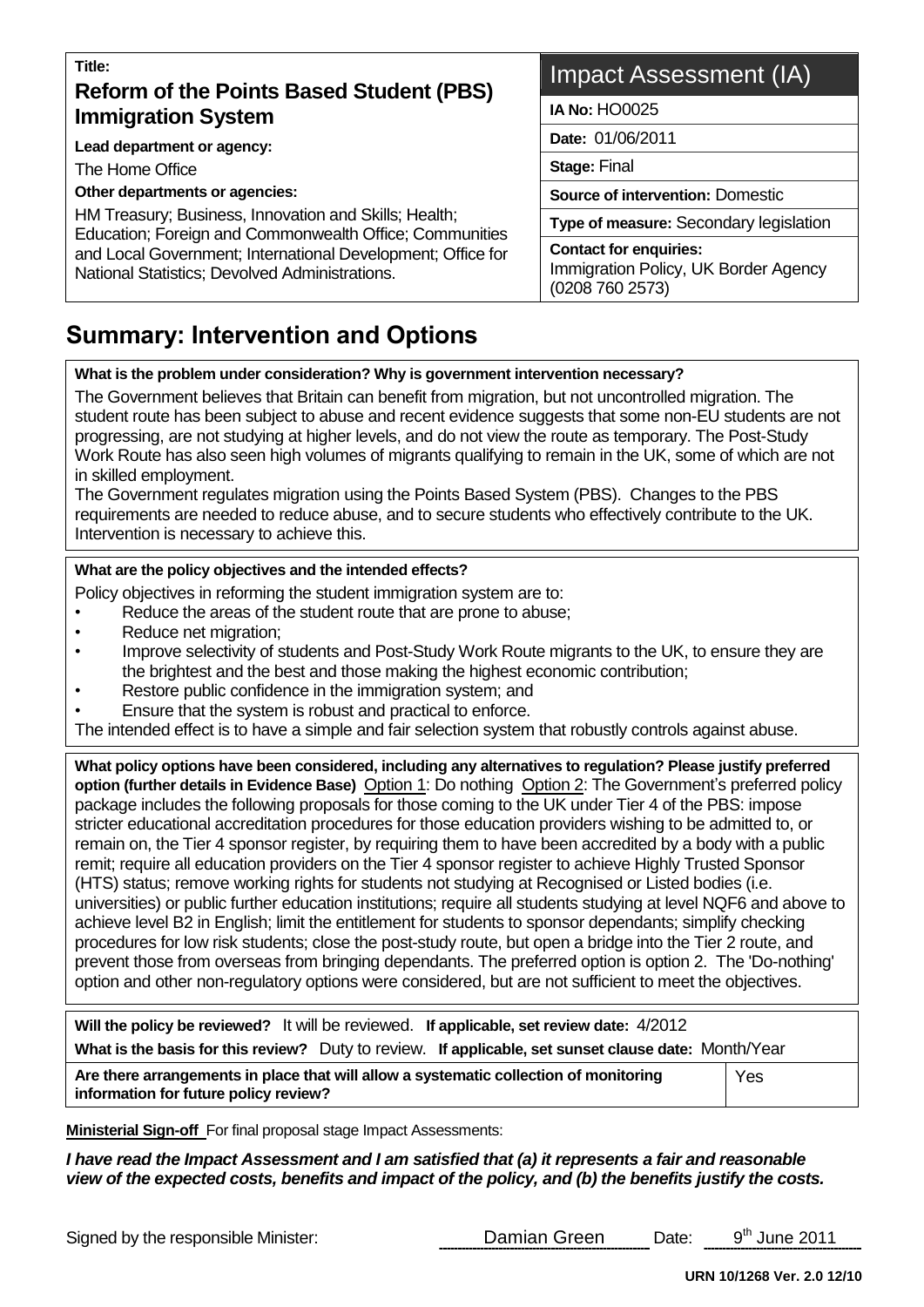# **Summary: Analysis and Evidence** Policy Option 1

## **Description:**

Option 1 - Do Nothing

| <b>Price Base</b>                   | <b>PV Base</b>   | <b>Time Period</b>                                                                                                                     |        | Net Benefit (Present Value (PV)) (£m)                                                          |                                                                                                                                                                                                                                                                                                                                      |
|-------------------------------------|------------------|----------------------------------------------------------------------------------------------------------------------------------------|--------|------------------------------------------------------------------------------------------------|--------------------------------------------------------------------------------------------------------------------------------------------------------------------------------------------------------------------------------------------------------------------------------------------------------------------------------------|
| <b>Year 2010</b>                    | <b>Year 2010</b> | Years 4                                                                                                                                | Low:   | High:                                                                                          | <b>Best Estimate: 0</b>                                                                                                                                                                                                                                                                                                              |
| COSTS (£m)                          |                  | <b>Total Transition</b><br>(Constant Price)                                                                                            | Years  | <b>Average Annual</b><br>(excl. Transition) (Constant Price)                                   | <b>Total Cost</b><br>(Present Value)                                                                                                                                                                                                                                                                                                 |
| Low                                 |                  |                                                                                                                                        |        |                                                                                                |                                                                                                                                                                                                                                                                                                                                      |
| <b>High</b>                         |                  |                                                                                                                                        | 1      |                                                                                                |                                                                                                                                                                                                                                                                                                                                      |
| <b>Best Estimate</b>                |                  | 0                                                                                                                                      |        | 0                                                                                              | 0                                                                                                                                                                                                                                                                                                                                    |
|                                     |                  | Description and scale of key monetised costs by 'main affected groups'<br>There are no additional monetised costs of option 1.         |        |                                                                                                |                                                                                                                                                                                                                                                                                                                                      |
|                                     |                  | Other key non-monetised costs by 'main affected groups'<br>that net migration will remain at high levels.                              |        |                                                                                                | There are no additional costs of the do nothing option. The do nothing option is characterised by continued<br>abuse of the student route, continued employment of some Post-Study Work Route migrants in less skilled<br>occupations, continued pressure on public services, significant public concern about migration, and a risk |
| <b>BENEFITS (£m)</b>                |                  | <b>Total Transition</b><br>(Constant Price)                                                                                            | Years  | <b>Average Annual</b><br>(excl. Transition) (Constant Price)                                   | <b>Total Benefit</b><br>(Present Value)                                                                                                                                                                                                                                                                                              |
| Low                                 |                  |                                                                                                                                        |        |                                                                                                |                                                                                                                                                                                                                                                                                                                                      |
| High                                |                  |                                                                                                                                        | 1      |                                                                                                |                                                                                                                                                                                                                                                                                                                                      |
| <b>Best Estimate</b>                |                  | $\overline{0}$                                                                                                                         |        | $\mathbf 0$                                                                                    | 0                                                                                                                                                                                                                                                                                                                                    |
|                                     |                  | Description and scale of key monetised benefits by 'main affected groups'<br>There are no additional monetised benefits of option 1.   |        |                                                                                                |                                                                                                                                                                                                                                                                                                                                      |
|                                     |                  | Other key non-monetised benefits by 'main affected groups'<br>There are no additional non-monetised benefits of the do nothing option. |        |                                                                                                |                                                                                                                                                                                                                                                                                                                                      |
| Key assumptions/sensitivities/risks |                  |                                                                                                                                        |        |                                                                                                | Discount rate (%)<br>3.5                                                                                                                                                                                                                                                                                                             |
|                                     |                  | economic growth, and keep net migration at high levels.<br>public opinion in the immigration system will remain low.                   |        | The main assumption is that the volume of student visas and in country extensions will grow by | approximately 1 per cent per annum and that the Post-Study Work Route will grow in line with forecast<br>The key risks include increased abuse of the student route, and high or increasing net migration. In turn                                                                                                                   |
|                                     |                  | Direct impact on business (Equivalent Annual) £m):                                                                                     |        | In scope of OIOO?                                                                              | <b>Measure qualifies as</b>                                                                                                                                                                                                                                                                                                          |
| Costs: 0                            |                  | Benefits: 0                                                                                                                            | Net: 0 | <b>No</b>                                                                                      | <b>NA</b>                                                                                                                                                                                                                                                                                                                            |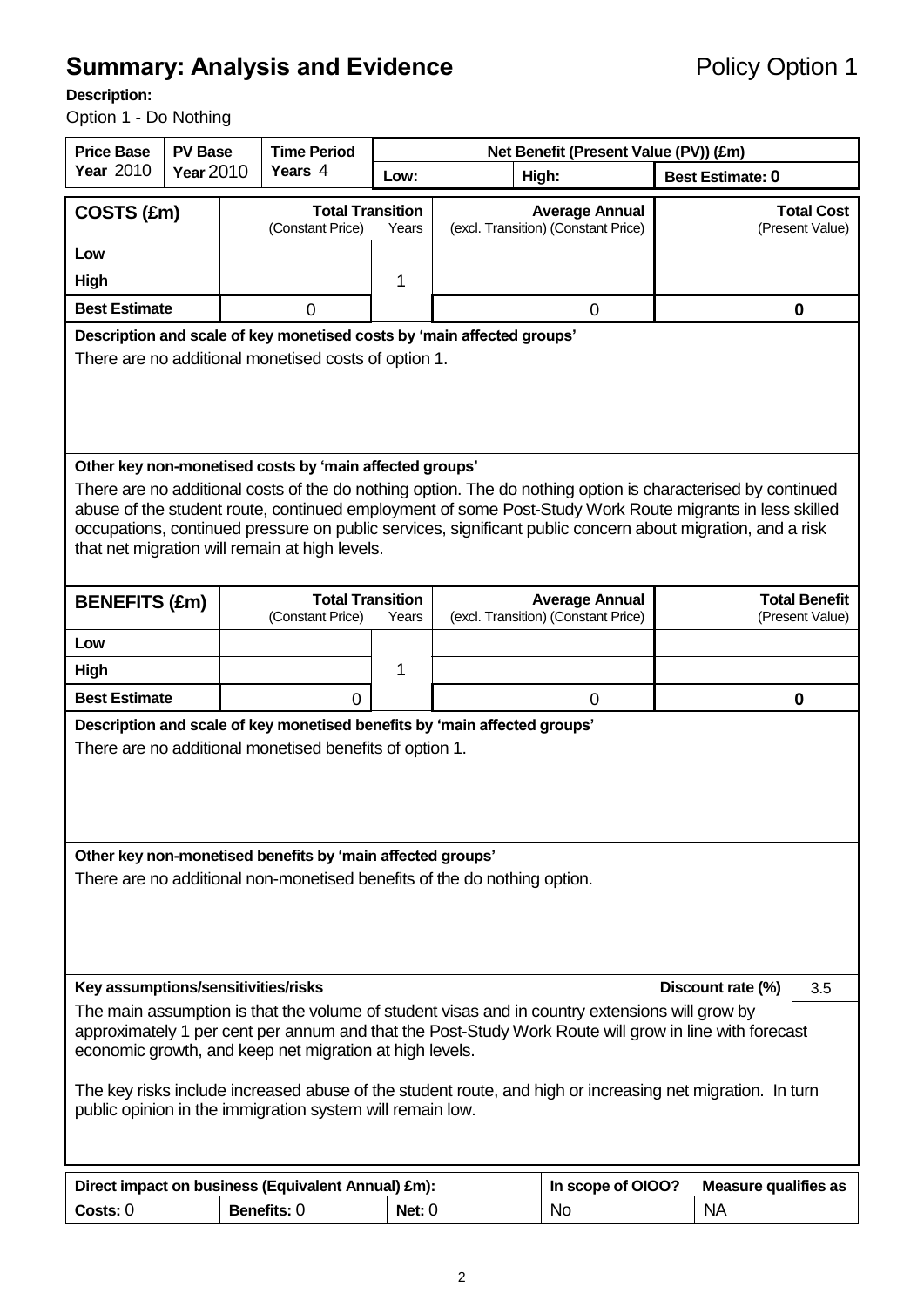# **Enforcement, Implementation and Wider Impacts**

| What is the geographic coverage of the policy/option?                                                                     |                     |             | United Kingdom       |           |               |                  |
|---------------------------------------------------------------------------------------------------------------------------|---------------------|-------------|----------------------|-----------|---------------|------------------|
| From what date will the policy be implemented?                                                                            |                     |             | 06/04/2011           |           |               |                  |
| Which organisation(s) will enforce the policy?                                                                            |                     |             | The UK Border Agency |           |               |                  |
| What is the annual change in enforcement cost (£m)?                                                                       |                     |             | n/k                  |           |               |                  |
| Does enforcement comply with Hampton principles?                                                                          |                     |             | Yes                  |           |               |                  |
| Does implementation go beyond minimum EU requirements?                                                                    |                     |             | N/A                  |           |               |                  |
| What is the CO <sub>2</sub> equivalent change in greenhouse gas emissions?<br>(Million tonnes CO <sub>2</sub> equivalent) |                     |             | Traded:<br>N/A       |           | N/A           | Non-traded:      |
| Does the proposal have an impact on competition?                                                                          |                     |             | No.                  |           |               |                  |
| What proportion (%) of Total PV costs/benefits is directly attributable to<br>primary legislation, if applicable?         |                     |             | Costs:<br>N/A        |           | N/A           | <b>Benefits:</b> |
| Distribution of annual cost (%) by organisation size<br>(excl. Transition) (Constant Price)                               | <b>Micro</b><br>n/k | < 20<br>n/k | <b>Small</b><br>n/k  | n/k       | <b>Medium</b> | Large<br>n/k     |
| Are any of these organisations exempt?                                                                                    | No                  | No.         | No                   | <b>No</b> |               | No               |

# **Specific Impact Tests: Checklist**

| Does your policy option/proposal have an impact on?                        | Impact         | Page ref<br>within IA |
|----------------------------------------------------------------------------|----------------|-----------------------|
| Statutory equality duties <sup>1</sup>                                     | No.            |                       |
| <b>Statutory Equality Duties Impact Test guidance</b>                      |                |                       |
| <b>Economic impacts</b>                                                    |                |                       |
| Competition Competition Assessment Impact Test guidance                    | No.            |                       |
| Small firms Small Firms Impact Test guidance                               | <b>No</b>      |                       |
| <b>Environmental impacts</b>                                               |                |                       |
| Greenhouse gas assessment Greenhouse Gas Assessment Impact Test guidance   | No.            |                       |
| Wider environmental issues Wider Environmental Issues Impact Test guidance | <b>No</b>      |                       |
| Social impacts                                                             |                |                       |
| Health and well-being Health and Well-being Impact Test guidance           | <b>No</b>      |                       |
| Human rights Human Rights Impact Test guidance                             | N <sub>o</sub> |                       |
| Justice system Justice Impact Test guidance                                | N <sub>o</sub> |                       |
| Rural proofing Rural Proofing Impact Test guidance                         | N <sub>o</sub> |                       |
| Sustainable development<br>Sustainable Development Impact Test guidance    | <b>No</b>      |                       |

 1 Public bodies including Whitehall departments are required to consider the impact of their policies and measures on race, disability and gender. It is intended to extend this consideration requirement under the Equality Act 2010 to cover age, sexual orientation, religion or belief and gender reassignment from April 2011 (to Great Britain only). The Toolkit provides advice on statutory equality duties for public authorities with a remit in Northern Ireland.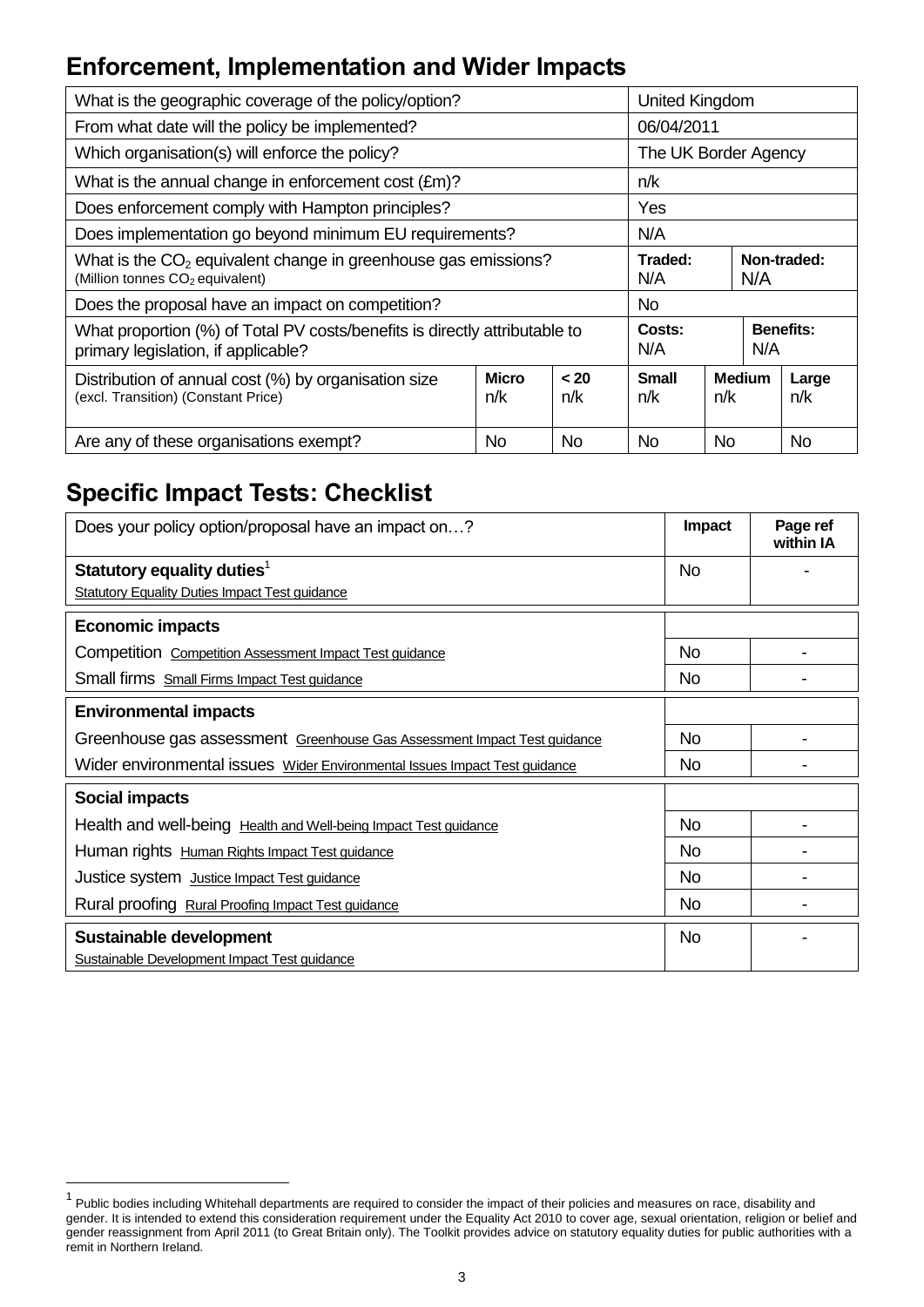# **Summary: Analysis and Evidence** Policy Option 2

### **Description:**

Option 2: Reform the Student Immigration System

| <b>Price Base</b>                   | <b>PV Base</b>   | <b>Time Period</b>                                                                                                                |             | Net Benefit (Present Value (PV)) (£m)                                                                                                                                                                                                                                                                                                                                                                                                                                                                                                                                                                                                         |                                         |                   |
|-------------------------------------|------------------|-----------------------------------------------------------------------------------------------------------------------------------|-------------|-----------------------------------------------------------------------------------------------------------------------------------------------------------------------------------------------------------------------------------------------------------------------------------------------------------------------------------------------------------------------------------------------------------------------------------------------------------------------------------------------------------------------------------------------------------------------------------------------------------------------------------------------|-----------------------------------------|-------------------|
| <b>Year 2010</b>                    | <b>Year 2010</b> | Years 4                                                                                                                           | Low: -3,641 | High: -1,356                                                                                                                                                                                                                                                                                                                                                                                                                                                                                                                                                                                                                                  | Best Estimate: - 2,438                  |                   |
| COSTS (£m)                          |                  | <b>Total Transition</b><br>(Constant Price)                                                                                       | Years       | <b>Average Annual</b><br>(excl. Transition) (Constant Price)                                                                                                                                                                                                                                                                                                                                                                                                                                                                                                                                                                                  | (Present Value)                         | <b>Total Cost</b> |
| Low                                 |                  | 0.1                                                                                                                               |             | 1,275                                                                                                                                                                                                                                                                                                                                                                                                                                                                                                                                                                                                                                         |                                         | 4,786             |
| High                                |                  | 0.1                                                                                                                               | 1           | 581                                                                                                                                                                                                                                                                                                                                                                                                                                                                                                                                                                                                                                           |                                         | 2,183             |
| <b>Best Estimate</b>                |                  | 0.1                                                                                                                               |             | 947                                                                                                                                                                                                                                                                                                                                                                                                                                                                                                                                                                                                                                           |                                         | 3,558             |
| (£160 million).                     |                  | Description and scale of key monetised costs by 'main affected groups'                                                            |             | The key monetised costs over the four year period (in constant prices) are as follows: loss of student tuition<br>fees to institutions (£170 million); reduced output from students and their dependants who can no longer<br>come to the UK and reduced output from a change in student work entitlements (£2.0 billion); reduced<br>output from Post Study workers (£1.2 billion); reduced visa and CAS fee income for the UK Border Agency                                                                                                                                                                                                 |                                         |                   |
| on the Higher Education sector.     |                  | Other key non-monetised costs by 'main affected groups'                                                                           |             | Key non-monetised costs include: potential impacts on growth and the fiscal position; impacts on UK, EU<br>and non-EU students; impacts on the UK population; wider impacts on public services; and wider impacts                                                                                                                                                                                                                                                                                                                                                                                                                             |                                         |                   |
| <b>BENEFITS (£m)</b>                |                  | <b>Total Transition</b><br>(Constant Price)                                                                                       | Years       | <b>Average Annual</b><br>(excl. Transition) (Constant Price)                                                                                                                                                                                                                                                                                                                                                                                                                                                                                                                                                                                  | <b>Total Benefit</b><br>(Present Value) |                   |
| Low                                 |                  | 0                                                                                                                                 |             | 346                                                                                                                                                                                                                                                                                                                                                                                                                                                                                                                                                                                                                                           |                                         | 1,295             |
| High                                |                  | 0                                                                                                                                 | 1           | 316                                                                                                                                                                                                                                                                                                                                                                                                                                                                                                                                                                                                                                           |                                         | 1,185             |
| <b>Best Estimate</b>                |                  | 0                                                                                                                                 |             | 299                                                                                                                                                                                                                                                                                                                                                                                                                                                                                                                                                                                                                                           |                                         | 1,119             |
| and society.                        |                  |                                                                                                                                   |             | Description and scale of key monetised benefits by 'main affected groups' The key monetised benefits over<br>the four year period (in constant prices) are as follows: reduced course provision costs for the education<br>sector (£75 million); reduced UKBA processing costs (£150 million); reduced costs for public services (£840<br>million); and resource savings (non-cashable) in enforcement costs of £45 million which may be used to<br>combat more significant abuses of the immigration system that potentially result in harm to the UK economy                                                                                |                                         |                   |
|                                     |                  | Other key non-monetised benefits by 'main affected groups'<br>confidence in the immigration system, and improved social cohesion. |             | Non-monetised benefits will include: a reduction in abuse of the student route, a reduction in net migration,<br>and a reduction in the risk of illegal working. Institutions who comply with the new legislation and<br>accreditation process benefit from an enhanced reputation. There will also be a potential increase in public                                                                                                                                                                                                                                                                                                         |                                         |                   |
| Key assumptions/sensitivities/risks |                  |                                                                                                                                   |             |                                                                                                                                                                                                                                                                                                                                                                                                                                                                                                                                                                                                                                               | Discount rate (%)                       | 3.5               |
|                                     |                  | uncertainties are set out on page 29 of this IA.                                                                                  |             | The main assumptions are: that the volume of student visas and in country extensions will grow by<br>approximately 1 per cent per annum and that the Post Study Work Route will grow in line with forecast<br>economic growth, and keep net migration at high levels; and that there will be some replacement of non-EU<br>students with UK and EU students at institutions affected by the policy. Annex 7 contains the key<br>assumptions used in estimating the impacts associated with this policy. The sensitivity analysis on page 30<br>of the IA shows the impact of varying the underlying assumptions. The key policy and modelling |                                         |                   |
| <b>Costs: 47.6</b>                  |                  | Direct impact on business (Equivalent Annual) £m):<br>Benefits: 22.1                                                              | Net: 25.5   | In scope of OIOO?<br>Yes                                                                                                                                                                                                                                                                                                                                                                                                                                                                                                                                                                                                                      | <b>Measure qualifies as</b><br>IN       |                   |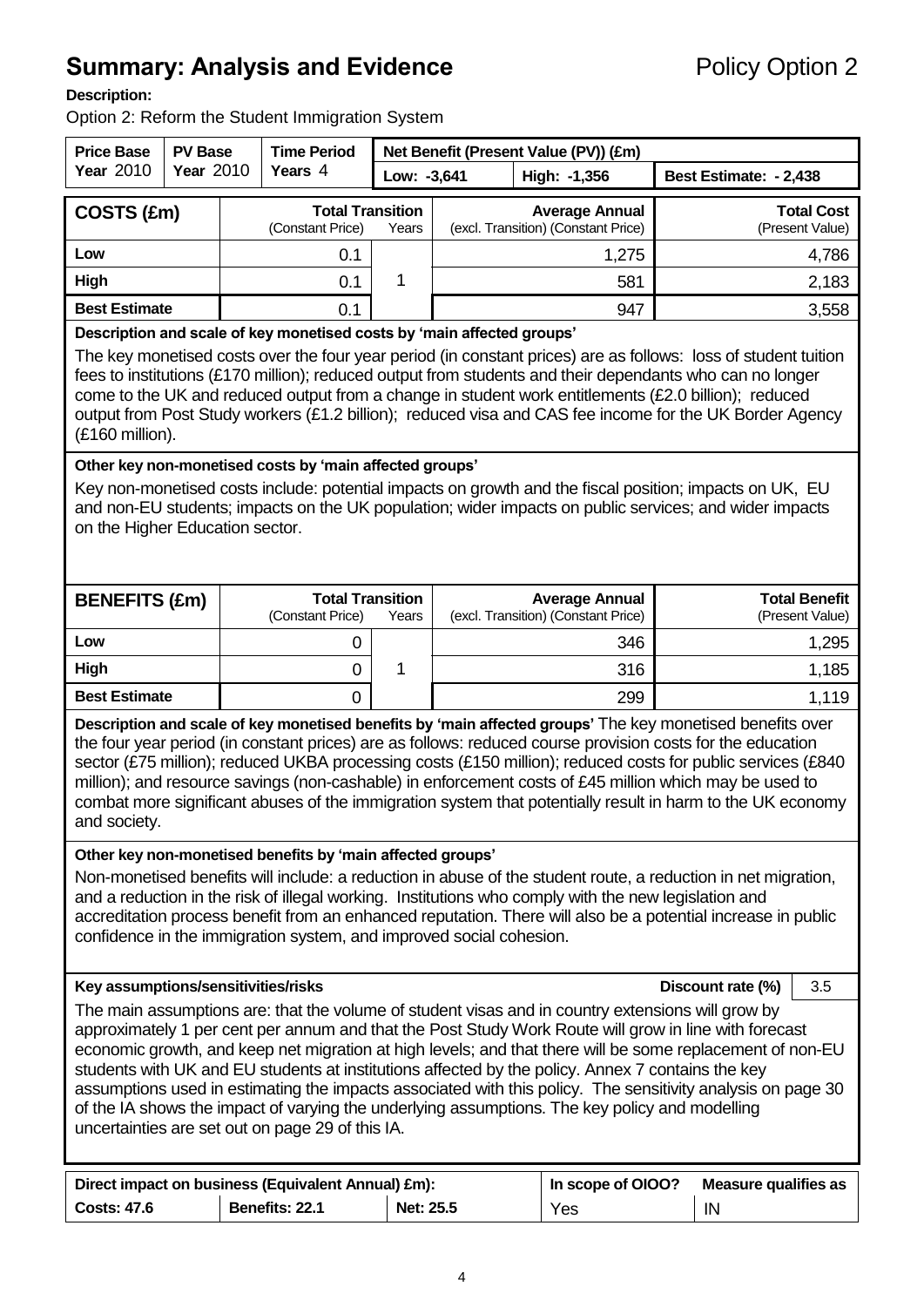# **Enforcement, Implementation and Wider Impacts**

| What is the geographic coverage of the policy/option?                                                             |                     |             | United Kingdom      |     |               |                  |
|-------------------------------------------------------------------------------------------------------------------|---------------------|-------------|---------------------|-----|---------------|------------------|
| From what date will the policy be implemented?                                                                    |                     |             | 06/04/2011          |     |               |                  |
| Which organisation(s) will enforce the policy?                                                                    |                     |             | <b>UKBA</b>         |     |               |                  |
| What is the annual change in enforcement cost (£m)?                                                               |                     |             | n/a                 |     |               |                  |
| Does enforcement comply with Hampton principles?                                                                  |                     |             | Yes                 |     |               |                  |
| Does implementation go beyond minimum EU requirements?                                                            |                     |             | N/A                 |     |               |                  |
| What is the $CO2$ equivalent change in greenhouse gas emissions?<br>(Million tonnes CO <sub>2</sub> equivalent)   |                     |             | Traded:<br>N/A      |     | N/A           | Non-traded:      |
| Does the proposal have an impact on competition?                                                                  |                     |             | No.                 |     |               |                  |
| What proportion (%) of Total PV costs/benefits is directly attributable to<br>primary legislation, if applicable? |                     |             | Costs:<br>N/A       |     | N/A           | <b>Benefits:</b> |
| Distribution of annual cost (%) by organisation size<br>(excl. Transition) (Constant Price)                       | <b>Micro</b><br>n/k | < 20<br>n/k | <b>Small</b><br>n/k | n/k | <b>Medium</b> | Large<br>n/k     |
| Are any of these organisations exempt?                                                                            | No                  | No.         | No                  | No  |               | No               |

# **Specific Impact Tests: Checklist**

| Does your policy option/proposal have an impact on?                        | <b>Impact</b>  | Page ref<br>within IA |
|----------------------------------------------------------------------------|----------------|-----------------------|
| Statutory equality duties <sup>1</sup>                                     | No.            | 35                    |
| <b>Statutory Equality Duties Impact Test guidance</b>                      |                |                       |
| <b>Economic impacts</b>                                                    |                |                       |
| Competition Competition Assessment Impact Test guidance                    | Yes            | 37                    |
| Small firms Small Firms Impact Test guidance                               | <b>No</b>      | 38                    |
| <b>Environmental impacts</b>                                               |                |                       |
| Greenhouse gas assessment Greenhouse Gas Assessment Impact Test guidance   | No.            | 38                    |
| Wider environmental issues Wider Environmental Issues Impact Test guidance | <b>No</b>      | 38                    |
| <b>Social impacts</b>                                                      |                |                       |
| Health and well-being Health and Well-being Impact Test guidance           | No.            | 38                    |
| Human rights Human Rights Impact Test guidance                             | N <sub>o</sub> | 38                    |
| Justice system Justice Impact Test guidance                                | <b>No</b>      | 39                    |
| Rural proofing Rural Proofing Impact Test guidance                         | <b>No</b>      | 39                    |
| Sustainable development<br>Sustainable Development Impact Test guidance    | <b>No</b>      | 40                    |

 1 Public bodies including Whitehall departments are required to consider the impact of their policies and measures on race, disability and gender. It is intended to extend this consideration requirement under the Equality Act 2010 to cover age, sexual orientation, religion or belief and gender reassignment from April 2011 (to Great Britain only). The Toolkit provides advice on statutory equality duties for public authorities with a remit in Northern Ireland.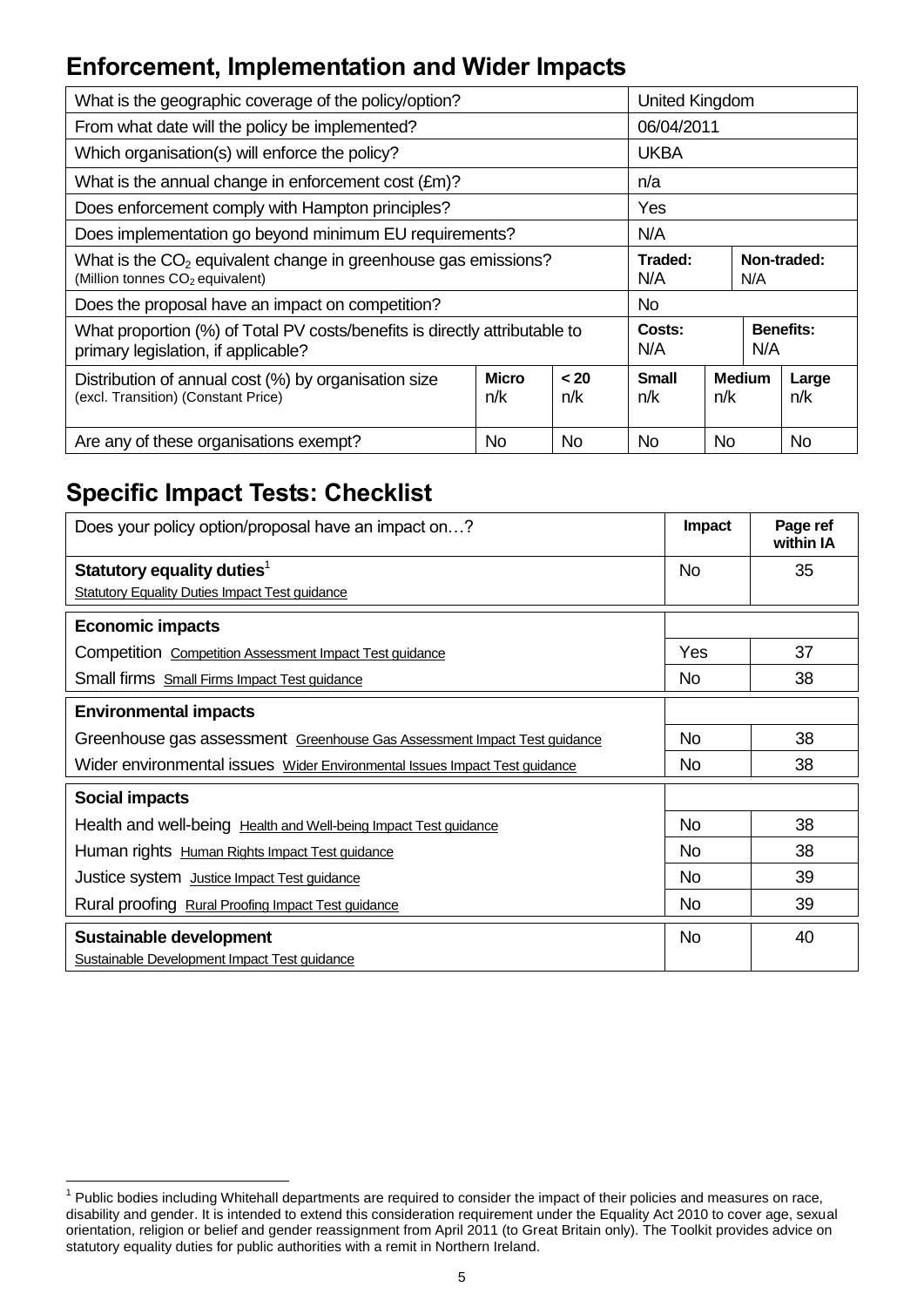# **Evidence Base (for summary sheets) – Notes**

## **References**

| No.            | <b>Legislation or publication</b>                                                                                                                                                               |
|----------------|-------------------------------------------------------------------------------------------------------------------------------------------------------------------------------------------------|
| $\mathbf{1}$   | HM GOVERNMENT (2010) The Coalition: our programme for government, Cabinet Office, May,<br>London, p21.                                                                                          |
| $\overline{2}$ | HM GOVERNMENT (2010) The Queens Speech, www.number10.gov.uk, 25 <sup>th</sup> May, London.                                                                                                      |
| 3              | The UK Border Agency (2010), Tier 4 of the Points Based System - Policy Guidance, July, London.                                                                                                 |
| $\overline{4}$ | The Home Office (2010) The Migrant Journey Analysis, Research Report 43, London.                                                                                                                |
| 5              | The UK Border Agency (2010) Migration Permanent Limit (Points Based System Tiers 1 and 2) Impact<br>Assessment HO 0020, London.                                                                 |
| 6              | The Home Office (2010), Control of Immigration statistics: Quarterly statistical summary, United<br>Kingdom-Fourth Quarter 2010, http://rds.homeoffice.gov.uk/rds/immigration-asylum-stats.html |
| $\overline{7}$ | The Office for National Statistics, Long-term International Migration (MN series),<br>http://www.statistics.gov.uk/statbase/Product.asp?vlnk=507                                                |
| 8              | HESA (2010) Data on International Student Volumes and Nationality Groups,<br>http://www.hesa.ac.uk/index.php/content/view/1897/239/                                                             |
| 9              | Vickers and Bekhradnia (2007), The Economic Costs and Benefits of International Students, Higher<br>Education Policy Institute, July.                                                           |
| 10             | Home Office (2011) Users Views of the Points Based System, Research Report 49,<br>http://rds.homeoffice.gov.uk/rds/pdfs11/horr49c.pdf                                                           |
| 11             | Home Office (2010) Overseas students in the immigration system: Types of institution and levels of<br>study, http://rds.homeoffice.gov.uk/rds/pdfs10/occ90.pdf                                  |
| 12             | Home Office (2010) Tier 1: an Operational Assessment,<br>http://www.ukba.homeoffice.gov.uk/sitecontent/documents/aboutus/statistics/pbs-tier-1/                                                 |
| 13             | Singh, M. and de Looper, M. (2002), Australian Health Inequalities: 1 birthplace, Bulletin No. 2, July<br>AIHW Cat. No. AUS 27, Australian Institute for Health and Welfare, Canberra           |

## **Annual profile of monetised costs and benefits\* - (£m) constant prices**

|                                  | Y0  | Υ1  | <b>Y2</b> | Y3    | <b>Total</b> |
|----------------------------------|-----|-----|-----------|-------|--------------|
| <b>Transition costs</b>          | 0.1 | 0.0 | 0.0       | 0.0   | 0.1          |
| <b>Annual recurring cost</b>     | 424 | 941 | 1,226     | 1,198 | 3,788        |
| Total annual costs               | 424 | 941 | 1,226     | 1,198 | 3,788        |
| <b>Transition benefits</b>       | 0.0 | 0.0 | 0.0       | 0.0   | 0.0          |
| <b>Annual recurring benefits</b> | 126 | 260 | 388       | 421   | 1,195        |
| <b>Total annual benefits</b>     | 126 | 260 | 388       | 421   | 1,195        |

\* For non-monetised benefits please see summary pages and main evidence base section.

## **One- in-one- out costs (£m)**

|                            |      |      | $Y_3$ | $Y_4$ | 4 year<br>total | 4 year<br><b>NPV</b> | <b>EAC</b> |
|----------------------------|------|------|-------|-------|-----------------|----------------------|------------|
| <b>Additional Costs</b>    | 22.6 | 34.5 | 66.3  | 67.0  | 190.5           | 178.3                | 47.6       |
| <b>Additional Benefits</b> | 10.1 | 15.9 | 31.1  | 31.4  | 88.4            | 82.8                 | 22.1       |
| <b>Net Costs</b>           | 12.5 | 18.6 | 35.3  | 35.6  | 102.0           | 95.5                 | 25.5       |

Note on One-in-one-out impacts: additional costs include sponsor registration and obligation costs, familiarisation time for sponsors and employers to understand the new regulations; and reduced tuition fees to institutions. Additional benefits include reduction in sponsor obligation and registration costs for those no longer sponsoring migrants; a reduction in familiarisation time for employers and private and third sector immigration advisers in understanding the Tier 1 Post Study Work Route guidance; and a reduction in course provision costs to institutions.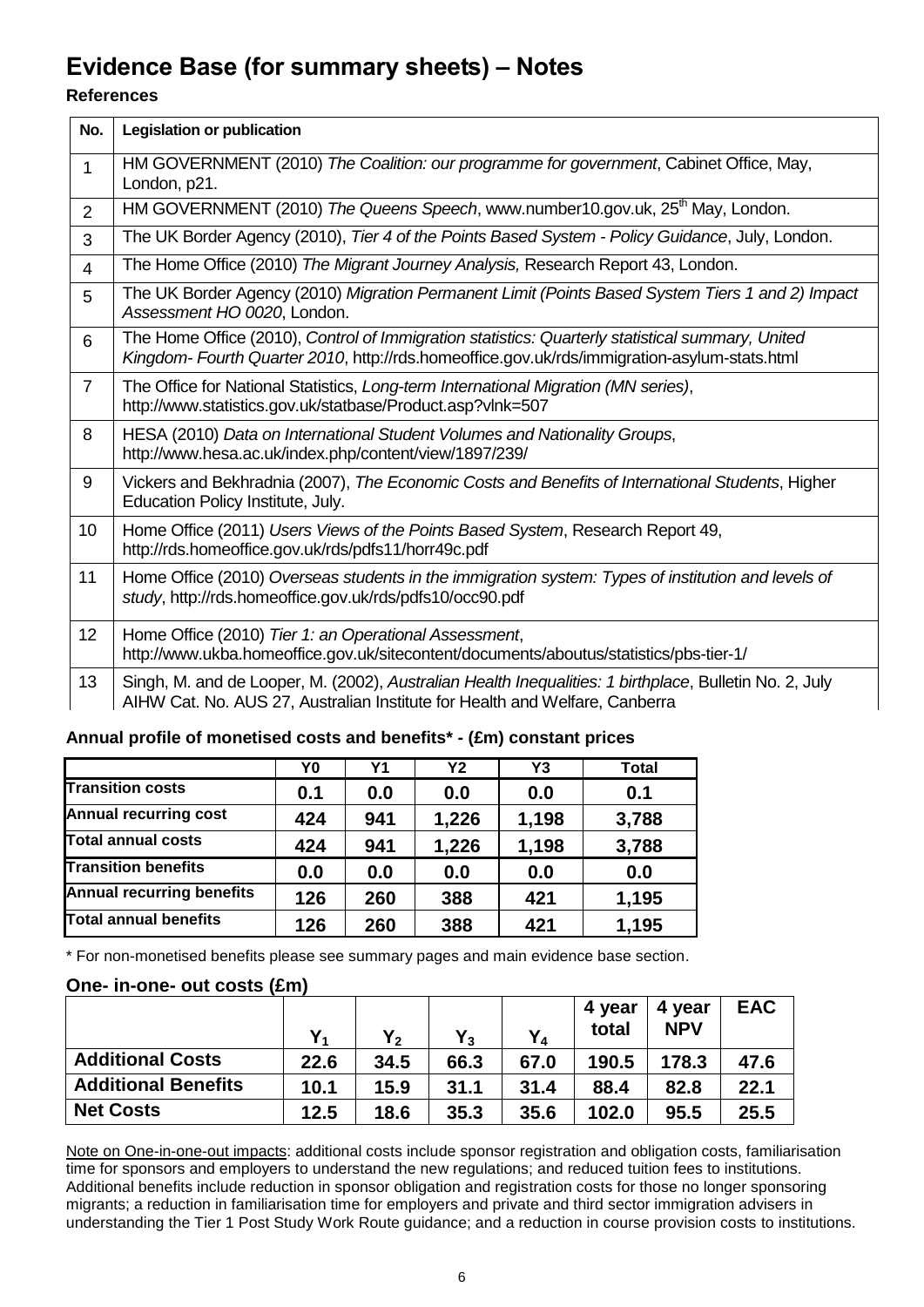# **Evidence Base**

# **A. Strategic Overview**

# **A.1 Background**

The Points Based System (PBS) was introduced between February 2008 and March 2009 in phases and replaced over eighty predecessor routes, wrapping them up into five tiers.

*Summary of the Points Based System:*

| Tier 1:    | Highly skilled migrants                                   |
|------------|-----------------------------------------------------------|
| Tier 2:    | Skilled workers with a job offer                          |
| Tier $3$ : | Low skilled workers (currently suspended)                 |
| Tier 4:    | <b>Students</b>                                           |
| Tier $5:$  | Temporary Workers and Youth Mobility - primarily for non- |
|            | economic reasons.                                         |

Tier 4 of the PBS relates to international students.<sup>1</sup> To gain a Tier 4 visa, students must meet the full requirements of the Immigration Rules, demonstrate they have sufficient funds to cover course fees and living costs for themselves and any dependants, and produce a valid Confirmation of Acceptance for Studies (CAS) from a Tier 4 sponsoring institution. All Tier 4 sponsoring institutions must be licensed by the UK Border Agency (UKBA).

Highly Trusted Sponsor (HTS) status is awarded to those sponsors who have the highest levels of compliance with their sponsor obligations, and whose students are showing the greatest compliance with the terms of their visa or permission to stay.

Tier 4 students studying more than six months are currently given a number of entitlements whilst in the UK; including restricted access to the labour market up to twenty hours per week for students studying at above foundation degree level, and up to ten for those studying below. Those studying for more than six months may also bring their dependants (children under 18 and eligible partners) if they are demonstrably financially dependent.

Students who graduate from a UK university may remain in the UK to seek employment and to work in any job for two years after their course has finished through the Tier 1 Post-Study work route (PSWR).

The Government aims to strengthen the student route against abuse, increase the selectivity of the system and raise the quality of sponsors. At the same time this will help to achieve the Government"s overarching policy aim to reduce net migration to the UK. This Impact Assessment (IA) estimates the impact of the Government"s proposals for changes to the student route and the PSWR.

## **A.2 Groups Affected**

Those affected by the policy are:

 Government departments and agencies, including the UKBA which is responsible for administering the PBS, and other Government departments which have an interest in student immigration, schools and other aspects of student life;

l  $1$ Throughout this IA we use Tier 4 to refer to all PBS Tier 4 migrants, and those on earlier pre-PBS student routes.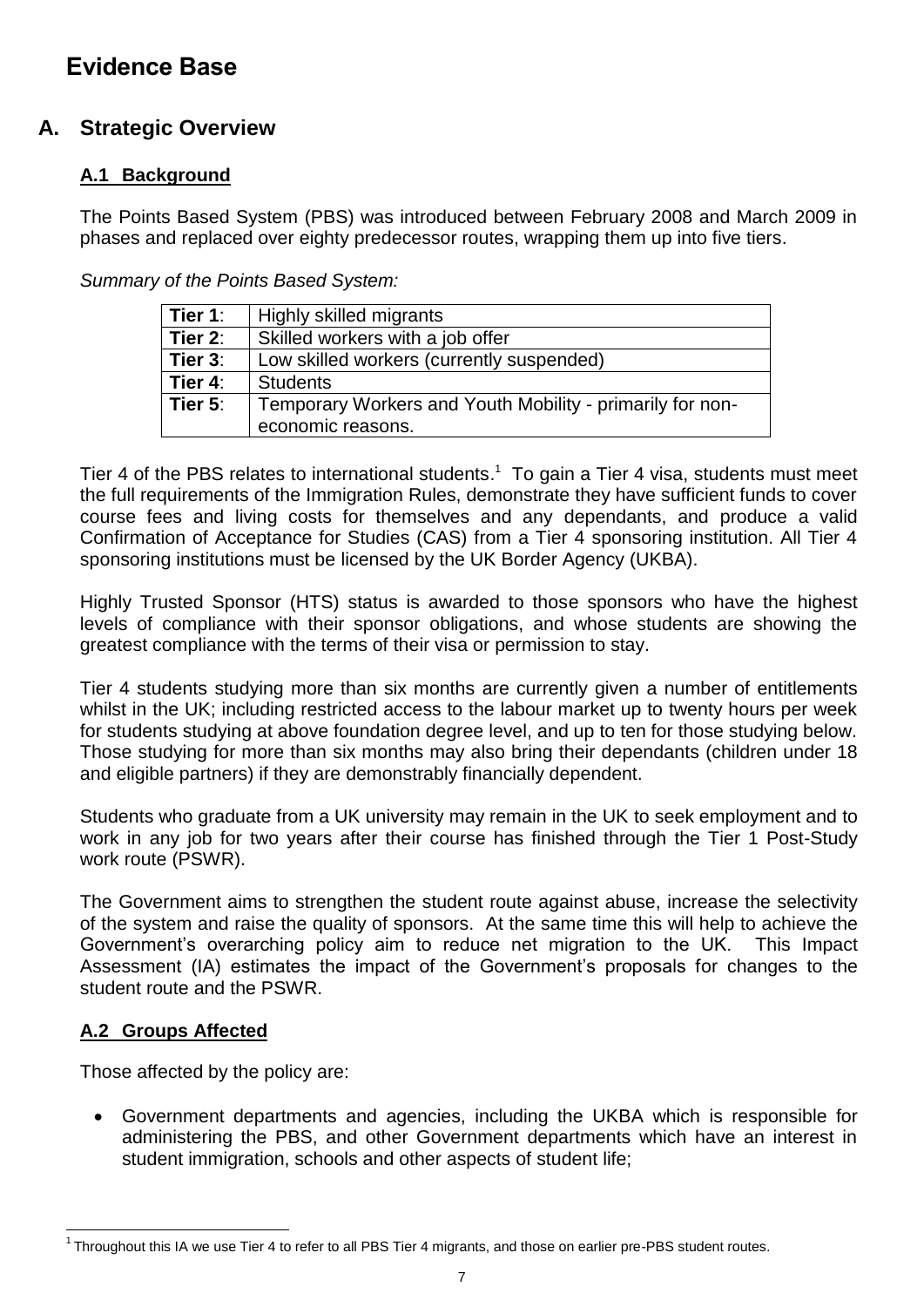- UK-based education establishments, including universities, colleges of further education and English language schools.
- UK-based employers who recruit current students or those on the PSWR;
- PBS migrants in Tier 4 and the PSWR, and their dependants; and
- UK and EU students that may attend courses no longer attended by non-EU migrants.

## **A.3 Consultation**

### **Within Government**

The Government departments that were consulted include: the Home Office, HM Treasury, Foreign and Commonwealth Office, Business, Innovation and Skills, Health, Education, Work and Pensions, Communities and Local Government, International Development, Cabinet Office, and the devolved administrations. The Office for National Statistics (ONS) was also consulted.

## **Public Consultation**

The public consultation on changes to Tier 4 and the PSWR of the PBS ran from the  $7<sup>th</sup>$ December 2010 to the 31<sup>st</sup> January 2011. A summary of the responses is set out in annex 3.

# **B. Rationale**

The Government believes that immigration has enriched our culture and strengthened our economy. In recent years however, the system as a whole has been allowed to operate in a manner which is not sustainable; between 1997 and 2009, 2.2 million more migrants came to Britain than the number who left. Unchecked migration may place significant pressure on our public services and damage community cohesion if not properly managed.

Britain benefits from migration provided it is properly controlled. The Government's aim is to reduce the level of net migration down to sustainable levels. We need to improve the public"s confidence in our immigration system with the introduction of better, more selective controls, which sensibly reduce net migration while ensuring that the brightest and the best can come to the UK to live, work and study.

We have already taken action to reform the economic routes to the UK, with the introduction of an annual limit on workers entering through Tier 2 of the points-based system and restrictions on Tier 1. It is clear that reducing net migration will not be achieved without careful consideration of and action on the non-economic routes including students. Students make up the majority of non-EU immigrants; however we do not propose to put a limit on student numbers. We recognise the important contribution that legitimate international students make to our economy and cultural life and to making our education system one of the best in the world.

However, not all those using the student route are legitimate students, and we have seen that certain areas of the sector are particularly prone to abuse. We want to ensure the primary objective of studying in the UK is to study, not to work or to acquire long-term residency status. We will take steps to bear down on the abuse that has affected the route in recent years; we want to reach a position where every student who comes to the UK is genuine, and is studying at a bona fide education provider towards a qualification that will enhance their future prospects when they return home.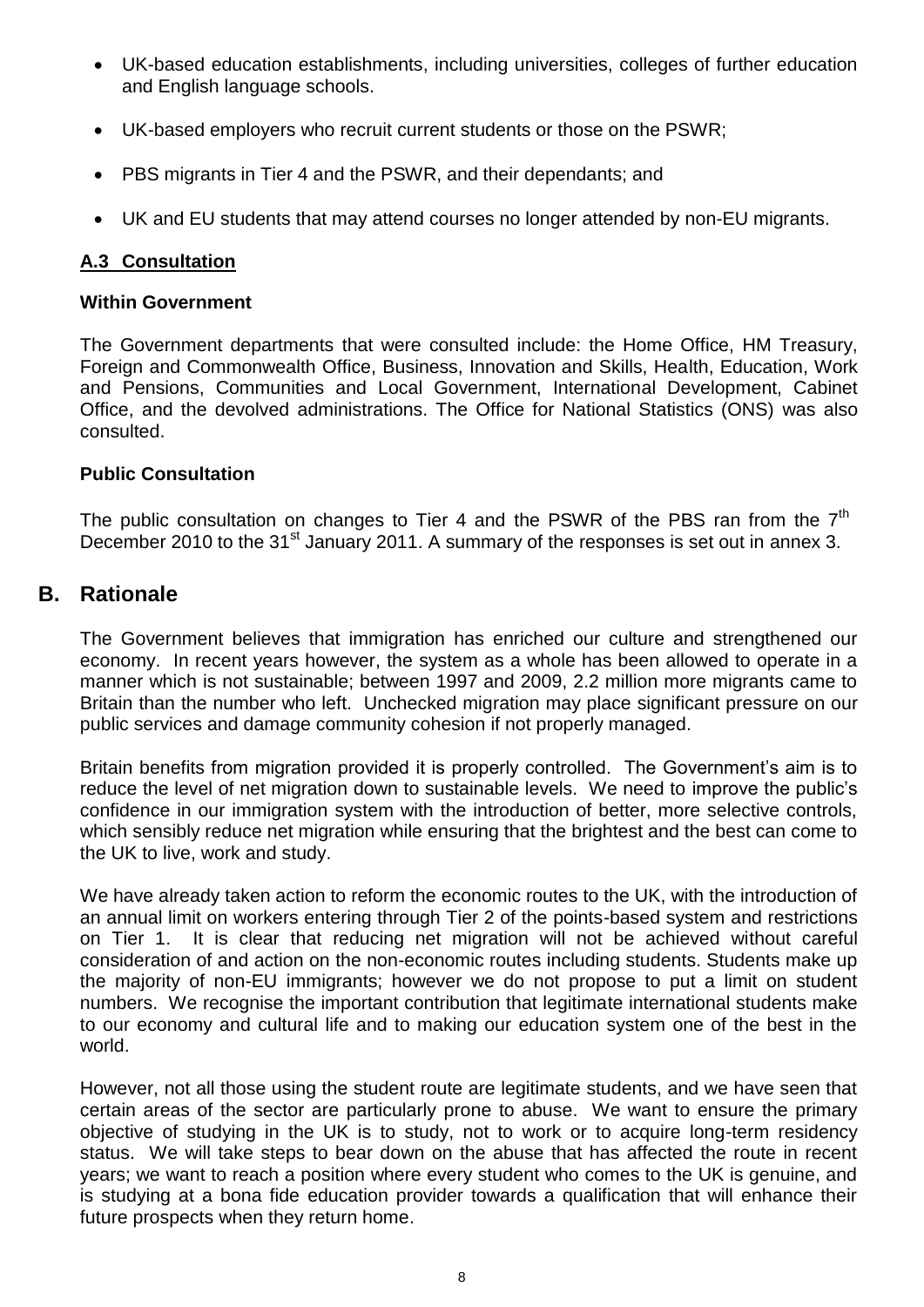We want a student visa system which encourages the entry of legitimate students coming to study legitimate courses – that means students who are equipped to study the courses to which they have subscribed and who fulfil their academic obligations. For these students and their education providers, we are looking at ways of reducing the complexity of Tier 4, the student tier of the PBS, bearing in mind the need to make sure that we are able to continue to compete in the global market for the best international students, especially with respect to higher education.

We propose a series of measures that will reduce numbers by raising the quality of students coming to the UK, ensuring that the brightest and the best students are able to continue to come to the UK"s best educational institutions to study courses at a range of levels, while targeting abuse by filtering out those who contribute least and pose the highest immigration risk. We believe that taking action in this way will both reduce inflow and increase outflow.

The PSWR route allows students graduating from a UK university to stay in the UK for up to two years on completion of their course with unrestricted access to the labour market. In 2009, over 38,000 PSWR applications were granted, along with almost 10,000 of their dependants. This route was originally conceived as a bridge between academic study and highly skilled work in the UK. Recent studies have indicated however that a proportion of Tier 1 migrants are not employed in skilled or highly skilled work.<sup>2</sup> We do not believe that it is reasonable to continue to offer unrestricted access to the labour market when graduate unemployment has risen to its highest level for 17 years. For the same reason, we have recently announced the closure of Tier 1 (General). We also want to make an absolute distinction between those who come to study and those who come to work, and make it clear that the study route is not a back-door into working in the UK.

# **C. Objectives**

The Government intends to reduce abuse throughout the immigration system and to reduce net migration significantly. In order that Tier 4 of the PBS contributes towards these aims, the Government intends to raise the qualifying criteria for students who come to the UK to study. The system of controls on migration that will be put in place should provide the public with greater confidence in the system. The Government also intends to amend the PSWR.

The Government's objectives are to:

- **Reduce the areas of the student route that are prone to abuse.** Tighten control and supervision over areas that are open to abuse, to create a system where every student coming to the UK is genuine, attending courses at legitimate institutions and studying for a qualification that will enhance their skills and their employability on completion;
- **Reduce net migration overall by the end of the current Parliament**. This will require measures on both inflows and outflows, including tightening on extensions and changes to the PSWR;
- **Improve selectivity of students to the UK, to ensure they are the brightest and the best.** Increasing selectivity will ensure only the brightest and best students, equipped with the academic ability to pursue their chosen course of study, are able to come to the UK for over a year;

 $\overline{a}$  $^2$ Users Views of the Points Based System (Home Office 2010)[: http://rds.homeoffice.gov.uk/rds/pdfs11/horr49b.pdf](http://rds.homeoffice.gov.uk/rds/pdfs11/horr49b.pdf) Tier 1: An Operational Assessment (Home Office 2010): http://rds.homeoffice.gov.uk/rds/pdfs11/horr49b.pdf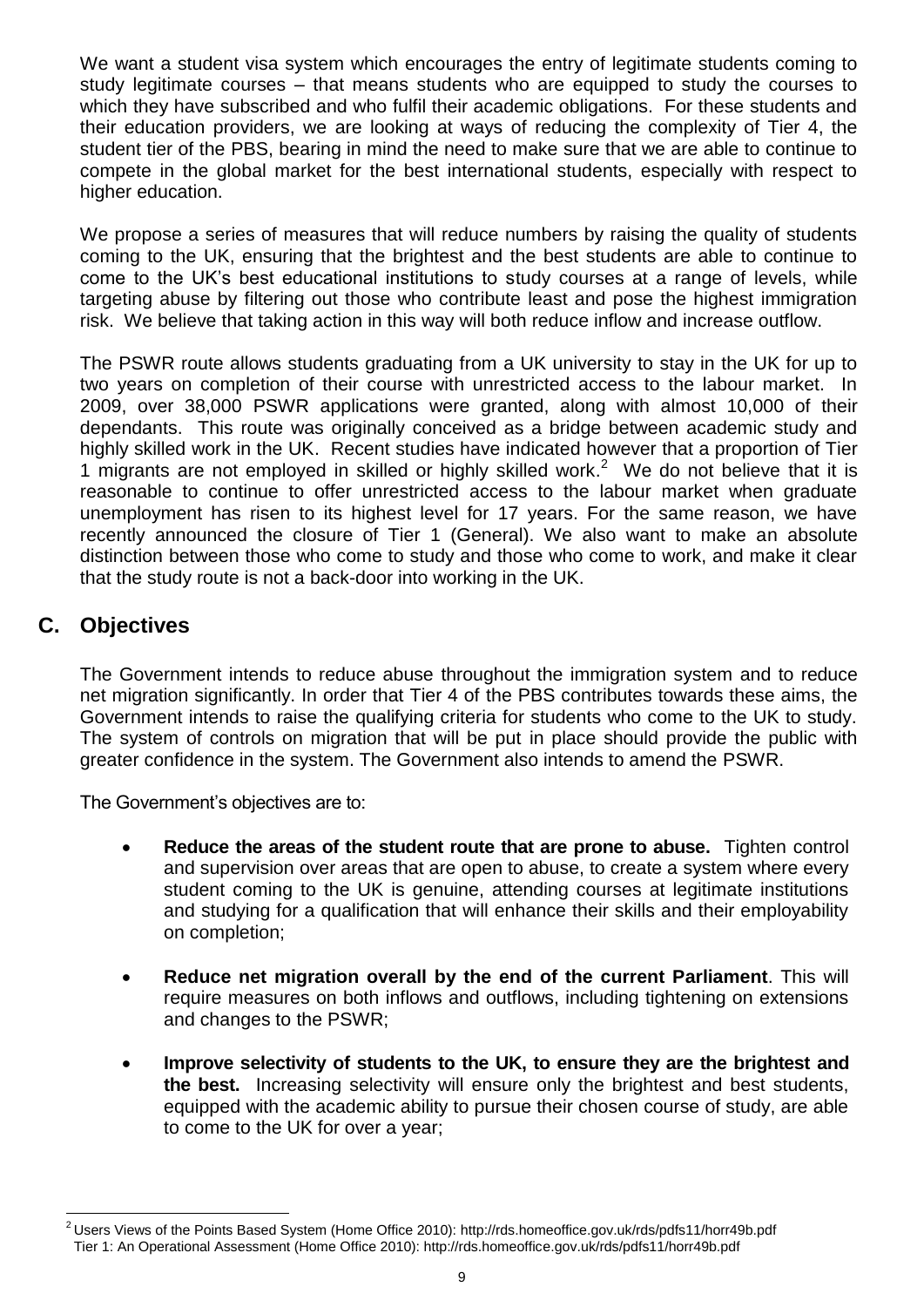- **Restore public confidence in the immigration system**, by bearing down on abuse of the system and reducing net migration numbers; and
- **Ensure that the system is robust and practical to enforce.** Make the immigration system easier for students, education providers and the UK Border Agency to operate; whilst increasing robustness against abuse.

# **D. Options**

l

Option 1: To make no changes (do nothing).

Option 1 is the "do nothing" option, the option which involves no change in policy and where net migration is then assumed to continue to follow the trends governed by the previous policy framework and driven by economic and social developments. The conditions for entry and leave to remain for the student route would remain as described in Part 6a of the PBS system immigration rules. $3$ 

The Government has examined the consequences of the previous policy framework and decided that the current situation cannot be allowed to continue unchecked. It is clear that, overall, there is significant public concern that the current trends in net migration will, if not addressed, ultimately prove unsustainable. More precisely, the current system throws up the following problems in the student route.

First, there are numerous examples of migrants using Tier 4 to obtain work in the UK in breach of their visas. For example, one private education institution was employing just two lecturers for 940 students- students were attending classes for one day a month and working excessive hours for the remainder of the time. Other Tier 4 migrants were found to be working up to 280 miles away from the college where they were supposed to be receiving regular tuition.<sup>4</sup>

Second, the Government must ensure that there are sufficient incentives placed on employers and in turn, on the UK education and skill development systems to generate flows of suitably skilled non-migrant workers. An abundance of potential migrant workers who have the qualities required by employers may act to weaken those incentives. We shall then fail to develop non-migrants in ways that make them effective competitors for work in the UK labour market**.**

Third, more widely, a reduction in the overall volume of migrants to this country will help to reduce congestion and pressure on public services such as schools and healthcare (especially where demands are unexpected) at a time when public spending is reduced.

The do-nothing option would not meet the Government"s objective to reduce abuse, lower net migration, or improve public confidence in the immigration system.

Option 2: Reform of the Student Immigration System.

Option 2 will improve the selectivity of students and tighten control of Tier 4 and PSWR migration by introducing the following package of measures, which will apply to both new applicants and extensions:

<sup>&</sup>lt;sup>3</sup>See: http://www.ukba.homeoffice.gov.uk/policyandlaw/immigrationlaw/immigrationrules/part6a/

<sup>&</sup>lt;sup>4</sup> These and others examples of breaches in visa conditions were referred to in the Ministers speech on Reforming the Immigration System, 1st February 2011 [\(http://www.homeoffice.gov.uk/media-centre/speeches/immigration-reform\)](http://www.homeoffice.gov.uk/media-centre/speeches/immigration-reform), and evidence of non-compliance was discussed in the Student Immigration system consultation document (http://www.ukba.homeoffice.gov.uk/sitecontent/documents/policyandlaw/consultations/students/)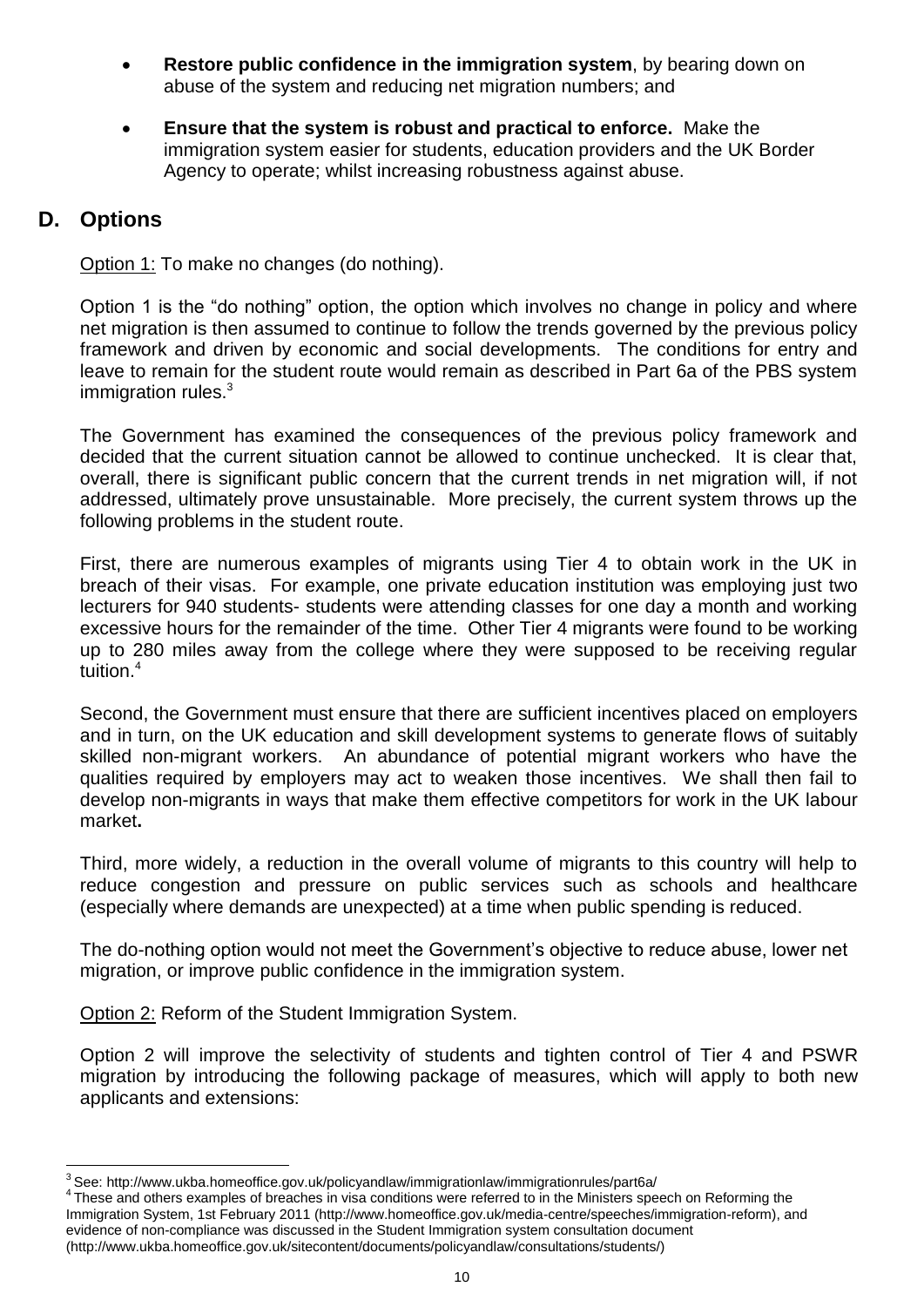## **ACCREDITATION**

## **Institutional Requirements**

- All sponsors must have been accredited by either Ofsted and its devolved equivalents, QAA, the Independent Schools Inspectorate, the Bridge Schools Inspectorate or the Schools Inspection Service and all must become Highly Trusted Sponsors.
- Sponsors will be required to achieve Highly Trusted Status by April 2012, and accredited by a relevant agency by the end of 2012. They will be required to apply for HTS status and accreditation by a date to be specified.
- During the transition period there will be an interim limit on numbers sponsored by those who do not meet above criteria.
- Private providers will be able to provide courses, including pathway courses, by working in partnership and where the licensed sponsor takes responsibility and sponsors the student directly.

## **ENTRY REQUIREMENTS**

### **English Language requirement**

- B2 in listening, reading, speaking and writing is the appropriate level for those coming to study at level 6 (undergraduate) and above.
- B1 is the appropriate level for lower courses, including the Pathways.
- Those outside of universities will have to present, in order to get a visa, a test certificate from an independent test provider proving they have attained that level; universities will be able to vouch for a student"s ability where they are coming to study at degree level or above.
- We will waive this requirement for truly exceptional students only following individual requests by university academic registrars.
- UK Border Agency Officers will be able to refuse a migrant who cannot speak without an interpreter.

## **Evidence of student funding**

- All applicants to sign declaration that the funds they present to meet the maintenance requirement are genuinely available for use in coming to the UK to study, this will make refusals easier on grounds of deception.
- We shall refuse applications where the bank statements are from a bank which we cannot trust to verify the statements. Local lists of proscribed banks will be established.
- We shall introduce a streamlined process for low risk applicants going to Highly Trusted Sponsors, in general waiving the requirements to provide documents beyond the CAS and passport/identity document. This is based on robust supporting evidence of compliance and abuse. This will bring about a system which is more targeted and responsive for both staff and applicants.

## **ENTITLEMENTS**

#### **Work during term and work placements**

- Students at Recognised Bodies (universities) will retain their right to work 20 hours a week part-time and to do work placements where study : work ratio is 50:50.
- Students at publicly funded FE colleges will continue to be able to work 10 hours a week part-time.
- Other students will have no right to work part-time and work placements will have to be 66:33 in favour of study:work.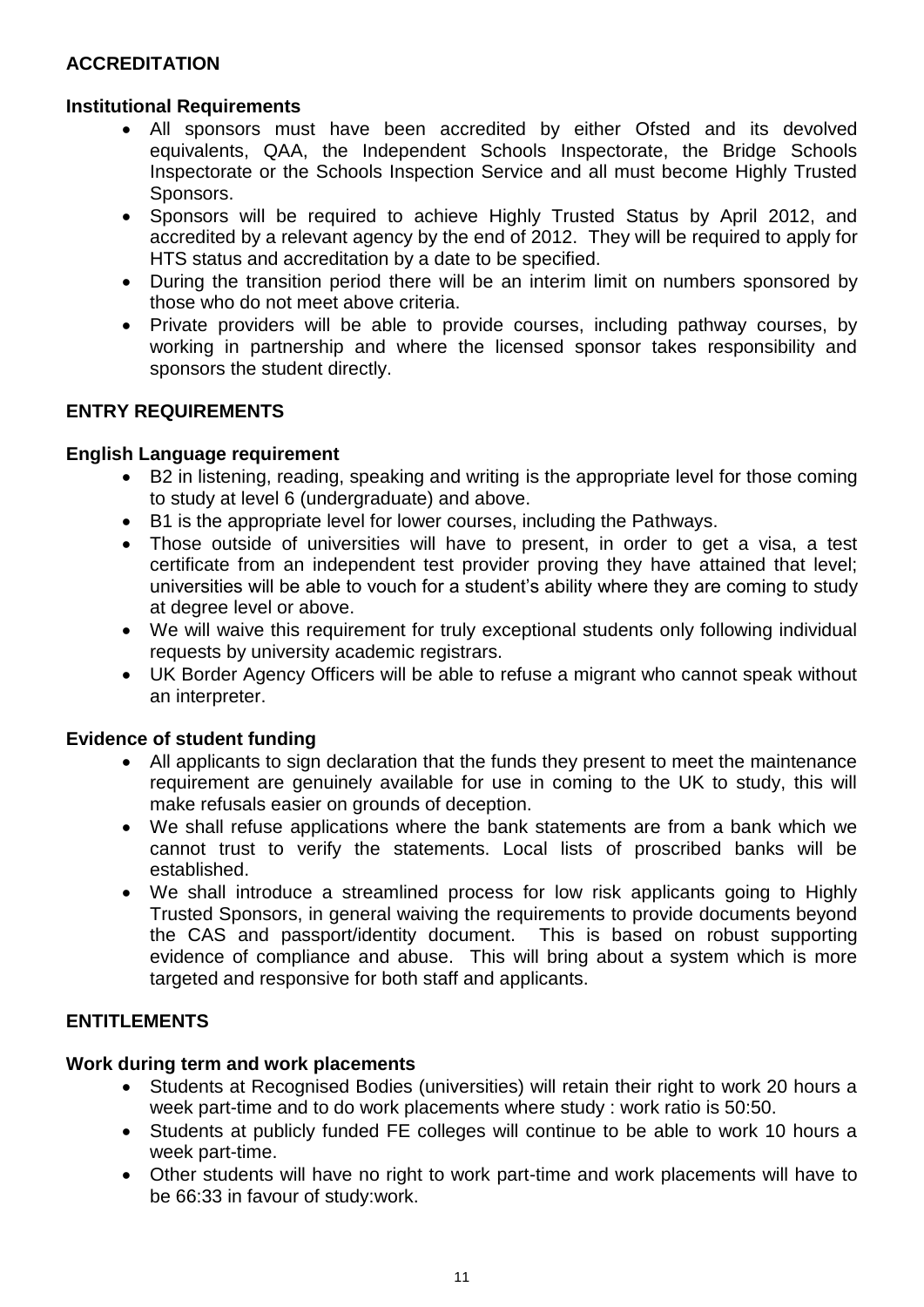## **Dependants**

- For a student to sponsor a dependant, the student will have to be on a post graduate course (NQF 7 and above) at a university which is of more than 12 months" duration, or a Government Sponsored student.
- The dependants will be able to work.

## **AT THE END OF THE COURSE**

## **Time allowed as a student**

- Maximum of 3 years at NQF 3-5 and 5 years at NQF 6-7.
- For those at the higher level doing a PhD, there will be exceptions, as well as for those courses which require as a matter of professional qualification a longer duration than 5 years (e.g. medicine, architecture).
- The sponsor will have to vouch for academic progression where students are not moving up to next NQF level.

## **Post Study Work Route**

- The PSWR will be closed from April 2012.
- Those graduating from a UK university with a recognised degree, PGCE, or PGDE will be able to switch into Tier 2.
- There will not be a limit on these switchers
- They will only be able to switch if they are in the UK, before their student visa expires.
- The normal Tier 2 requirements will apply, except for the Resident Labour Market Test.
- We will ensure that genuine student entrepreneurs with a great idea are able to stay on in the UK to develop their business proposition

The policies described under Option 2 seek to reduce abuse, lower net migration, and improve public confidence in the immigration system.

## Non-regulatory options

We believe that non-regulatory options would prove insufficient to meet the Government's objectives because they would be unlikely to deliver the required reduction in net migration in the time available. The reduction in net migration sought by the Government must be achieved by the end of the current Parliament, which implies that self-regulation must have almost immediate effect. Yet not only has the current system of accreditation and licensing proved insufficiently robust, and to have not prevented all abuse, but it is clear that even an enhanced system involving rigorous monitoring, investigation and the potential revoking of HTS status could not have immediate impacts on the measured level of net migration.

# **E. Appraisal**

In Section E.1 we examine the impact of the policy package on student volumes, as measured by both visas granted and the International Passenger Survey. Annex 5 of this IA contains further information relating to the composition of non-EU students studying in the UK.

Then in Section E.2 we examine the monetised costs and benefits of the policy. The methodology and assumptions underlying the costs and benefits are set out in Annex 7 of this IA, and we provide a breakdown of the costs and benefits by educational institution type in Annex 9.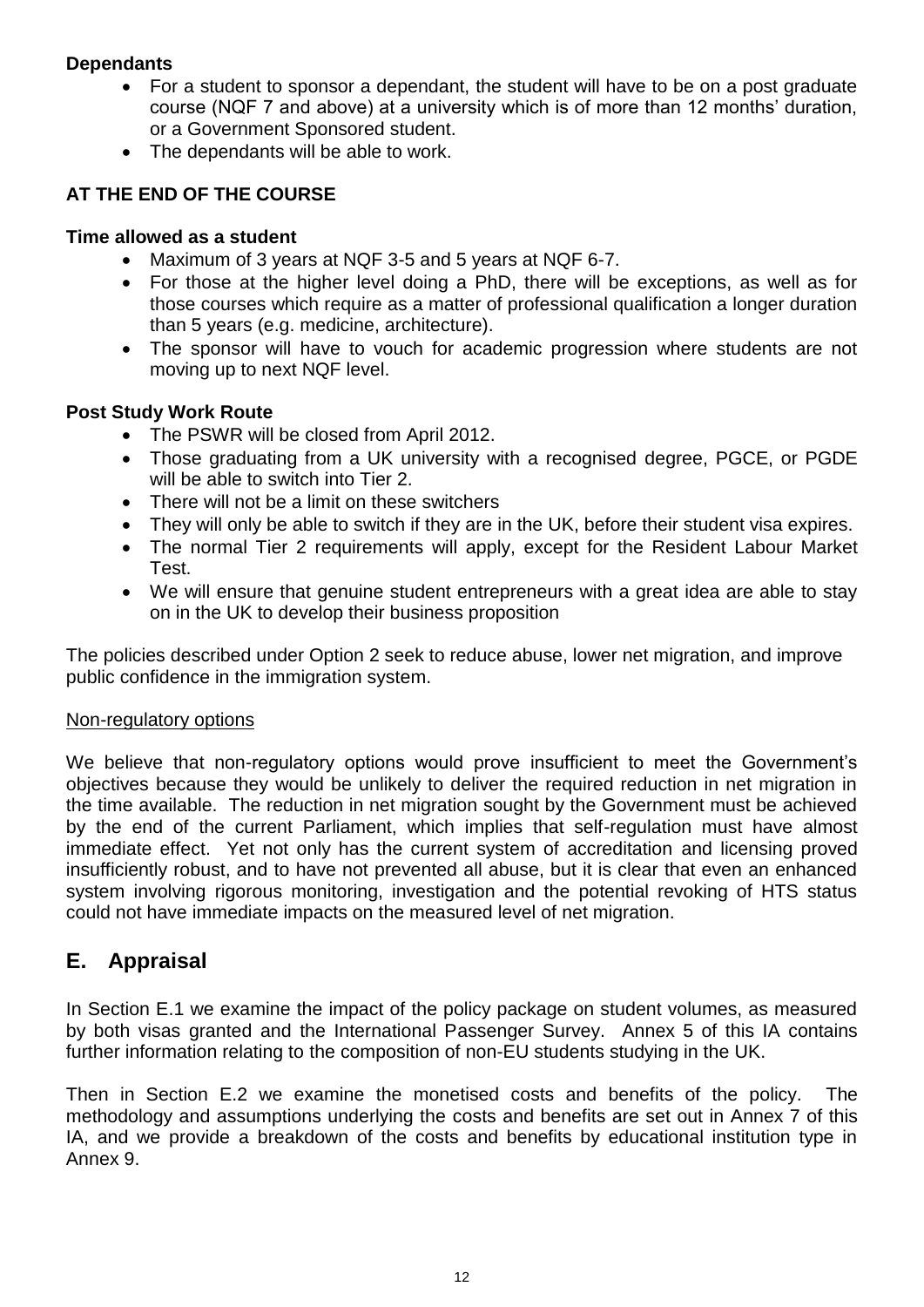## **E.1 Volume Impact**

## **Option 1: "Do nothing"**

The counterfactual case below sets out the "Do nothing" option. Under the "Do nothing" option we expect net migration to rise, and abuse of the system to continue. The "Do nothing" option represents the baseline against which we analyse option 2.

#### *The counterfactual case – visa volumes*

#### Main Applicants

The number of main applicant Tier 4 **out of country** visas granted declined between 2007 and 2008, from 224,000 to 209,000, but then grew significantly in 2009 to 273,000. 5 In 2010 out of country Tier 4 visa grants fell to 254,000.

The volume of main applicant PSWR out of country visas issued was 4,000 in 2009, and this grew to 5,000 in 2010.

In assessing the impact of the policy changes, we need to compare projected visa volumes in 2011 and beyond with what we estimate they would otherwise have been, in the absence of any policy changes.

The Home Office does not publish forecasts of future migration but for the purpose of this IA we have assumed that Tier 4 and student visas issued in the years following 2010 would have grown marginally at around one percent per annum to around 267,000 in 2015. There is a great deal of uncertainty around the expected path of student visa demand. Whilst we have seen a general upward trend in student visa demand in recent years, recent visa data suggests demand has flattened off. In addition, policy changes to Tier 4 implemented last year are likely to prevent significant growth in student visa demand. Policy tightening in 2009/10 had a noticeable impact, for example in North India, Bangladesh, Nepal, and South China. We therefore assume only some small growth in Tier 4 demand overall. PSWR visa grants are expected to grow in line with the Office for Budget Responsibility (OBR) trend growth forecast for UK GDP in the short-run, from around 5,000 in 2010 to 6,000 by 2015, in line with assumptions made in the Tier 1 and Tier 2 Limits impact assessment.<sup>6</sup>

Main applicant **in country** grants of extension of leave to remain in the UK under Tier 4 and student routes grew from 109,000 in 2009 to 120,000 in 2010.<sup>7</sup> These volumes are also estimated to grow by one percent per annum in the counterfactual to around 126,000 in 2015. PSWR in country grants were 34,000 in 2009, and remained steady at 34,000 grants in 2010. We assume these will grow in line with the trend growth forecast, to around 39,000 in 2015.

|--|

|                  | 2009 | 2010 | 2011 | 2012 | 2013 | 2014 | 2015 |
|------------------|------|------|------|------|------|------|------|
| Tier 4 OOC       | 273  | 254  | 256  | 259  | 262  | 264  | 267  |
| Tier 4 IC        | 109  | 120  | 121  | 122  | 124  | 125  | 126  |
| <b>PSWR OOC</b>  | 4    | 5    | 5    | 6    | 6    | 6    | 6    |
| <b>PSWRIC</b>    | 34   | 34   | 35   | 36   | 37   | 38   | 39   |
| <b>Total OOC</b> | 277  | 259  | 262  | 265  | 267  | 270  | 273  |
| <b>Total IC</b>  | 142  | 154  | 156  | 158  | 160  | 163  | 165  |
| <b>Total</b>     | 419  | 413  | 418  | 423  | 428  | 433  | 438  |

Note – numbers may not add due to rounding.

 $\overline{a}$ 

<sup>&</sup>lt;sup>5</sup> Control of Immigration Statistics Q4 2010, Table 1.1: http://rds.homeoffice.gov.uk/rds/immigration-asylum-stats.html

<sup>&</sup>lt;sup>6</sup> This is based on OBR November 2010[: http://budgetresponsibility.independent.gov.uk/econ-fiscal-outlook.html.](http://budgetresponsibility.independent.gov.uk/econ-fiscal-outlook.html)

<sup>&</sup>lt;sup>7</sup> Control of Immigration Statistics Q4 2010, Table 4.1: http://rds.homeoffice.gov.uk/rds/immigration-asylum-stats.html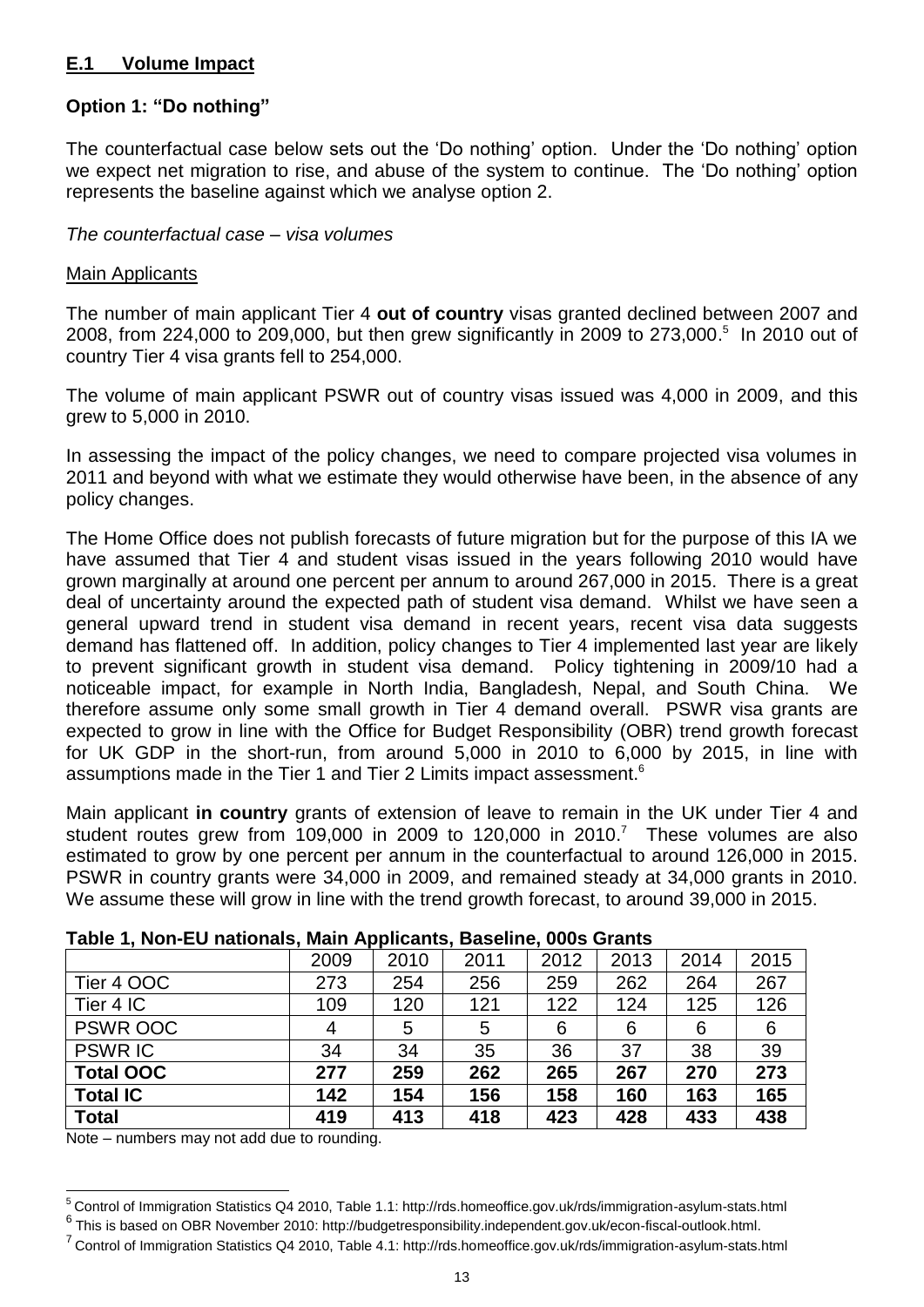Table 1 sets out our counterfactual estimates of main applicant visa grants in Tier 4 and the PSWR, broken down by in country (IC) and out of country (OOC) grants. It is from this baseline that the migrant volume impacts and associated costs and benefits of Option 2 are calculated.

## **Dependants**

In 2009, approximately 30,000 dependants of students accompanied out of country main applicants coming to the UK. The number of student dependants grew slightly to 32,000 in 2010. In 2009, the volume of in country student dependant grants was 21,000; this fell slightly to 20,000 in 2010. In the PSWR the volume of dependants accompanying out of country main applicants coming to the UK was around 2,500 in 2009 and grew to around 3,500 in 2010. The volume of in country dependants of PSWR migrants was around 6,000 in 2009 and this fell to around 5,000 in 2010. In the counterfactual, we assume that the volume of dependants will grow in line with main applicant growth as set out above.

*The counterfactual case – modelling non-EU student net migration (IPS)*

The Office for National Statistics (ONS) estimates the annual and quarterly flows of "over 12 month" migrants to and from the UK in the International Passenger Survey (IPS). More detail on net migration is at Annex 4.

The estimation of the path of non-EU student net migration in the absence of any policy changethe counterfactual case- is not straightforward.

Our approach was as follows:

First, we examined the relationship ("scaling factor") between the volume of student visas issued and the inflow of students measured in the IPS. This is not a one-to-one relationship. Some grants of visas will not generate an arrival; some migrant intentions in the passenger survey may change; and sampling variability affects the precision of the relationship.

Second, we projected forward the IPS student inflow, using our projection of visa volumes and the estimated relationship between the two, as described above.

Third, we modelled emigration by non-EU students in the IPS. The ONS do not produce estimates of outflow by reason for *immigration*, and instead produce estimates of outflow by reason for *emigration*. So the ONS tables do not show net non-EU migration for those coming to study because, for example, someone may arrive in the UK to study but then leave to work. To produce a counterfactual estimate of non-EU student outflows we instead used the IPS Table 3.13, which provides annual estimates of emigration by "last actual occupation" in the UK. Allowing for some PSWR switching, we then modelled emigration based on past immigration, using assumptions for the number of years that immigrants stay and the percentage that leave each year to minimise the difference between historic levels of emigration and the modelled level.

Our modelling approach, set out above, resulted in the net non-EU student baseline below:

| Table 2, Non-EU national Students, Baseline, UK, 000s |  |  |  |
|-------------------------------------------------------|--|--|--|
|-------------------------------------------------------|--|--|--|

| ∕ear                | بە مە | ാവ ? | ∩^י ∩<br>' ၊ ၁<br>ZU. | 014         |    |
|---------------------|-------|------|-----------------------|-------------|----|
| <b>BASELINE NET</b> | 08    | -44  | $-110$                | 11 O<br>ں ا | 14 |

### Note – numbers may not add due to rounding.

These numbers will not match those produced by the ONS which look at the reason for immigration and reason for emigration.

This is not an official forecast of non-EU student net migration in the absence of a policy change; rather it is a construct to allow an estimate of the broad impact of the policy on net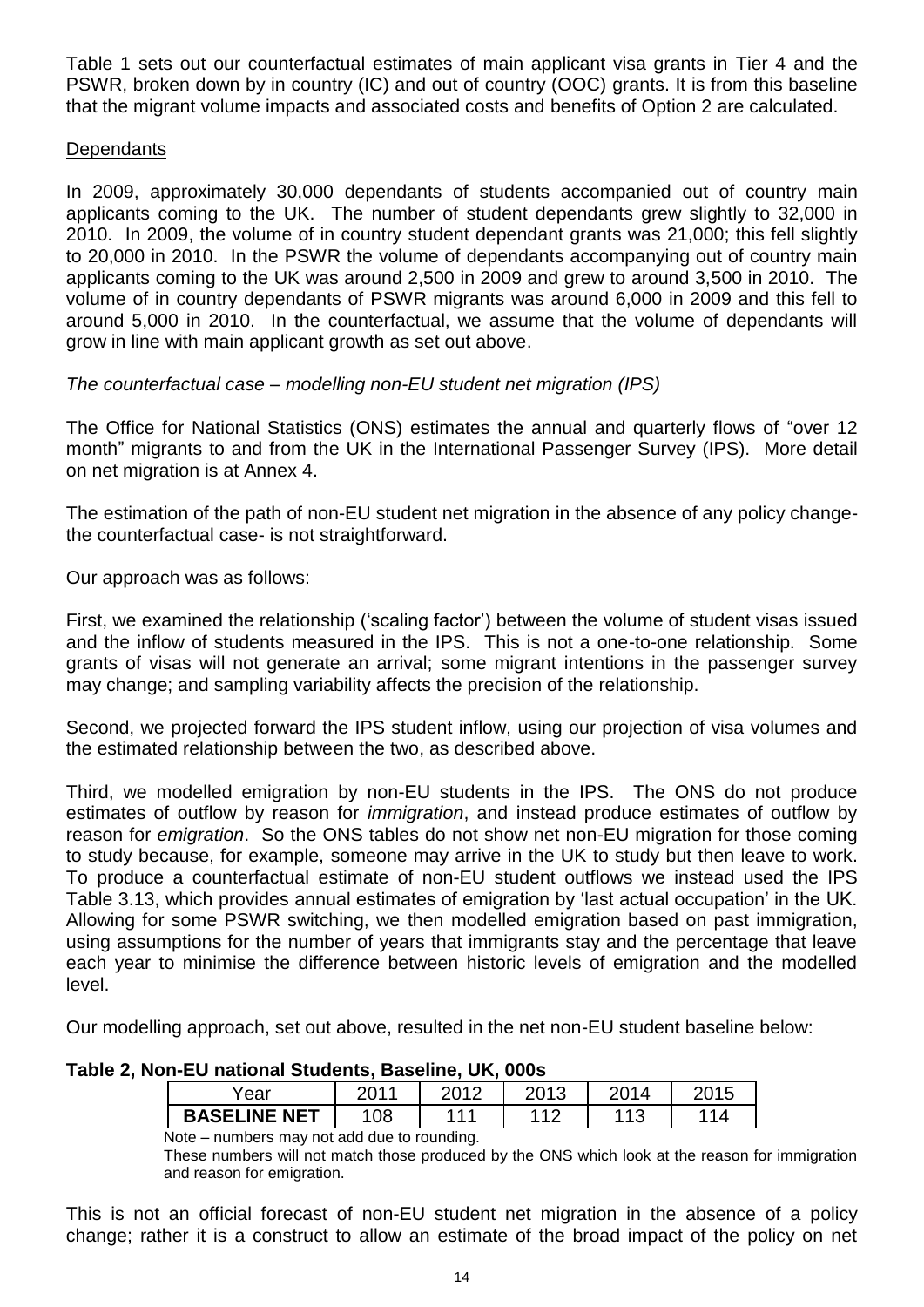migration. These baseline estimates are highly uncertain, as set out in the risks section of this impact assessment.

## **Option 2: Reform of the student immigration system**

We estimate the impacts of the policy proposals against the visa and in country grant counterfactual set out above, and then relate those changes to measured net migration (LTIM).

### *Impacts on visas and in country grants*

#### Main Applicants

Each individual policy will have an impact on Tier 4 and PSWR main applicant visa and in country grants. However, the combined impacts of the Tier 4 proposals will be smaller than the sum of the parts, as some of the policies will overlap in terms of which students they affect. We therefore first set out the individual policy effects on total estimated Tier 4 volumes and then second discuss the estimated combined impact of the policy proposals. A summary of the available evidence relating to non-EU students in the UK is set out in Annex 5 and 6. The methodology and assumptions used to determine the volume effects below are set out further in Annex 7.

### Tier 4 Impacts

Requiring all education providers who wish to bring in international students under Tier 4 to achieve Highly Trusted Sponsor status is expected to reduce the volume of main applicant grants by around 67,000 per annum once the full policy is in place. To derive this figure we take the estimated number of students at non-HTS Private FE, Public FE, and English Language institutions (there were approximately 100,000 in 2009) and assume that 30% of these students would either switch to an HTS institution, or that the institution they attend would now gain HTS status. We then assume the remainder would no longer qualify under the new proposals. We assume that the impacts are lower in the transition period, up to the end of 2012, at which point all institutions will need to have been accredited.

Raising the level of English language requirements to B2 for all non-EU students studying at NQF 6 level and above is expected to reduce the volume of student visas by around 11,000 per annum once the full policy is in place. This is estimated as 1% of undergraduate students attending a course at NQF Level 6 failing the language test at Level B2 compared to Level B1 (similar to the rates assumed for previous IAs) and a considerably smaller percentage of 0.1% at postgraduate level as *ad hoc* advice from universities suggest that post-graduate English language ability is much more reliable. We assume that the above effects apply only to privately and publicly funded HE/FE colleges, and that universities are not affected.

Restricting the ability of students to sponsor dependants to those students on courses of over 12 months and at NQF 7+ reduces the volume of dependant visas by around 20,000 per annum once the full policy is in place. To derive this figure we break down the number of main applicants by institution and qualification level. In the absence of information on the distribution of dependants by applicant, we apply the overall Tier 4 dependant ratio to each main applicant and assume every dependant of a main applicant below NQF7 no longer qualifies for a visa.

Restricting the work entitlement for some non-EU students is not estimated to reduce volumes of students coming to the UK to study; the purpose of the policy is to raise the quality of students studying in the UK by reducing the amount of time they can work and increasing the time in study. There is a risk that it leads to some deterrence but the level of deterrence is unknown and is not quantified.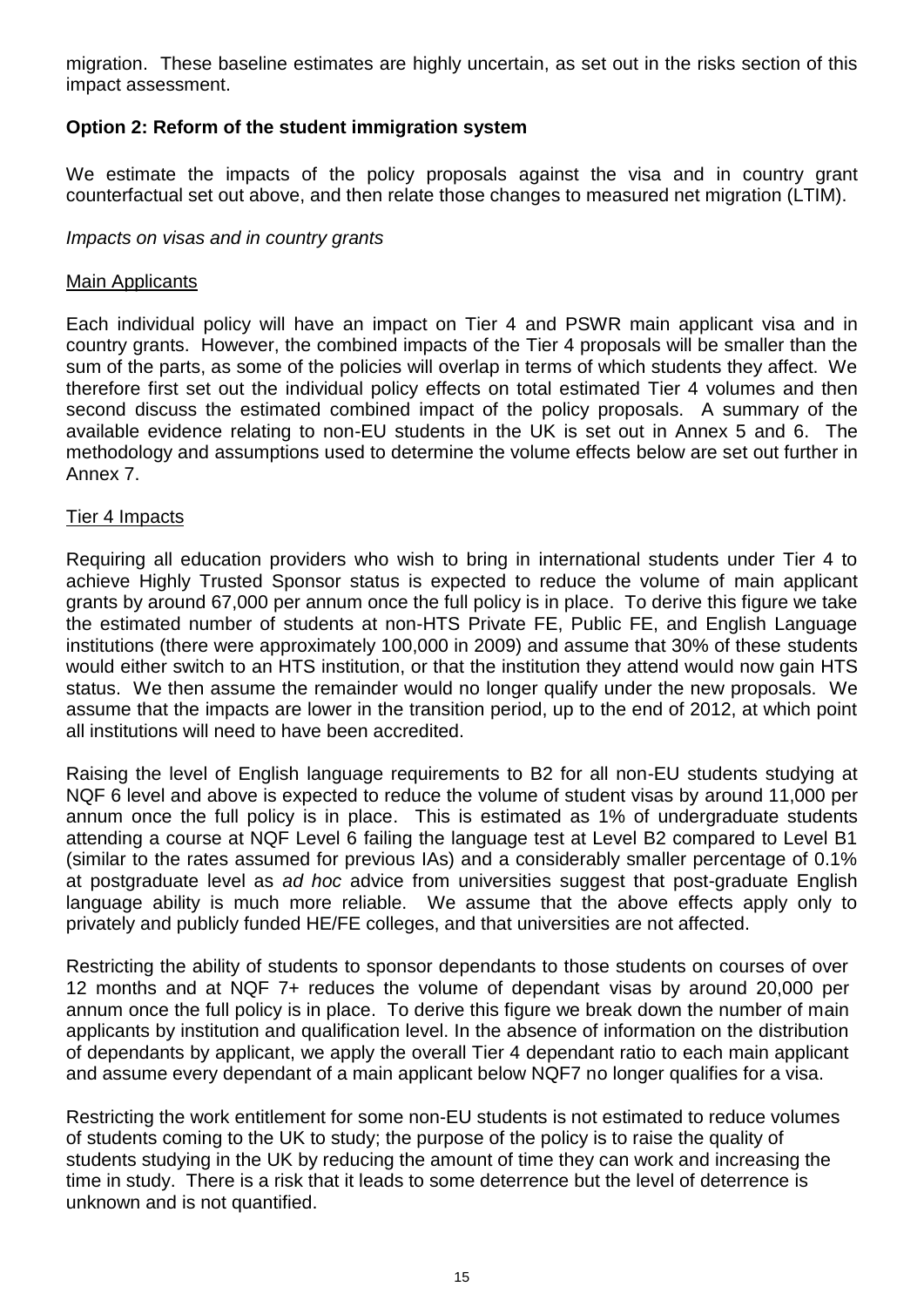In addition, the following policy proposals are assumed, in the absence of further evidence, to have no impact on student volumes:

- Introducing streamlined processes for low risk students to the UK Border Agency to refocus resources toward checking those applications with a higher risk profile.
- Tightening up on abuse of work placements by raising the minimum ratio of study to work from 50:50 to 66:33.

There is a risk that these policies have some impact or lead to some deterrence, but we expect any such effects to be relatively low.

### Post Study Work Route Impacts

Closing the PSWR route from April 2012 onwards and replacing it with a Tier 2 route is estimated to reduce the volume of PSWR visas and in country grants by approximately 49 percent. Recent Home Office analysis suggests that approximately 51 percent of PSWR migrants are employed in the top three Standard Occupational Code groups, and are hence likely to be in skilled employment and qualify for Tier 2. Given the uncertainty of how many post PSWR migrants will qualify under Tier 2, a range of outcomes is tested in the sensitivity analysis.

The estimated impact of a 49 percent reduction in visas and in-country grants from the changed requiring them to qualify in Tier 2 is given in Table 3.

| Year            | 2009 | 2010 | 2011 | ററ⊀റ | 2013 | 2014 | 2015 |
|-----------------|------|------|------|------|------|------|------|
| <b>PSWR OOC</b> |      |      |      |      |      |      |      |
| <b>PSWRIC</b>   |      |      |      |      |      | 18   | 19   |

#### **Table 3, Reduction in PSWR Main Applicant Grants, 000s**

| .                 |      |      |      |      |      |      |      |  |  |  |
|-------------------|------|------|------|------|------|------|------|--|--|--|
| Year              | 2009 | 2010 | 2011 | 2012 | 2013 | 2014 | 2015 |  |  |  |
| <b>T4 OOC</b>     |      |      | 20   | 28   | 71   | 72   | 72   |  |  |  |
| T <sub>4</sub> IC |      |      |      |      |      |      |      |  |  |  |
| <b>PSWR OOC</b>   |      |      |      | 2    | 3    | 3    | 3    |  |  |  |
| <b>PSWRIC</b>     |      |      |      | 13   | 18   | 18   | 19   |  |  |  |
| <b>Total OOC</b>  | 0    |      | 20   | 30   | 74   | 74   | 75   |  |  |  |
| <b>Total IC</b>   | 0    |      | 0    | 13   | 18   | 18   | 19   |  |  |  |
| <b>Total</b>      | 0    |      | 20   | 43   | 92   | 93   | 94   |  |  |  |

## **Table 4, Reduction in Tier 4 and PSWR Main Applicant Grants, 000s**

Note – numbers may not add due to rounding.

#### Combined Policy Effects

The combined impacts of the policy proposals are estimated to reduce the volume of Tier 4 and PSWR main applicant visas and in country grants as set out in Table 4. The numbers presented in the table above are lower than the total individual policy parts, because some of the policies will overlap in terms of which students they affect.

#### **Dependants**

In the absence of better evidence, student and PSWR dependant volumes are expected to fall in line with the reduction in main applicant student and post study work route visa and in country grant volumes. In addition, there will be a reduction in dependants of PSWR main applicant visa grants as they will no longer be allowed to bring dependants to the UK.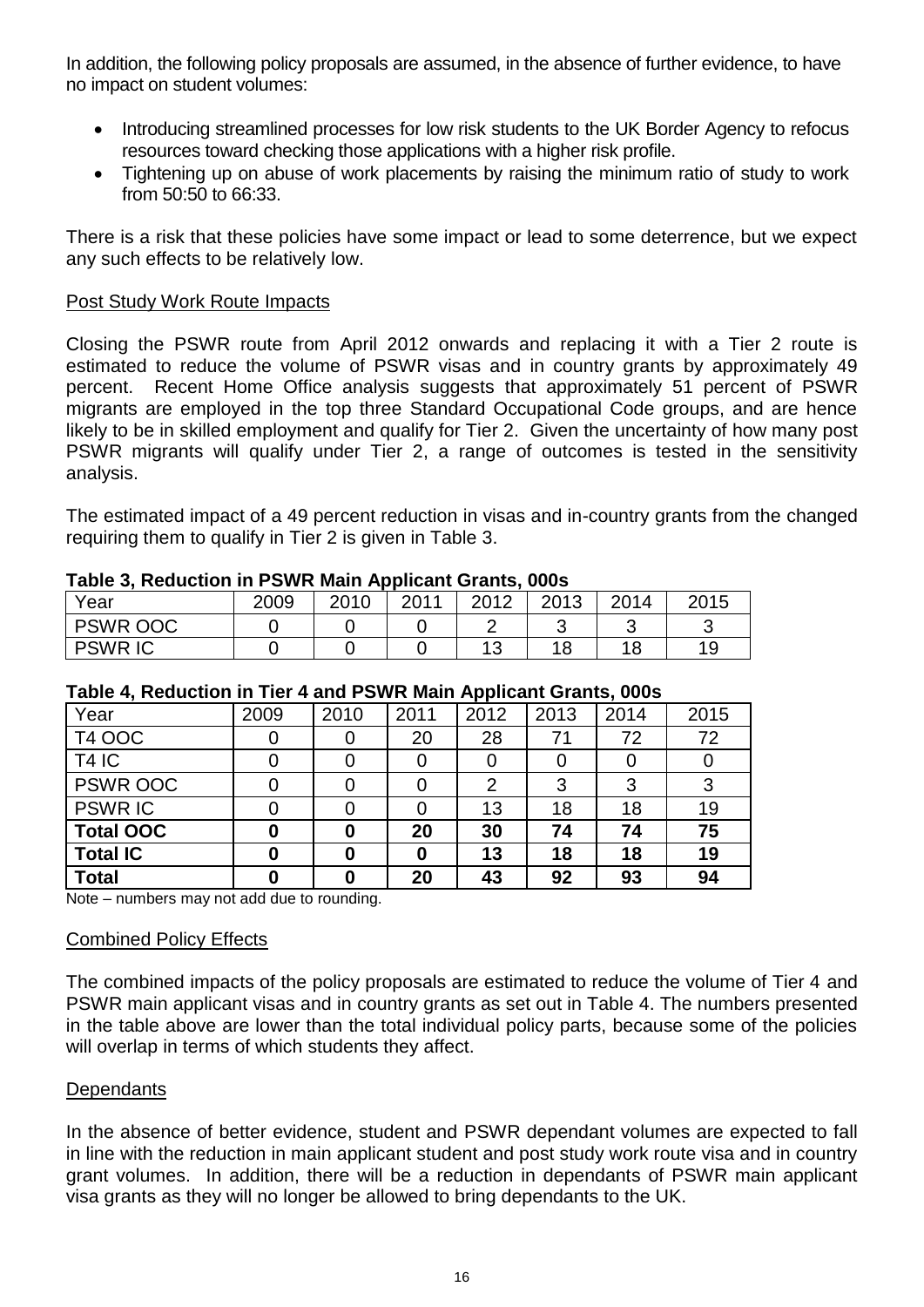### *Impacts on Net Migration*

To estimate the impact of the change in visa volumes on measured non-EU student net migration, we undertook the following steps.

First, we applied the net migration scaling factor to the visa reductions to estimate the impact of the changes on non-EU student inflows.

Second, by comparing actual outflows by last occupation (whilst accepting that some migrants may switch occupation before leaving) with past inflows by reason for migration, we modelled how outflows related to previous inflows. This modelling of emigration allowed us to take account of the fact that reduced inflows in the current period should lead to reduced outflows in a later period. This has the effect, all other things equal, of reducing the net migration impact of a given fall in inflows over time.

Where policy changes related to a reduction of in country grants, we assumed that this would increase outflows in line with the estimated reduction in grants, and applied the scaling factor.

In our central case, we expect the policy options proposed in this Impact Assessment to have the impact on net non-EU student migration described in the table below, subject to wide error margins.

## **Table 5, Estimated Impact on Non-EU Student Net Migration, UK, 000s**

|                              | 2011 | 2012 | 2013  | 2014 | 2015 |
|------------------------------|------|------|-------|------|------|
| <b>IMPACT OF STUDENT AND</b> |      |      |       |      |      |
| <b>PSWR POLICIES</b>         |      | - 38 | $-62$ | - 61 |      |

The amendments to the student route are just part of the package to reduce net migration; the Government has already stated that amendments to other routes will be necessary and has already announced changes to the Tier 1 and 2 routes.

## **E.2 Costs and Benefits**

## **Time Period of Appraisal**

The impacts are estimated over four years (from financial year 2011/12 to 2014/15), because the objectives of the policy proposals are to reduce abuse of the student immigration system and reduce net migration over the course of this parliament, to 2015.

## **Methodology**

The estimated volume impacts of the Tier 4 policy framework are translated into monetary values for inclusion in the cost-benefit analysis under two broad headings – direct costs and benefits on the one hand, and indirect, or "wider", costs and benefits on the other.

Both the direct and indirect impacts need to be considered in conjunction to inform a decision between the Options outlined in this impact assessment.

The **direct** costs and benefits are those that are immediately related to the *implementation* of the new policy framework, and which affect the UK Border Agency, educational institutions, sponsors and employers. The direct costs cover the training and familiarisation costs for those bodies; additional sponsor registration fees and administrative costs; additional sponsor obligation costs; reductions in tuition fee income if non-EU students are not all replaced by UK or EU students; and reductions in UKBA fee income from student and PSWR main applicant and dependant applications. The direct benefits, on the other hand, are represented by the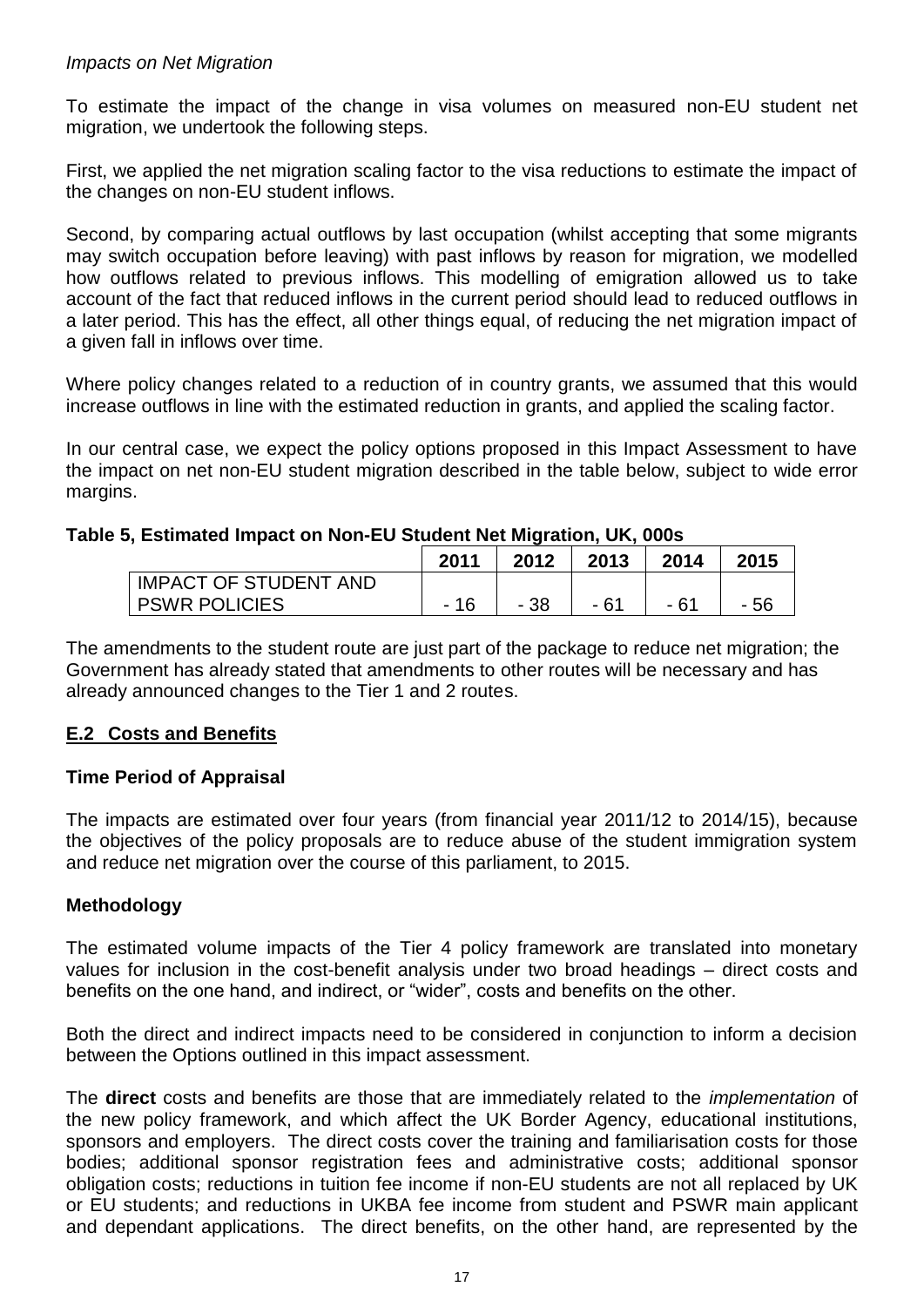reduced need for familiarity with the PSWR; the reduction in sponsor registration and sponsor obligation costs for Tier 4 sponsors that no longer sponsor migrant students; the resources released because some courses are no longer running because there are fewer non-EU students, where they are not replaced by UK or EU students; and the reduction in UKBA case processing and enforcement costs.

The **indirect** costs and benefits are those which arise as a *consequence* of the policy. They tend to be more closely associated with changes to wider economic output and labour market activity.

The indirect costs include: (i) the lost output because students and their dependants no longer contribute to economic output through work, either because they no longer come to the UK, or because their right to work is limited under the policy proposal; and (ii) a loss in output arising from the abolition of the PSWR. The extent to which output is lost depends in part on the extent to which non-migrant labour takes up the slack. On the basis of the extant literature we assume no displacement of non-migrant workers by migrants, although in a time when growth in the economy is less well-established, there might be more scope for displacement to occur. We test the impact of assuming some displacement in the sensitivity analysis section on page 30.

The indirect benefits include reduced pressures on health, education, and criminal justice system costs in line with the reduction in volumes of migrants and their dependants in the UK.

In our analysis we distinguish between five types of educational institution:

- Universities;
- Publicly funded Further Education (FE) and Higher Education (HE) colleges;
- Privately funded FE and HE colleges;
- English language colleges; and
- Independent Schools

The following sections describe in more detail how costs and benefits have been calculated, and summarise the results. In general the method is straightforward: total costs and benefits are the product of a change in volume and an estimated unit cost or benefit, where the unit costs or benefits vary by area under consideration.

A more detailed methodology note and list of key assumptions is included at Annex 7.

## **Direct Costs**

The direct costs relating to the implementation of the policy are the training and familiarisation costs related to changes to the visa system, changes to UKBA fees, changes to educational institutions tuition fee income, and additional sponsor registration burdens and fee costs. These are discussed below.

Familiarisation costs for sponsors of post study migrants

There will be familiarisation costs to sponsors of post study migrants; we estimate this will total around £500,000 over the four year period.

Note - the additional familiarisation costs estimated here are lower than the ongoing benefits of reduced familiarisation set out on page 21, as we assume the direct regulatory impact of the policy is that employers of PSWR migrants that need to become UKBA sponsors in Tier 2 will need one administrative staff to spend three hours reading and understanding Tier 2 sponsorship rules and guidance in each year. Around half the PSWR migrants are expected to qualify so would require sponsor familiarisation. Of these we assume a large majority (75%) will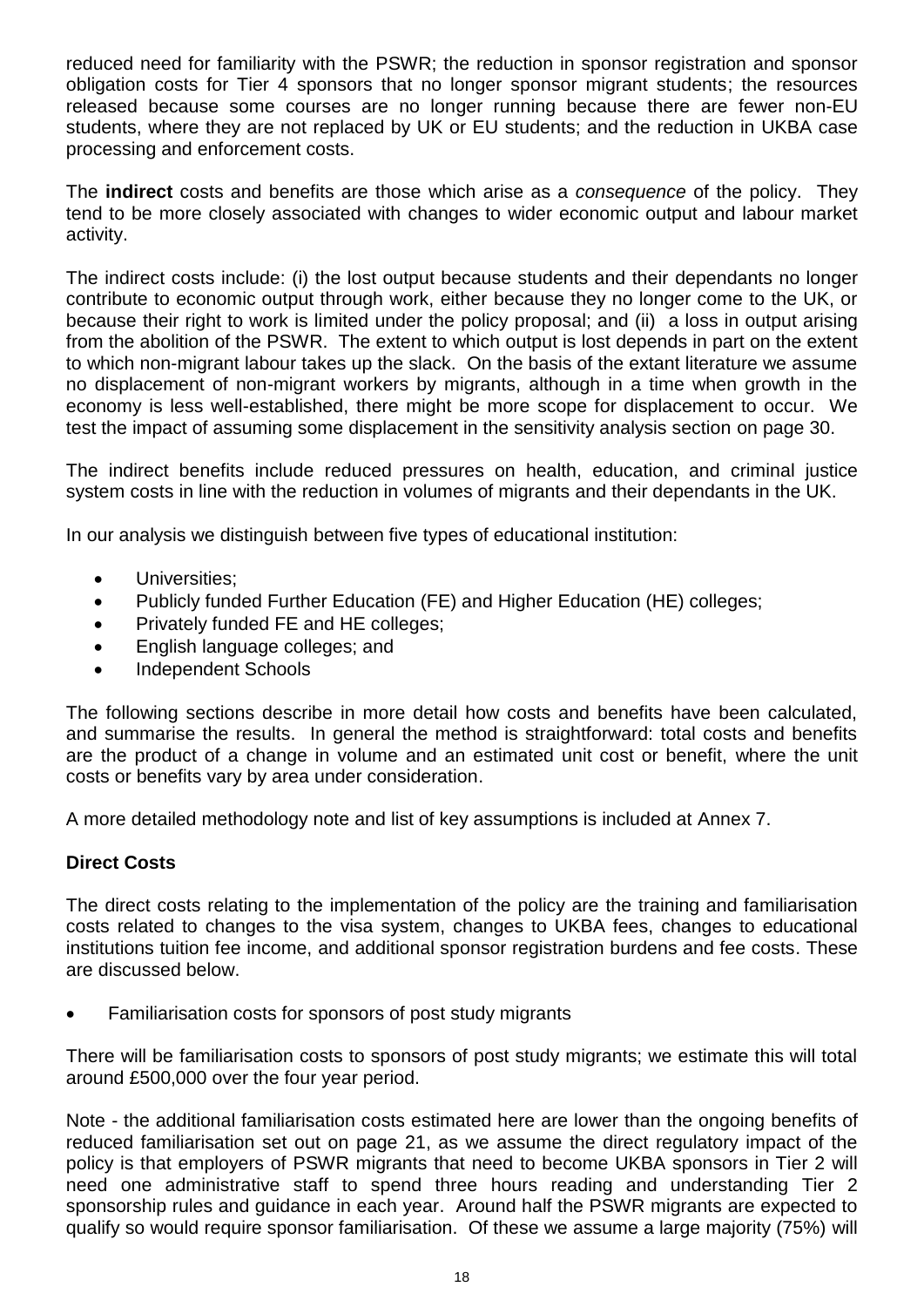already be registered sponsors, although this is uncertain. The ongoing benefit is larger however, as we assume that in every year of the policy, all current employers of PSWR migrants that no longer qualify under this route would no longer need to spend any time understanding the PSWR rules and guidance. We assume they would currently need one administrative staff to spend three hours reading and understanding the PSWR rules and guidance each year.

Familiarisation costs to Tier 4 sponsors

There will be familiarisation costs to Tier 4 sponsors as they will need to learn and understand the new rules and guidance on being a Tier 4 sponsor; resulting in a one off cost in the first year of the policy of approximately £50,000.

Familiarisation costs to UKBA

There will be some costs to UKBA staff that will need training and familiarisation in the new rules and guidance. These impacts will become clearer once the full package of limits policies is known, and hence no estimates are provided here. Some preliminary estimates of training and familiarisation costs associated with the whole package will be included in the forthcoming Tier 5, Other Work Routes and Settlement Consultation Stage Impact Assessment.

## *Reduction in UKBA fee income*

A reduction in UKBA income arises from lower numbers of out of country visa applications, incountry applications, and issuance of CAS certificates. We assume that fees are as in the Minister's statement on 9 September 2010.<sup>8</sup> We recognise that fees may be revised in the future but the impact of such a change would be covered in a separate Impact Assessment. We estimate that over the four year appraisal period UKBA will receive around £160 million less in fee income compared to the do nothing case. This includes around £2 million in CAS fee income which will be a *transfer* from UKBA to sponsors.

## *Reduction in tuition fee income to educational establishments*

UKBA believe that private FE and English Language institutions are heavily reliant on non-EU students. On this basis we assume that businesses would strive to attract other nationalities of students (UK and EU students), otherwise they would face going out of business.

We believe a sensible replacement assumption would be 80%; so for every 10 non-EU migrants no longer able to study at all affected institutions we assume 8 of their places would be filled by either EU or British nationals. In English Language institutions, we assume places will also be filled by either resident EU students or by students on the Student Visitor Route.

In the absence of better data, we also assume that EU and British nationals or students using the Student Visitor Route would pay the same tuition fees at these institutions as non-EU nationals, as set out in Annex 7.

Under these assumptions, we estimate that over the four year period total tuition fee income would fall by approximately £170 million over 4 years. This estimate is relatively uncertain.

Other than for English Languages courses, we have not attempted to estimate precisely how institutions might adapt their behaviour if they are constrained from admitting long-term migrants, perhaps by offering shorter courses. To the extent that displaced students flow back as student visitors, falls in educational institution tuition fee income and UKBA fee income will be lower.

l <sup>8</sup>http://www.the UK Border Agency.homeoffice.gov.uk/sitecontent/documents/aboutus/fees-wms-ia/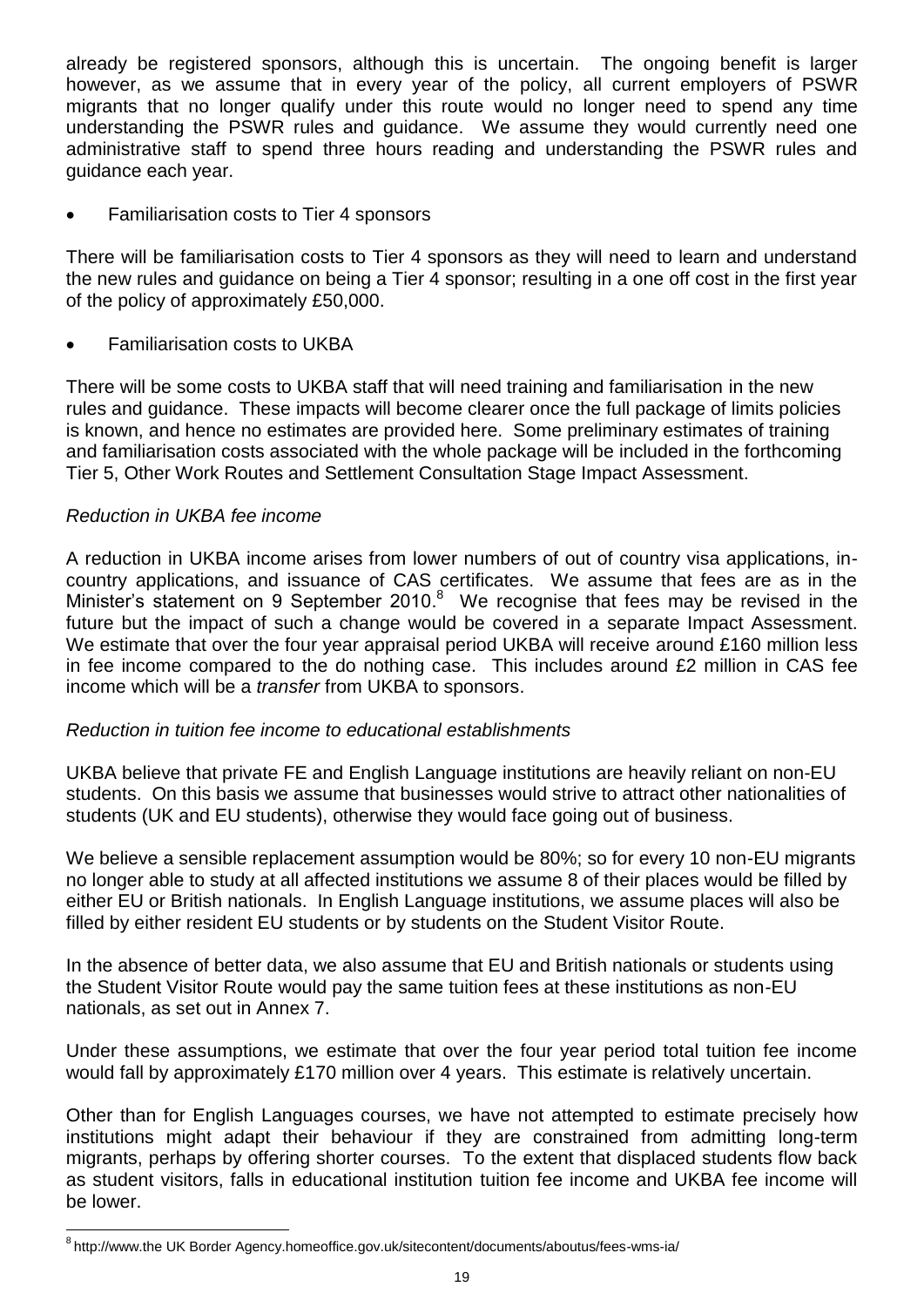## *Sponsor registration costs and administrative burdens*

Sponsor registration costs for new sponsors of post study migrants – *transfer to UKBA*

Under the new rules, employers of PSWR migrants will need to register as a Tier 2 sponsor if they are not registered already, and will face additional administrative time costs of registration. We estimate this will total around £700,000 over the four year period. In addition, the new sponsors will need to pay sponsor registration fees of £410. We estimate this will lead to costs of around £6 million over 4 years – this is a *transfer* from sponsors to UKBA.

Sponsor obligation costs for new sponsors of PSWR migrants

There will be sponsor obligation administrative burden costs to sponsors of post study migrants that will need to maintain records and report non-attendance, in line with Tier 2 sponsorship guidance; we estimate this will total around £500,000 over the four year period.

## *Total direct costs of Option 2*

The total direct costs of Option 2 are estimated at around £330 million over 4 years. Of these, the total direct costs on the private and third sector are estimated at around £180 million over 4 years.

## **Direct benefits**

The proposed policy package will: reduce UKBA case working and enforcement costs; reduce familiarisation costs for immigration lawyers and employers who will no longer need to read the PSWR guidance; reduce sponsorship costs and administrative benefits for sponsors that receive fewer non-EU students; and reduce educational institutions course provision costs, releasing resources for alternative use where courses are not filled by other students.

## *Reduction in UKBA costs*

Reduction in UKBA case processing costs

There will be a cost saving from not processing visas and in-country applications for those who no longer eligible under Tier 4 or the PSWR and their dependants. We estimate that, over the four year period of this assessment, there will be a saving of around £150 million to the UKBA.

Reduction in UKBA enforcement costs

Part of the UK Border Agency"s wider work is enforcement activity. In 2009 a part of this activity involved 3,500 students who were in breach of the entry conditions. Of these 1,500 were enforced removals and a further 300 took Assisted Voluntary Removal (AVR). The best estimate of the cost of this activity to the UK Border Agency is approximately £11.8 million per annum. The benefit from this activity is the removal of persons who are in breach of the immigration rules and over 4 years using these data the total benefit is £45 million but this is a resource saving and it is a non-cashable benefit. Enforcement activity will remain at its current level. This policy will therefore help to reduce the stock of those students who are here illegally or can be focussed elsewhere to remove other individuals who potentially pose the UK particular harms.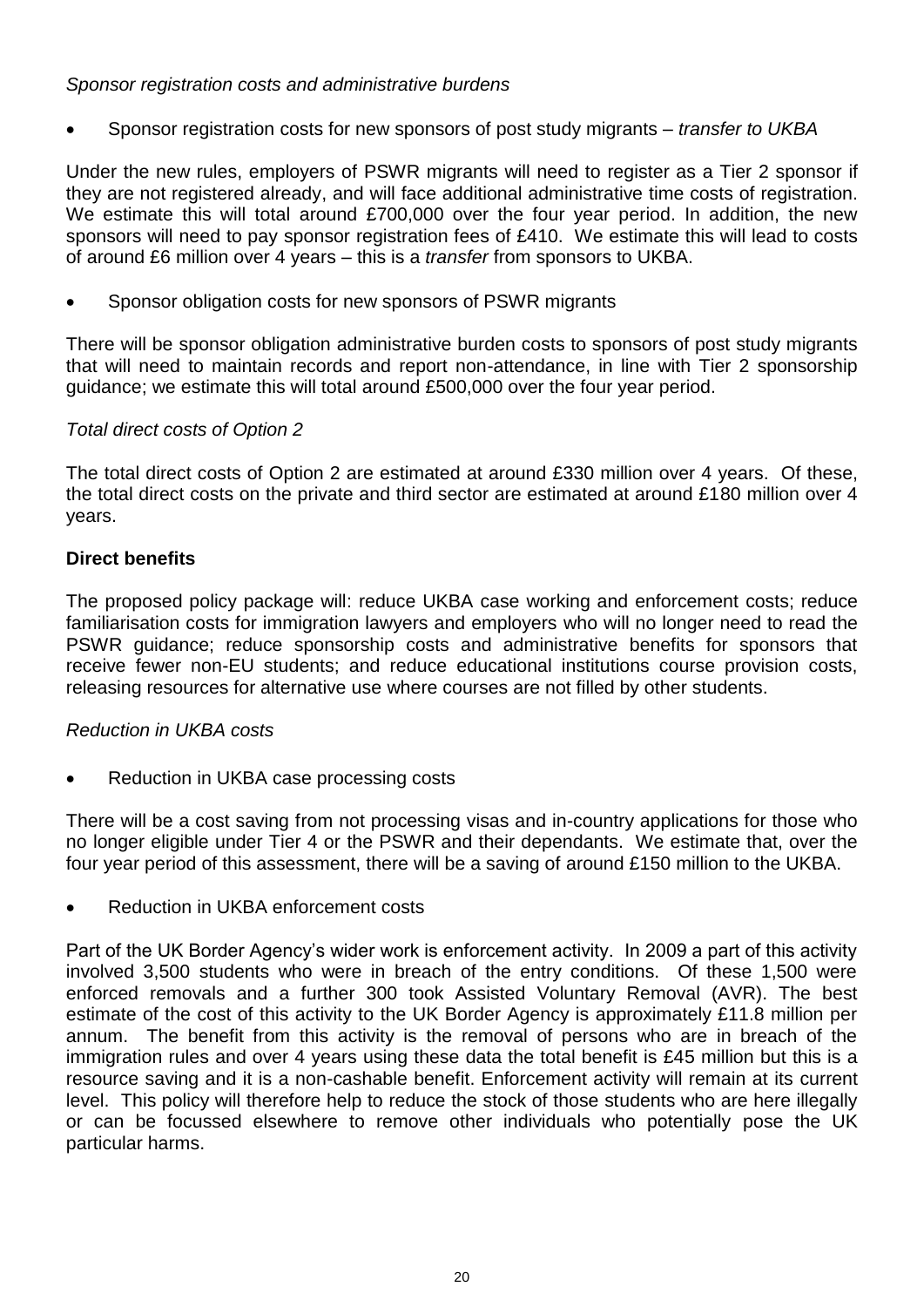Increase in UKBA sponsor fee income

In addition, there will be an increase in UKBA income from Tier 2 sponsor registration fees of around £6 million over 4 years. This is a *transfer* from sponsors to UKBA.

## *Reduced private and third sector familiarisation costs*

Reduction in employer costs to learn and understand the PSWR rules and guidance

There will be a reduction in time burdens to employers in familiarising themselves in the rules and guidance for the PSWR. We estimate that, over the four year period of this assessment, this will result in a saving of around £3 million.

Reduction in familiarisation costs for immigration lawyers

There will be a reduction in time burdens to immigration advisers in familiarising themselves with the rules and guidance for the PSWR. We estimate that the time saving will total around £1 million over the four year period.

Simplification of working restrictions

Simplification of working restrictions for students will make it easier for employers to familiarise themselves with the rules, understand them fully, and apply them in practice. We are not able to quantify the benefit from this simplification.

### *Reduced Tier 4 Sponsorship fees and administrative burdens*

 Reduction in Tier 4 sponsorship costs for educational institutions that no longer sponsor non-EU students

There will be a benefit to educational institutions who no longer enrol non-EU students to undertake a course of study, from no longer needing to maintain their Tier 4 licence. We estimate that this may total approximately £0.2 million over the four year time period.

In addition, there will be a benefit of no longer facing the administrative burden of applying for CAS. We estimate this will lead to saving of around £1 million over the four year time period.

Reduction in costs of CAS for Tier 4 sponsors that see a reduction in non-EU students

A reduction in the number of migrant students coming to the UK to study will reduce demand for CAS, which cost £10 each. We estimate that over the four year period the benefit may be approximately £2 million. This is a *transfer* from UKBA to sponsors.

Reduction in sponsor obligation costs for Tier 4 sponsors

There will be a reduction in Tier 4 sponsor obligation costs (e.g. reporting non-enrolment) for Tier 4 sponsors that see a reduction in the volume of Tier 4 migrants. We estimate that, over the four year period of this assessment, this will result in a saving of around £2 million. In addition, we expect to see an increase in compliance rates, which will be beneficial to both educational institutions and to the UKBA.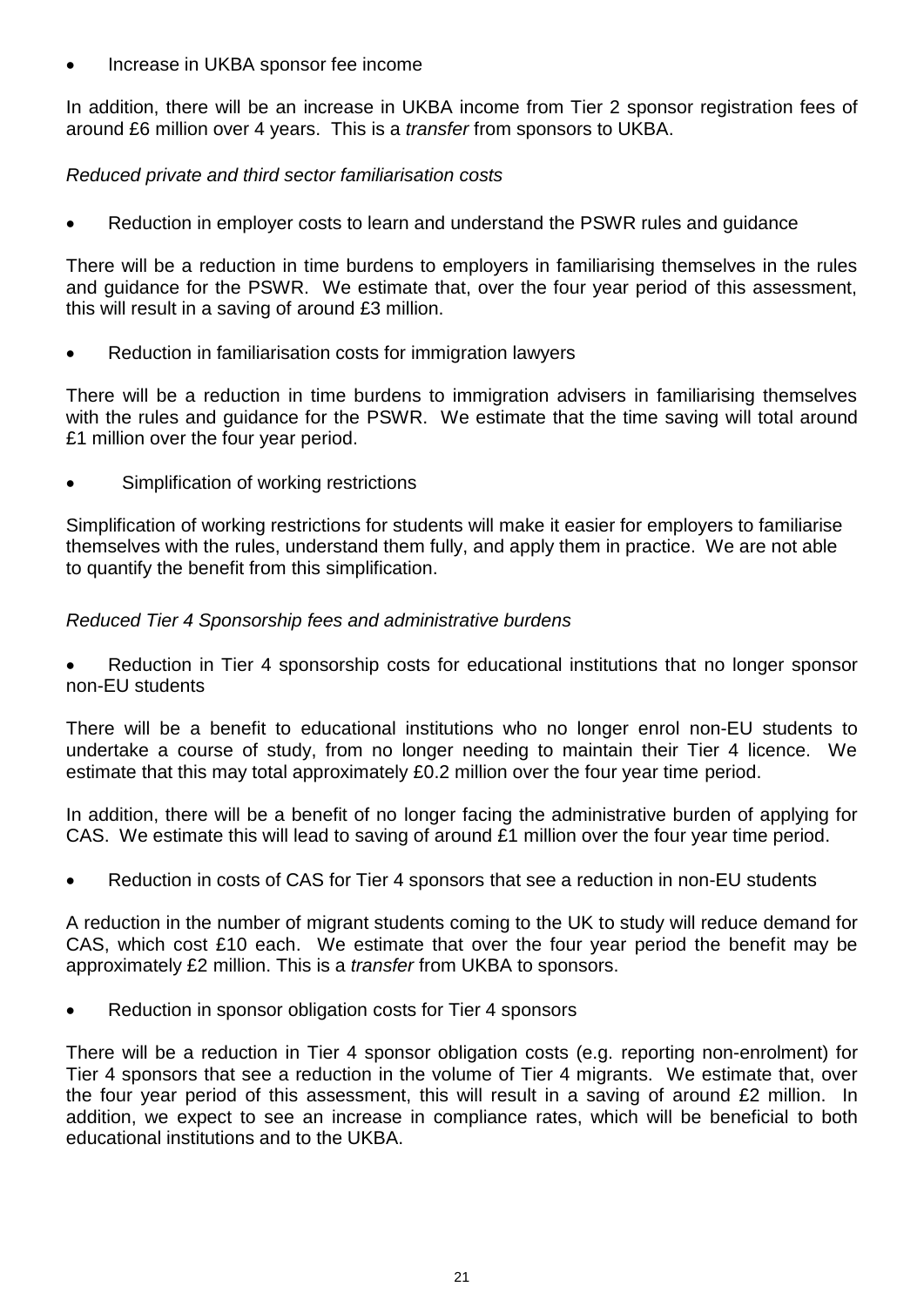## *Reduction in course provision costs for educational institutions.*

If non-EU student numbers are falling, costs of provision for educational services could also decline. In some cases the cost reduction may be marginal, but if some educational providers see numbers fall substantially then costs could potentially be reduced by a more significant amount. The impact is likely to vary widely by institution and course. As set out above on page 19, we expect a high proportion of courses to be filled by other students from the UK and EU or by students on the Student Visitor Route. We only calculate the expected *net* reduction in course provision costs allowing for such replacement of students.

The data we have used to calculate the benefits of resource use saving from having fewer non EU students in the UK comes from the Higher Education Funding Council for England (HEFCE). This is based on the Transparent Approach to Costing for Teaching (TRAC(T)) data for 2008-09 that they have collected from higher education institutions. This data set excludes capital costs, non subject related administrative costs and other costs such as institution specific additional costs. The remaining costs relate to the cost of providing tuition to students. This is our best estimate of the variable costs of teaching, given that many of the identifiable fixed costs have been removed.

Under these assumptions, we estimate that over the four year period total course provision costs would be reduced by approximately £75 million; this estimate is relatively uncertain.

## *Total direct benefits of Option 2*

The total monetised direct benefits of Option 2 are estimated at around £280 million over 4 years; the breakdown of these benefits is summarised in the table on page 24. Of these, the total direct benefits to the private and third sector are estimated at around £80 million over 4 years.

#### **Indirect costs**

The indirect costs that arise as a consequence of the policy are associated with reductions in output as the number of students, PSWR migrants and their dependants in work is reduced.

#### *Reduction in output through work restrictions*

Students both spend money in the wider economy, which calls forth additional supply in the short-run, and often work part-time, generating additional supply in the process. Their dependants may also work. It is important that we do not double-count the contribution of a student and because of data limitations we score his or her contribution to output by the value of their expenditure (rather than their income from employment) over the full period they are resident in the UK.

We estimate that average expenditure is £9,400 annually for a university student, £7,600 annually for a student at a publicly funded or privately funded establishment, £3,400 for four months for a student at an English Language College, and £2,000 a year for a student at an independent school. We assume that dependants' spending is around half that of students, as they are unlikely to spend on accommodation and shared living costs. The basis for these assumptions is set out in Annex 7.

To derive our total output loss estimate we multiply the loss per student and dependant by the estimated volume reductions in each category and our estimate of the employment rate. We estimate that the total output loss will be around £1.4 billion over the four year period. In addition, the UK will lose the output of those students and their dependants who no longer arrive in the UK - we estimate this at around £0.6 billion over the four year period. As discussed on page 18, the extent to which output is lost depends in part on the extent to which non-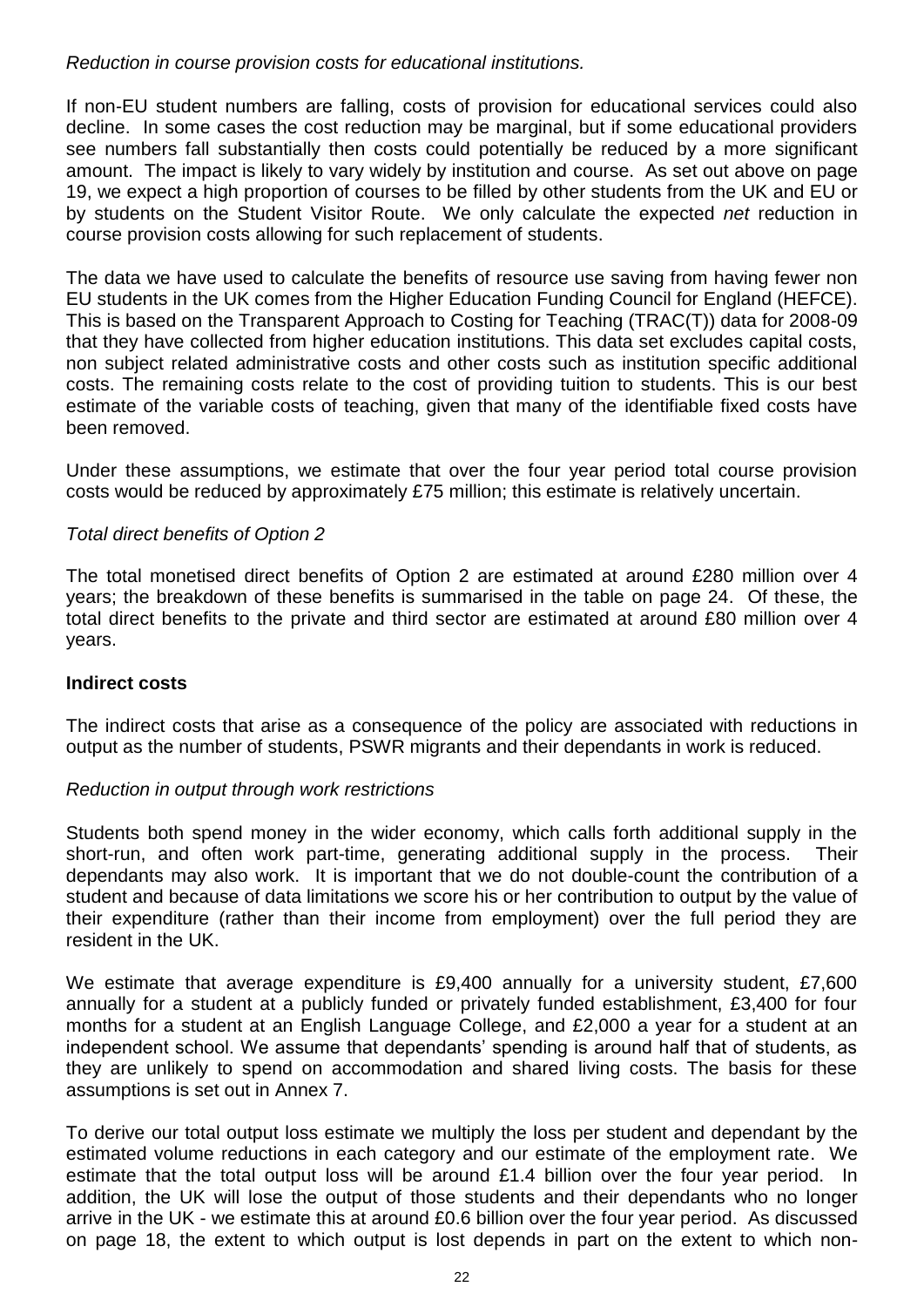migrant labour takes up the slack. On the basis of the extant literature we assume no displacement of non-migrant workers by migrants, although in a time when growth in the economy is less well-established, there might be more scope for displacement to occur. We test the impact of assuming some displacement in the sensitivity analysis section on page 30.

An approximate calculation of student expenditure based on their income could also be made. Using a student"s expected earnings on the basis of the likely hours worked and plausible hourly earnings indicate that the expenditure assumptions are a reasonable proxy.

## *Reduction in output from closure of PSWR*

We calculate the output effect of abolishing the PSWR, but allowing a bridge into Tier 2, using the expected earnings (output) foregone from no longer having as many PSWR migrants and their dependants working in the UK. We assume that there is no labour market displacement, so vacancies will not be filled by resident labour, and hence there will be a reduction in UK output. We estimate that the net impact will be around £1.2 billion over the four year period. As the PSWR migrants excluded by the policy will be those that do not qualify under the Tier 2 criteria, we assume that they will be earning approximately £15,000 per annum, and multiply this by the volumes affected under the new proposals. There is limited evidence available on the average earnings of PSWR migrants. We think £15,000 is a reasonable estimate given what we know about the distribution of skill in the PSWR, and earnings by occupation data for non-EU nationals drawn from the Labour Force Survey. We do not include an adjustment for on-costs as the impacts are on the UK economy rather than on businesses.

## *Total indirect costs of option 2*

The total indirect costs of option 2 are estimated at around £3.2 billion over the four year period.

## **Indirect benefits**

The indirect benefits are associated with reduced pressures on public service provision in health, education and the criminal justice system.

## *Reduced pressure on infrastructure and public services*

The presence of migrants in the UK places additional pressure on the country"s infrastructure and public services. The way these impacts are felt is sometimes complex and this fact, combined with an absence of suitable data, means that we are unable to estimate all of the impact of a higher number of student migrants (for example, those impacts on housing costs or public transport).

Through knowledge of the age distribution and dependants of the student migrant we are, however, able to make rough estimates of their impact on primary and secondary education; the demand for health services; and the impact on the criminal justice system (CJS), assuming average usage identical to a non-migrant with the same age and number and type of dependants.

On this basis we estimate that over the four year period, compared to the do nothing case, healthcare costs will be around £340 million lower, education costs will be around £410 million lower, and criminal justice system costs will be around £90 million lower. A fuller discussion of the likely impact of students and their dependants on education and health services is contained in the "Public Services" paragraphs below and the methodology used to calculate these figures is described in Annex 7.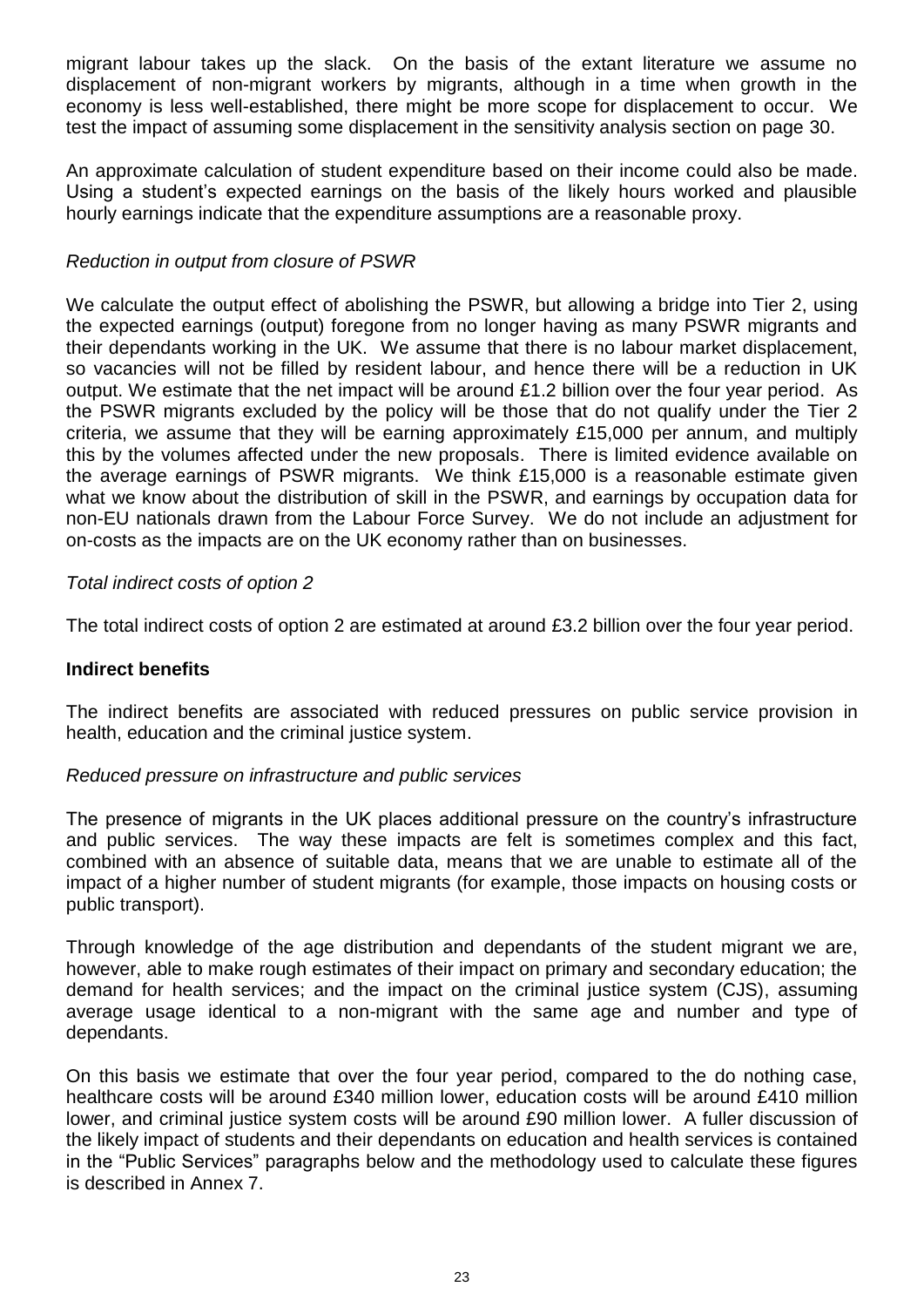The total indirect benefits of option 2 are estimated at around £840 million over the four year period.

## *Summary of quantified costs and benefits*

The summary costs and benefits of option 2 are set out in the tables below:

#### **Summary Costs**

| Discounted                                                        | 2011/12      |           |   | 2012/13       |     | 2013/14        |   | 2014/15        |   | 4 Year         |
|-------------------------------------------------------------------|--------------|-----------|---|---------------|-----|----------------|---|----------------|---|----------------|
| <b>Familiarisation costs for Tier 4 sponsors</b>                  | £            | 50,000    | £ |               |     |                |   |                |   | 50,000         |
| Familiarisation costs for sponsors of PSWR                        |              |           |   | 200.000       | £   | 200.000        | £ | 200.000        | £ | 500,000        |
| <b>Lost Main Application Fees</b>                                 |              | 8,700,000 | £ | 12,100,000    | f   | 23,800,000     | £ | 23,200,000     | £ | 67,800,000     |
| <b>Lost Dependant Application Fees</b>                            |              | 6,600,000 | £ | 7.300.000 E   |     | 7,300,000      | £ | 7,100,000      | £ | 28,300,000     |
| <b>Lost Tuition Fees</b>                                          | 22,500,000   |           | £ | 30.800.000 E  |     | 59,400,000     | £ | 57,900,000     | £ | 170,600,000    |
| <b>Lost Expenditure Main</b>                                      | £ 47.700.000 |           | £ | 95.100.000    | - F | 166,900,000    | £ | 199,600,000    | £ | 509,400,000    |
| <b>Lost Expenditure Dependant</b>                                 | £ 14,400,000 |           | £ | 26,000,000 £  |     | 27,000,000     | £ | 26,600,000     | £ | 94,000,000     |
| <b>LOST OOC PSWR Application Fees</b>                             |              |           | £ | 4,000,000 $E$ |     | 4,000,000      | £ | 4,000,000      | £ | 11,900,000     |
| <b>Lost IC PSWR Application Fees</b>                              |              |           | £ | 15,300,000 £  |     | 15,200,000     | £ | 15,100,000     | £ | 45,700,000     |
| Loss of Main Applicant Work Rights                                | £321,400,000 |           |   | £465,300,000  |     | 352,100,000    |   | 260,600,000    |   | £1,399,400,000 |
| <b>Loss OOC PSWR Output</b>                                       |              |           | £ | 36,000,000 E  |     | 70,600,000     | £ | 70,100,000     | £ | 176,700,000    |
| <b>Loss of PSWR IC Output</b>                                     |              |           |   | £ 211,300,000 | £   | 414,200,000    | £ | 411,400,000    |   | £1,036,900,000 |
| Loss of PSWR Dependant Output                                     |              | 2,100,000 | £ | 2,700,000 £   |     | 1.300.000      | £ | .300.000       | £ | 7,300,000      |
| Sponsor registration admin costs for PSWR                         |              |           |   | $200,000$   £ |     | 200,000        | £ | 200,000        | £ | 700,000        |
| Sponsor registration fees for sponsors of PSWR                    |              |           | £ | 2,000,000     | £   | 2,000,000      | £ | 2,000,000      | £ | 6,000,000      |
| Sponsor obligation costs for sponsors of PSWR                     | £            |           |   | 200,000       | £   | 200,000        | £ | 200,000        | £ | 500,000        |
| UKBA sponsor fee reduction due to reduced T4 sponsor registration | £            |           |   |               | £   |                | £ |                | £ | 200,000        |
| UKBA CAS fee reduction due to reduced students                    | £            | 200,000   | £ | 300.000       | £   | 700,000        | £ | 600,000        | £ | 1,800,000      |
| <b>Total Costs</b>                                                | £424,000,000 |           |   | £909.000.000  |     | £1,145,000,000 |   | £1,080,000,000 |   | £3,558,000,000 |

### **Summary Benefits**

| Discounted                                                        |   | 2011/12      |     | 2012/13         |   | 2013/14     |   | 2014/15     |   | 4 Year         |
|-------------------------------------------------------------------|---|--------------|-----|-----------------|---|-------------|---|-------------|---|----------------|
| <b>Reduced UKBA Processing Costs Main</b>                         | £ | 9.800.000    | £   | 13,600,000      | £ | 26.800.000  | £ | 26.100.000  | £ | 76,400,000     |
| <b>Reduced UKBA Processing Costs Dependants</b>                   | £ | 7.400.000    | £   | 8.200.000       | £ | 8,200,000   | £ | 8,000,000   | £ | 31,900,000     |
| Reduced Course Provision Costs                                    | £ | 9.600.000    | £   | 13.200.000      | £ | 25.900.000  | £ | 25.300.000  | £ | 73,900,000     |
| <b>PSWR Reduced Processing Costs OOC</b>                          | £ |              | £   | 3.900.000       | £ | 3,800,000   | £ | 3,800,000   | £ | 11,500,000     |
| <b>PSWR Reduced Processing Costs IC</b>                           | £ |              | £   | 9,400,000       | £ | 9,300,000   | £ | 9,300,000   | £ | 27,900,000     |
| Indirect Social Benefits - Health                                 |   | £ 27,200,000 | £   | 60.900.000      |   | 116.700.000 | £ | 134.200.000 | £ | 339,000,000    |
| IIndirect Social Benefits - Education                             |   | £ 50,200,000 |     | £106,500,000    |   | 126,200,000 | £ | 124,600,000 | £ | 407,600,000    |
| IIndirect Social Benefits - Crime                                 | £ | 9,700,000    | £   | 19,800,000      | £ | 29,500,000  | £ | 32,600,000  | £ | 91,700,000     |
| Reduced admin burden of applying for sponsor licence              | £ |              | £   | 5,000           | £ | 5,000       | £ | 5,000       | £ | 15,000         |
| Reduced sponsor fees for educational institutions                 | £ | 50.000       | £   | 50,000          | £ | 40,000      | £ | 40.000      | £ | 180,000        |
| <b>Reduced CAS fees for sponsors</b>                              | £ | 200,000      | £   | 300.000         | £ | 700,000     | £ | 600,000     | £ | 1,800,000      |
| Reduced admin burden of applying for CAS                          | £ | 100,000      | l £ | 200.000         | £ | 400.000     | £ | 400,000     | £ | 1,000,000      |
| <b>Reduced sponsor obligation costs</b>                           | £ | 200.000      | £   | 200.000         | £ | 600.000     | £ | 600,000     | £ | 1,500,000      |
| Reduced costs for employers understanding Tier 1 Post Study rules | £ |              | £   | .000.000        | £ | 1.000.000   | £ | 1.000.000   | £ | 3,400,000      |
| Reduced costs for immigration lawyers in private and third sector | £ |              | £   | 300.000         | £ | 300.000     | £ | 300,000     | £ | 900,000        |
| UKBA Increased sponsor income from new Tier 2 sponsors            | £ |              | £   | 2.000.000       | £ | 1.988.000   | £ | 1.975.000   | £ | 6,000,000      |
| Reduction in UKBA student enforcement costs                       | £ | 11.800.000   | £   | 1.401.000       | £ | 11,015,000  | £ | 10,642,000  | £ | 44,859,000     |
| <b>Total Benefits</b>                                             |   | £126.000.000 |     | £ 251.000.000 E |   | 363.000.000 | £ | 380.000.000 |   | £1.119.000.000 |

Note – estimates are uncertain and are based on internal modelling

## **Wider impacts**

There will be a number of wider impacts associated with any reduction in student and PSWR migrants and their dependants in the UK; these are discussed below. Some of these impacts can not be monetised, either because of data availability or the inherent difficulty of doing so, but may be potentially significant in size. These wider impacts need to be considered alongside those monetised impacts estimated above to assess the total impact of a change in migration policy.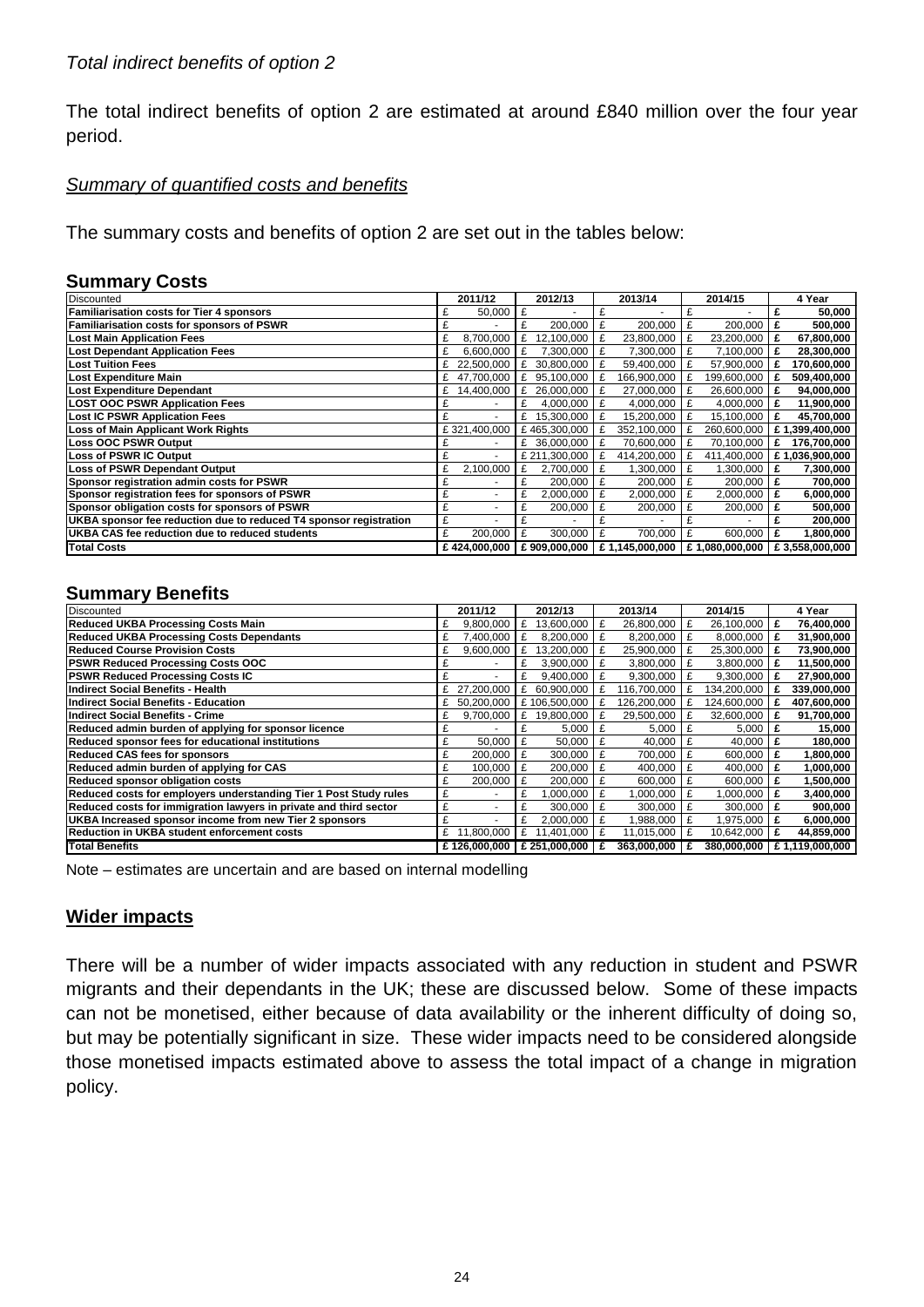## **Trend growth**

Changes to the policy, described in this impact assessment, could lead to a reduction in trend growth. <sup>9</sup> Trend growth can be considered as the product of its components in an identity: output per person hour (productivity); hours worked per person; the employment rate; and the population size.

A lower level of student and PSWR migration will tend to reduce the growth rate in potential labour supply. Reducing the potential labour supply will, all else equal, lower the trend rate of growth compared to the counterfactual. As a result the economy will be smaller in each subsequent year; with a permanent effect on the level of output and tax receipts even if the policy changes were later removed.

An additional impact on GDP may indirectly result from a reduction in knowledge creation and transfer. We acknowledge that these effects can be significant for the brightest and best international students. As the policy proposals largely affect students that abuse the system or those studying at lower levels, any adverse impacts on knowledge creation and transfer should be minimised.

As discussed on page 18, the extent to which output is lost depends in part on the extent to which non-migrant labour takes up the slack. On the basis of the extant literature we assume no displacement of non-migrant workers by migrants, although in a time when growth in the economy is less well-established, there might be more scope for displacement to occur. If there were significant replacement of migrants with UK or EEA labour, there would be reduced impacts on UK output. The displacement assumption is tested in the sensitivity analysis on page 30.

## **Fiscal impact**

If lower migration resulted in lower trend and actual economic growth, this lower rate of economic expansion is likely to reduce growth in a number of economic variables, including wages and salaries, consumption and profits. This would have the effect of holding back receipts growth and would affect borrowing.

The effect on public spending will depend on the decisions the Government takes on the funding needs for public services if lower migration results in a lower population than had previously been expected.

The quantification of costs in this Impact Assessment does not account for the impact that lower trend and actual economic growth may have on the public finances through its effects on tax receipts.

## **Impact on Students**

## *Non-EU students*

Stricter control will be in the best interest of the majority of legitimate students. Some of those who come to study at UK institutions are genuinely in search of education which they do not receive. They may have been misled by agents overseas or by unscrupulous colleges based in the UK. In either case unsuspecting students may end up out of pocket, without the education they wanted and stuck illegally in the UK. Action to strengthen the student visa route will help protect the unsuspecting from being defrauded.

 9 The economy"s trend or potential rate of growth is the rate at which the economy can grow on a sustained basis without exerting upward or downward pressure on inflation. A higher rate implies the economy can grow faster without hitting the inflationary buffers; and crucially signals the potential for higher absolute tax yields.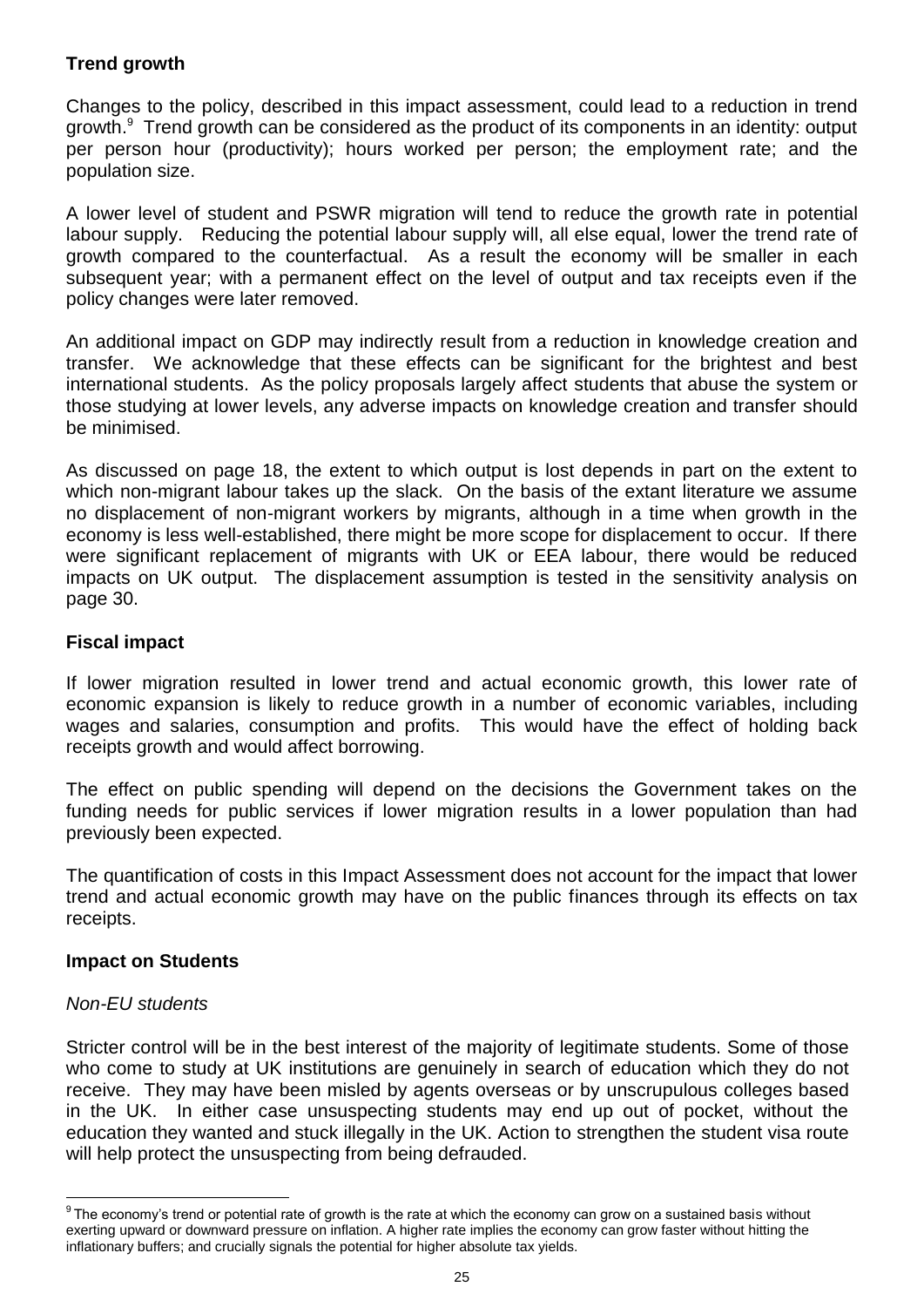The proposals to restrict education to Highly Trusted Sponsors will increase not only the oversight over immigration status of the international student body but should also help to improve the quality of the overall management and professionalism in education provision and therefore ensure a better service is provided to international students.

## *UK and EU national students*

If non-migrant students are discouraged from acquiring additional education, or are unable to do so, because of the presence of foreign students, a reduction in the volume of migrant students may be beneficial to them.

Conversely, UK students may be affected negatively if migrant fees subsidise non-migrant fees, and this effect may differ within and between institutions. Some institutions, such as English language colleges, are unlikely to have many UK national students and therefore the degree of cross-subsidisation is likely to be low. Others, such as those in the university sector, may have a larger degree of cross-subsidisation.

## *Impacts on Higher Education, Research and Innovation in the UK*

If there is reduction in students in the Higher Education sector in the UK there could be wider impacts on Higher Education research income. Any reduction in Higher Education volumes could also affect potential sources of innovation in this sector and have wider impacts on innovation in the UK economy. There may also be a reduction in cultural diversity of courses offered and life in the UK.

However, as set out above, there is not expected to be a significant impact on universities or on compliant Higher Education colleges. Therefore, we do not expect negative effects on Higher Education research income or innovation in the UK. Instead, we expect that stricter control will be in the best interest of the majority of legitimate students and genuine UK institutions that are involved in valuable research and innovation activities.

## **Population**

In their latest central estimate, the ONS project that the population of the UK will rise to 64.3 million in 2015, 68.7 million in 2025, and 71.6 million in 2033. Of the increase in population to 2033 they project that just over two-thirds will be attributable to migration (45 per cent directly attributable to future migration and a further 23 per cent indirectly attributable due to natural change).<sup>10</sup>

Research has shown that some students continue to contribute to population growth after their studies are complete. Home Office research titled *'The Migrant Journey*" (Home Office, 2010), based on migrants in the 2004 cohort granted non-visit visas under the main entry routes, found that 21 per cent of migrants were still in the UK after five years, of those who remained 7 per cent had moved into the work route, 3 per cent had moved into the temporary work route, 6 per cent were still students and 1 per cent changed into the family route – very few (3 per cent) of migrants had reached settlement status after five years.<sup>11</sup>

The policy proposals will reduce the population of the UK compared to the counterfactual case, both directly through its impact on migrant flows and indirectly through its impact on the number of UK births. The indirect impact is likely to be small over the four year reference period, but have a larger impact over the longer term.

l <sup>10</sup> See: [http://www.statistics.gov.uk/downloads/theme\\_population/NPP2008/NatPopProj2008.pdf](http://www.statistics.gov.uk/downloads/theme_population/NPP2008/NatPopProj2008.pdf)

<sup>&</sup>lt;sup>11</sup> See: The Migrant Journey, Lorrah Achato, Mike Eaton and Chris Jones, Research Report 43,

http://rds.homeoffice.gov.uk/rds/pdfs10/horr43c.pdf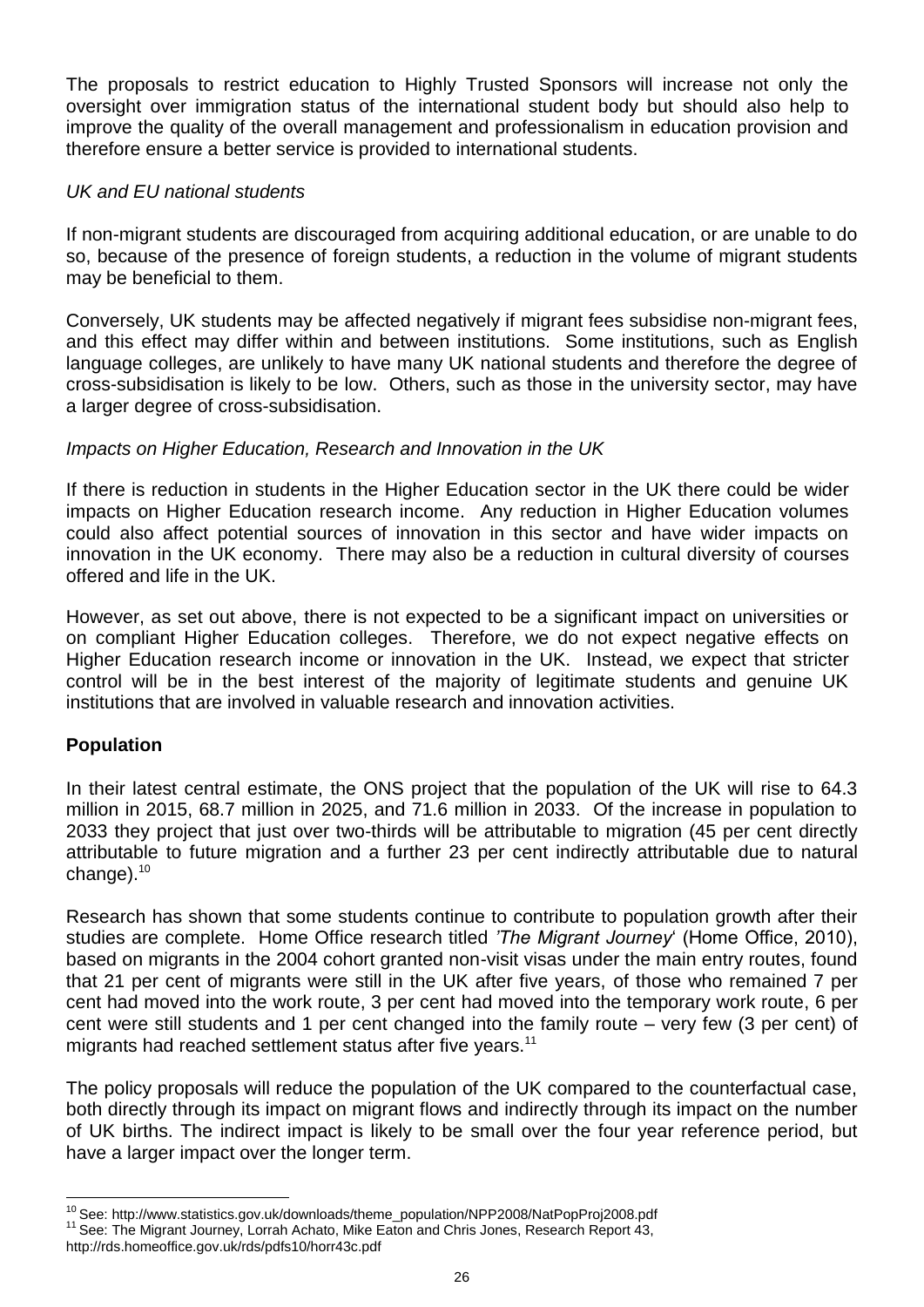A reduction in population growth could reduce congestion costs if, for example, it leads to reduced hospital waiting lists, lower house prices, or less traffic on our roads.

## **Public opinion and social cohesion**

l

Concerns about the economy are currently at the forefront of the mind of the British public, yet migration remains an issue of concern. An independent survey by Ipsos Mori in February 2011 put it as the third most important issue, with 25 percent of those surveyed mentioning race relations or immigration.<sup>12</sup>



What do you see as the most/other important issues facing Britain today?

The reasons given for public concern include the perceived abuse of public services, pressure on jobs and employment, and numbers of immigrants. The policy proposals may help to reduce public concern through bearing down on perceived abuse of the system and reducing the number of immigrants compared to the "do nothing" case.

Few studies have examined the relationship between migration and cohesion directly; those that have conclude that: $13$ 

- (i) High levels of residential turnover (of both immigrants and non-migrants) has the potential to undermine the ability of residents to form cohesive communities and build up strong social capital; and
- (ii) Perceived (and in some cases "real") competition for finite resources e.g. housing and tensions around differing norms of behaviour, especially compounded by poor English proficiency could intensify the impact population churn might have on cohesion.

Option 2 seeks to restrict abuse of the system and increase English language proficiency, and therefore may help to improve social cohesion and public confidence in the immigration system.

<sup>&</sup>lt;sup>12</sup> See: http://www.ipsos-mori.com/researchpublications/researcharchive/2724/February-2011-EconomistIpsos-MORI-Issues-Index.aspx

Such as Laurence, J. and Heath, A. (2008) Predictors of Community Cohesion: Multi-level Modelling 2005 Citizenship Survey. http://www.communities.gov.uk/documents/communities/pdf/681539.pdf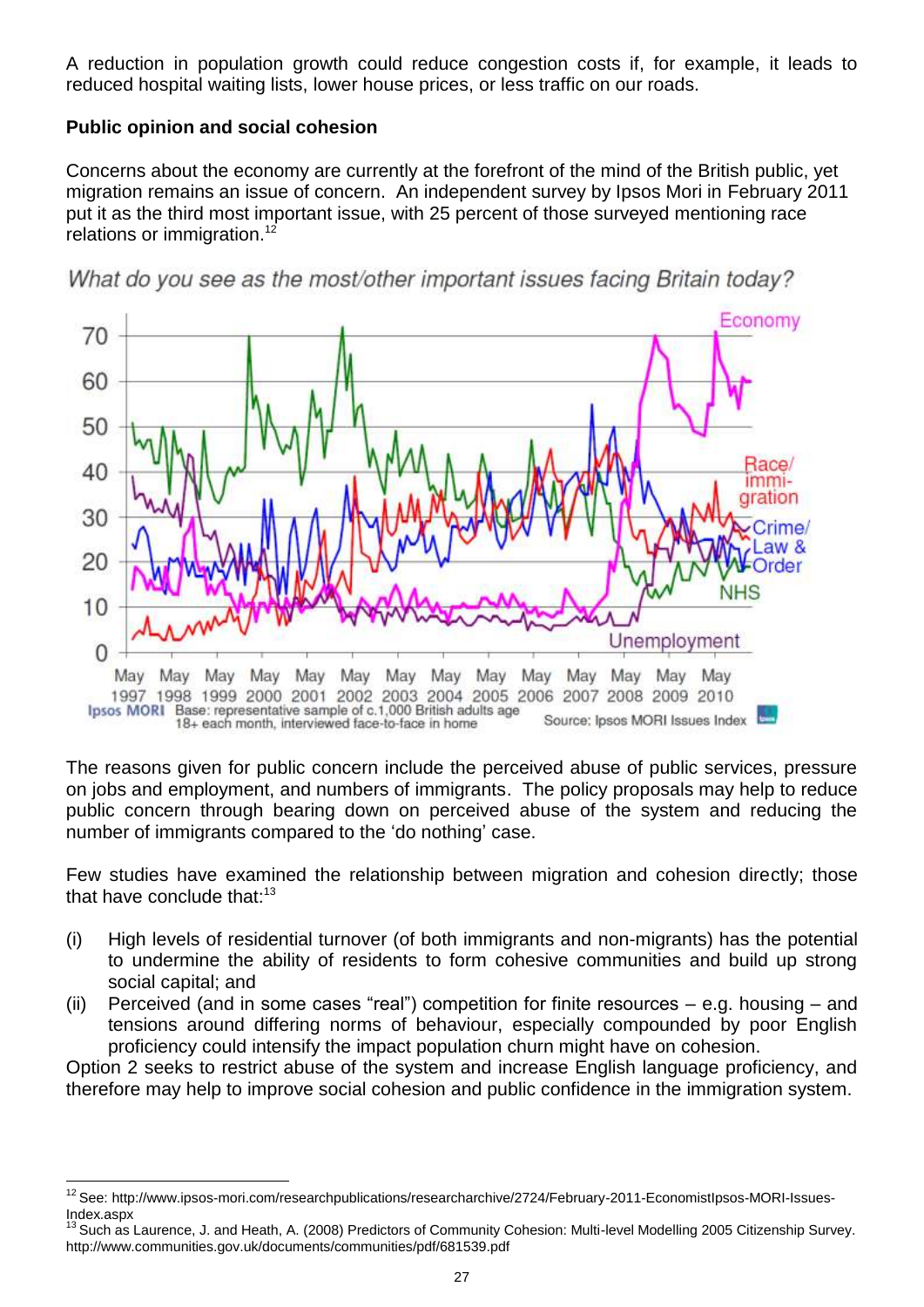## **Public services – Health and Education**

## *Education*

Those entering the UK under the Tier 4 (Child) route are not expected to be affected by any of the proposed policy measures outlined in this IA. However, the policy proposals may have a wider impact on schools due to the reduction in student and PSWR dependants that come to or remain in the UK.

We have assumed that the benefit through reduced student numbers is equal to the average unit of funding for a student in full-time education. However, it is difficult to estimate the contribution that migrant dependants make to total education costs – they may be more costly if they consume additional resources (for example, if they arrive late in the academic year and require extra tuition, or if additional English language classes are required);<sup>14</sup> or they may only add to costs marginally if few extra resources are required in addition to those already provided for the class.

Our estimates of the impact on education services are based on a number of assumptions as set out in Annex 7. Under these assumptions, we estimate the impact of these policy changes will reduce the cost of education by around £410 million over 4 years.

### *Health*

l

Migrant students can access free public healthcare if they study in the UK for over six months; a bill may be levied for any costs to the health service prior to this, however no individual is turned away from Accident and Emergency departments because of concerns about ability to pay or immigration status.

In general, lower net migration might be expected to reduce the total demand for healthcare, although the extent will depend on which migrants arrive in the UK and the extent to which they use health services. Individuals can have very differing healthcare needs - the old and the young for example have, on average, higher costs than the rest of the population. In 2009 of those stating their main reason for immigrating to the UK was to study almost 64 percent were aged 15-24, and 34 percent were aged  $25-44.15$  Individuals of working age tend to be associated with lower levels of demand on the healthcare system. On the other hand, specific nationalities of migrants may have higher than average health care needs than the UK population for specific illnesses or treatments (for example see Singh and de Looper 2002, discussed in Annex 7).

Research by the UK Border Agency suggests that around 21 per cent of Tier 4 migrants might stay in the UK for at least five years.<sup>16</sup> The healthcare costs of student migrants may rise over time if they continue to consume UK healthcare resources as they grow older. To the extent that they settle, we would expect a continuing and perhaps growing pressure on public service use to result.

Depending on whether the migrants that no longer qualify as a result of the policy consume more or less than a non-migrant of the same age profile, the estimated indirect benefits of reduced healthcare provision (around £340 million over 4 years) could under or over-estimate the true benefits of reduced healthcare provision.

 $14$  Note that not all migrant pupils have EAL and not all pupils with EAL are migrants.

<sup>15</sup> See:<http://www.statistics.gov.uk/statbase/Product.asp?vlnk=15054>Note: These figures relate to all nationalities, as the IPS is not available in a cross-tabulation of age, reason for migration, and nationality.

See: The Migrant Journey, Lorrah Achato, Mike Eaton and Chris Jones, Research Report 43,

[http://rds.homeoffice.gov.uk/rds/pdfs10/horr43c.pdf.](http://rds.homeoffice.gov.uk/rds/pdfs10/horr43c.pdf) Research based on a 2004 cohort.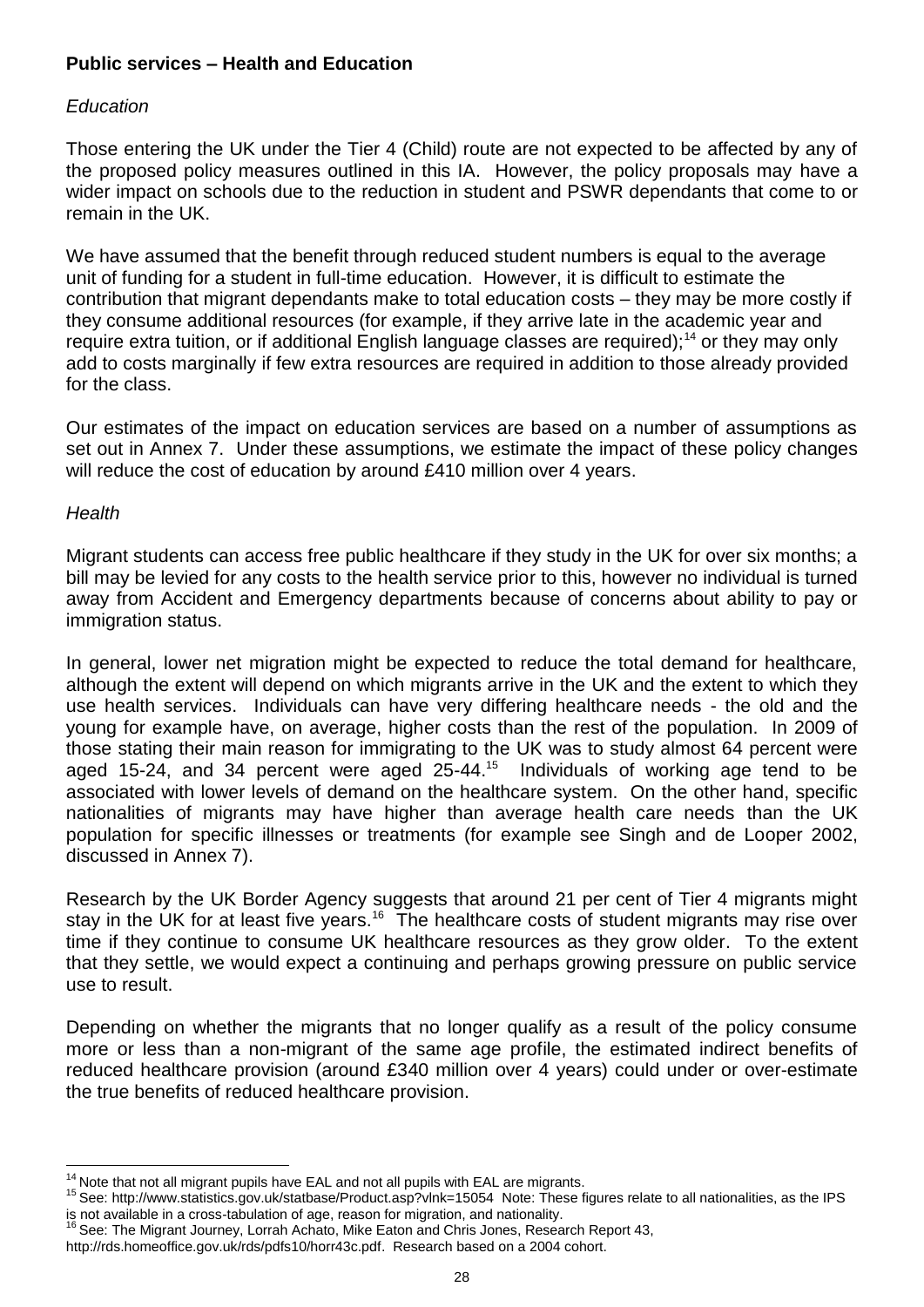## *Other public services*

Although we estimate that the Criminal Justice System may be affected by the presence of migrants, we believe that the impact of student and PSWR migrants and their dependants on such public services – such as social work, social care, and housing provision – is minimal over the reference period of this impact assessment.

# **Risks**

## **Policy Uncertainties**

We believe the proposals set out in this IA will reduce abuse in the student route. There is a possibility that non-genuine students and bogus agents may adapt their approach to gain entry to the UK, and so continue to abuse the system, but we believe that the policy proposals set out in this IA significantly lessen the likelihood of abuse compared to the counterfactual case.

As there is no limit placed on the volume of students allowed to qualify under the new proposals there are uncertainties around the volume estimates; without a limit it is possible that student visas issued will not significantly reduce. The Home Office will continue to monitor the number of students and dependants coming through the route.

Baseline student numbers are assumed to grow relatively slowly at 1% per annum. It is possible that these numbers could continue to rise more or less rapidly in the absence of any changes.

The combined set of proposals may lead to some deterrence of legitimate student migrants as the system is perceived to be tougher. This risk is unknown and is not quantified, but may arise if policies such as restricting the work rights of dependants, or ability to work after graduation are significantly out of step with the UK"s key competitor countries.

Lastly, some educational establishments may not be able to replace non-EU students with UK and EU students or would have to offer them lower course fees. This would imply a larger net reduction in the fee income for these institutions. Educational institutions, however, will be able to respond to any changes in student volumes by adapting their fees and courses, so any negative impacts could be mitigated.

## **Modelling Uncertainties**

The estimation of the impact of the policy changes described here is not straightforward, and is subject to error.

Firstly, the impact of the policy on visas granted is subject to how the behaviour of universities and individual migrants adapts. Although we make allowance for this in our calculations, we have to make assumptions in the absence of similar historical changes on which we might base them. The key volume impact assumptions are therefore tested in the sensitivity analysis below.

Secondly, in terms of modelling net migration impacts, the International Passenger Survey (IPS) is sample-based and hence subject to reasonably wide margins of error.

Thirdly, the relationship between visas granted and IPS flows is uncertain, because not all those granted a visa arrive, and because some visas run for less than 12 months (only migrants intending to stay for longer than one year are counted in the IPS). There is also volatility in this relationship over time.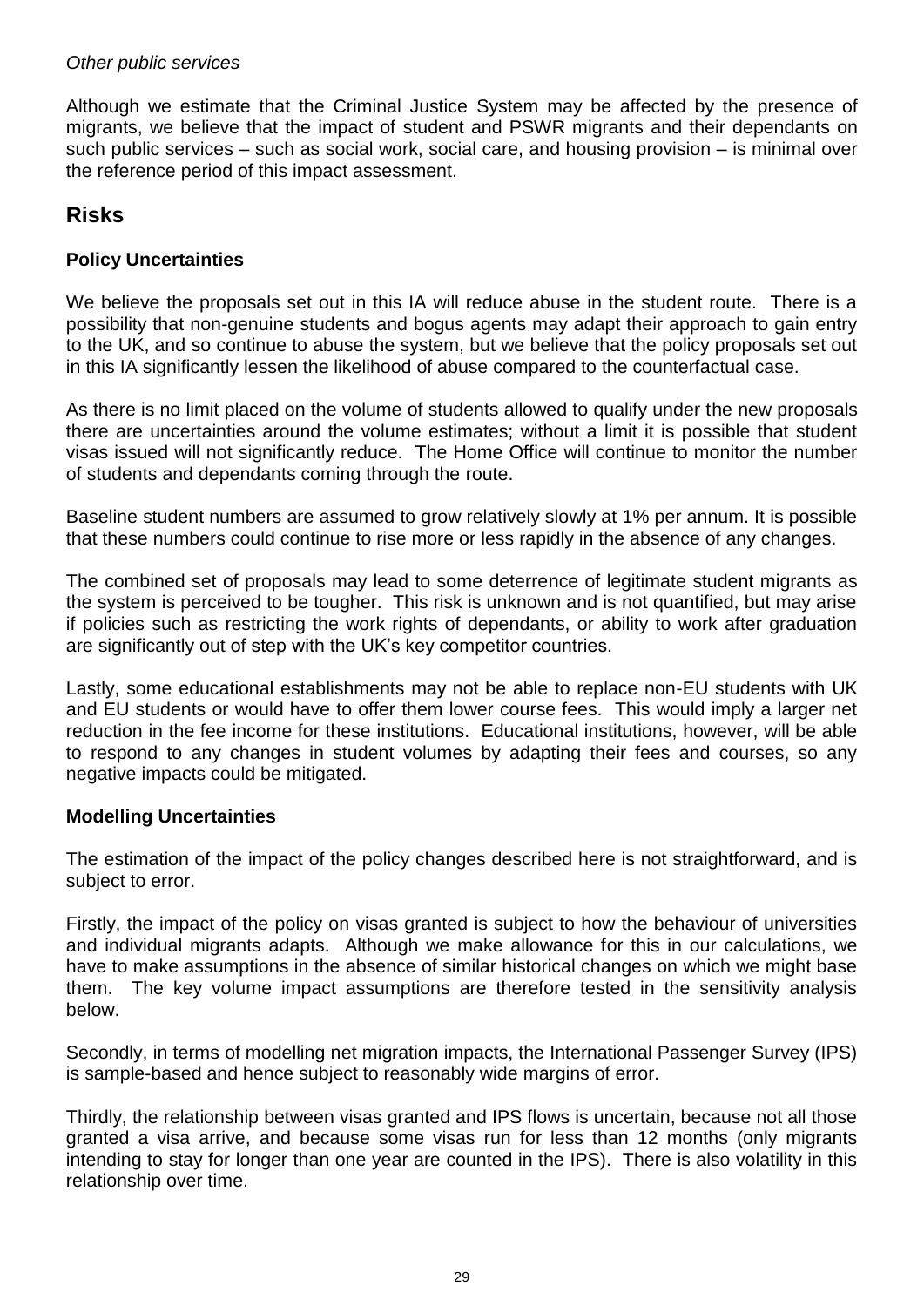Lastly, there is no administrative data on emigrants, meaning that the calibration we have conducted between administrative data and the IPS for inflows is not possible for outflows. Our approach to modelling student emigration and, hence, net student migration, is by its nature uncertain. There is no "fixed point" given by administrative data on visas issued to anchor the emigration estimate, in the same way as there is for immigration. In fact, the modelling approach suggests a relatively high proportion of the student inflow may remain in the UK at the two year point and thereafter, a result inconsistent with the analysis of visas recently published by the Home Office (The "*Migrant Journey*" analysis, (MJA)) based on those arriving in 2004. That analysis suggests only around 21 per cent of the student inflow had a valid right to remain in the UK after 5 years. If we model student emigration using the estimates of length of stay from the MJA, the projected path for student emigration is a poor fit to the known outturn data. For the purpose of this Impact Assessment we model student emigration in a way consistent with historic patterns in the IPS, given this is the Government's headline measure of net migration, but there is clearly a significant amount of uncertainty around these figures.

## **Sensitivity Analysis**

There are a number of uncertain assumptions used in the modelling as set out in the risks section above. The most uncertain assumptions include the following:

- Proportion of PSWR migrants that will fail to qualify in Tier 2 under the new rules;
- Proportion of non-HTS sponsors that respond to the changes by upgrading to HTS status;
- Employment rates of Tier 4 students in the UK;
- Degree of displacement of migrants and residents in the labour market;
- Estimated non-compliance rates across educational institutions;
- Estimated student replacement rates across institutions;

| The table below sets out the ranges used in the sensitivity analysis for the above assumptions: |  |  |
|-------------------------------------------------------------------------------------------------|--|--|
|-------------------------------------------------------------------------------------------------|--|--|

| <b>Assumption</b>                  | <b>Worst case</b> | <b>Central case</b> | <b>Best case</b> |
|------------------------------------|-------------------|---------------------|------------------|
| Reduction in PSWR (not             |                   |                     |                  |
| qualifying in Tier 2)              | 65%               | 49%                 | 34%              |
| PSWR employment rate               | 90%               | 82%                 | 70%              |
| Proportion of non-HTS              |                   |                     |                  |
| institutions that uplift their     |                   |                     |                  |
| course levels                      | 40%               | 30%                 | 20%              |
| <b>Employment rates for Tier 4</b> |                   |                     |                  |
| students in the UK                 | 50%               | 37%                 | 25%              |
| Estimated displacement of          |                   |                     |                  |
| migrants of resident workers       | $0\%$             | 0%                  | 10%              |
| <b>Estimated student</b>           |                   |                     |                  |
| replacement rates across           |                   |                     |                  |
| institutions                       | 70%               | 80%                 | 90%              |

Note: The worst case is associated with the highest costs due to lost volumes and the highest benefits due to reductions in processing, course provision costs and social impacts.

The ranges around non-compliance rates across institutions are set out in the table below:

|                  |            | Public  | Private | English  |             |
|------------------|------------|---------|---------|----------|-------------|
|                  |            | FE/HE   | FE/HE   | Language | Independent |
|                  | University | College | College | School   | School      |
| Worst case       | 99%        | 96%     | 87%     | 93%      | 100%        |
| Central case     | 98%        | 92%     | 74%     | 86%      | 100%        |
| <b>Best Case</b> | 97%        | 88%     | 61%     | 79%      | 100%        |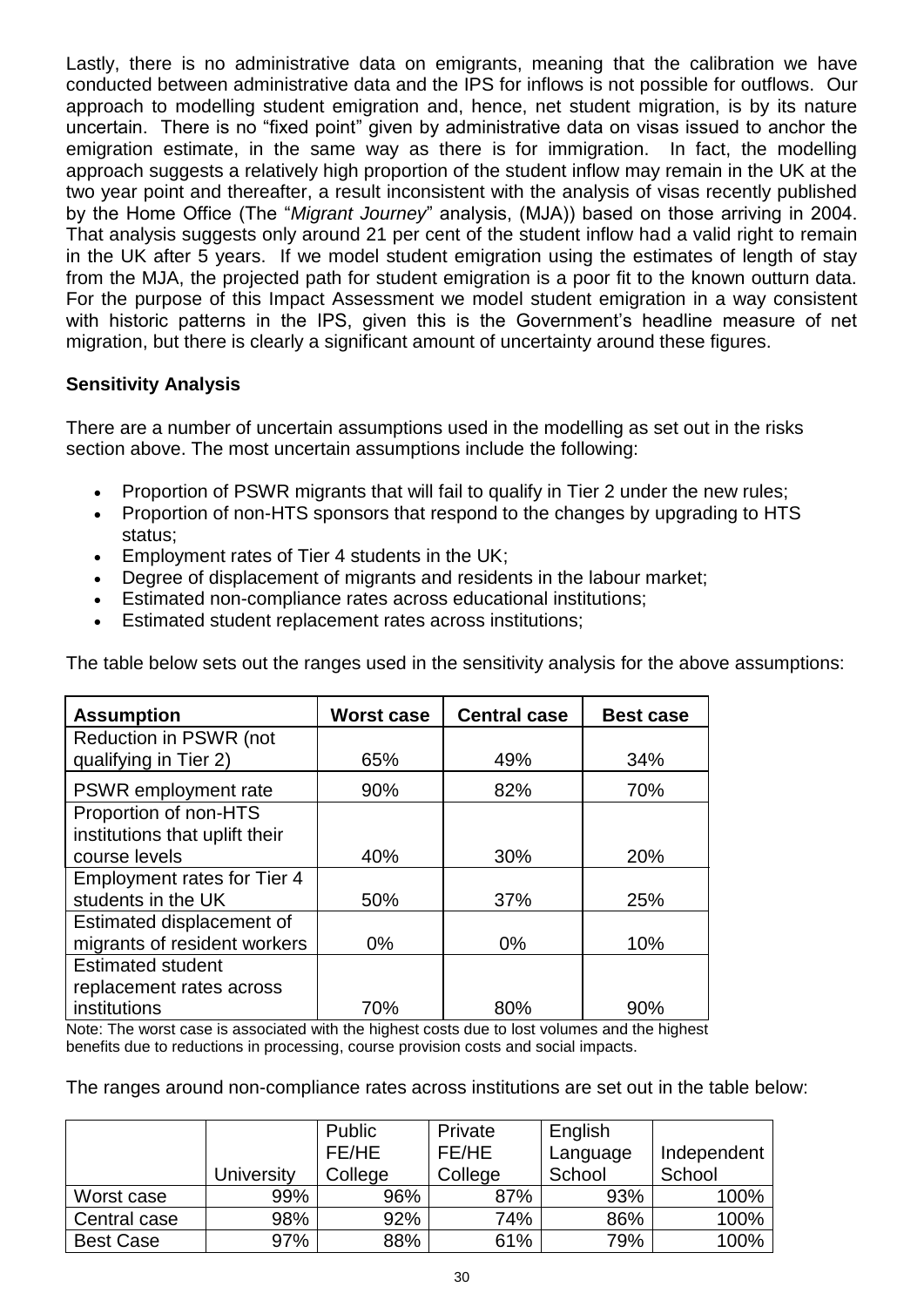The key assumptions set out above are tested here and used to provide the lower and upper bound estimates for the summary boxes. A summary table showing the range of net impact outcomes is set out below:

| Scenario<br>$(in \; \pounds \; \mbox{millions})$ | Worst case | Central case | Best case |
|--------------------------------------------------|------------|--------------|-----------|
| Total Costs (PV)                                 | £4,811     | £3,558       | £2,422    |
| Total Benefits (PV)                              | £1,169     | £1,119       | £1,066    |
| Net Present Value (NPV)                          | - £3,641   | $-£2,438$    | $-£1,356$ |

The most significant impacts on the total costs and benefits are the assumptions on the proportion of PSWR that qualify under Tier 2, and the student employment rate. The assumption around labour market displacement is also important given the uncertainty around this effect. Compared to the central case (NPV of -£2.4 billion), and holding everything else constant if we assume that there was 10% displacement of resident workers by students, the net present value would fall to £2.1 billion. If we assumed there was 20% displacement, the net present value would fall to £1.8 billion.

In addition to the uncertainties tested formally above, there are a number of other uncertain assumptions which are discussed briefly below. These include:

- Estimated displacement into the Student Visitor Route;
- Estimated growth in baseline student and Post Study visa and in-country volumes; and
- Estimated similarity between migrants and non-migrants use of health services

Firstly, non-EU students will be able to continue to use the Student Visitor Route (SVR) for shorter courses but the number who transfer out of Tier 4 into this route is unknown. This route grew from 38,000 in 2009 to 49,000 in 2010, perhaps due to a mix of natural growth and in response to the tightening of Tier 4 last year.<sup>17</sup> If we assumed that this was repeated in 2011 at approximately 10,000 students then the offsetting fee income (£150 for a SVR visa) to the UK Border Agency would be £1.5 million a year or £6 million over the four year period. As most of these students are likely to attend English language schools then the offsetting benefit to them could be (using £2,200 as the assumed tuition fee) £22 million a year or £88 million over four years. These estimates however are uncertain and are not included in the costs and benefits section but are used for illustrative purposes only.

The second key uncertainty is the rate at which visa and in country grant volumes would have grown in the absence of any policy changes. This is not formally tested but is discussed briefly here – if the estimated counterfactual volume growth assumptions were higher, there would be a small increase in the costs and benefits, as there would be a higher volume of students and PSWR migrants in the baseline, and hence a larger reduction in volumes for a given set of policies.

Thirdly, there is some uncertainty around whether migrants use health services in the same scale as non-migrants. There is limited evidence in this area, so we assume that use of health services is the same between migrant and non-migrants of the same age. There is, however, some initial evidence from Australia that some migrant groups use around 20% less health services than non-migrants of the same demographic groups.<sup>18</sup> If we assumed the benefits of reduced healthcare provision were 20% lower, these benefits would fall from around £340 million to around £270 million over four years.

l

<sup>&</sup>lt;sup>17</sup> Control of Immigration Statistics Q4 2010: Table 1.1: http://rds.homeoffice.gov.uk/rds/immigration-asylum-stats.html

<sup>18</sup> See: Singh, M. and de Looper, M. (2002), *Australian Health Inequalities: 1 birthplace*, Bulletin No. 2, July AIHW Cat. No. AUS 27, Australian Institute for Health and Welfare, Canberra.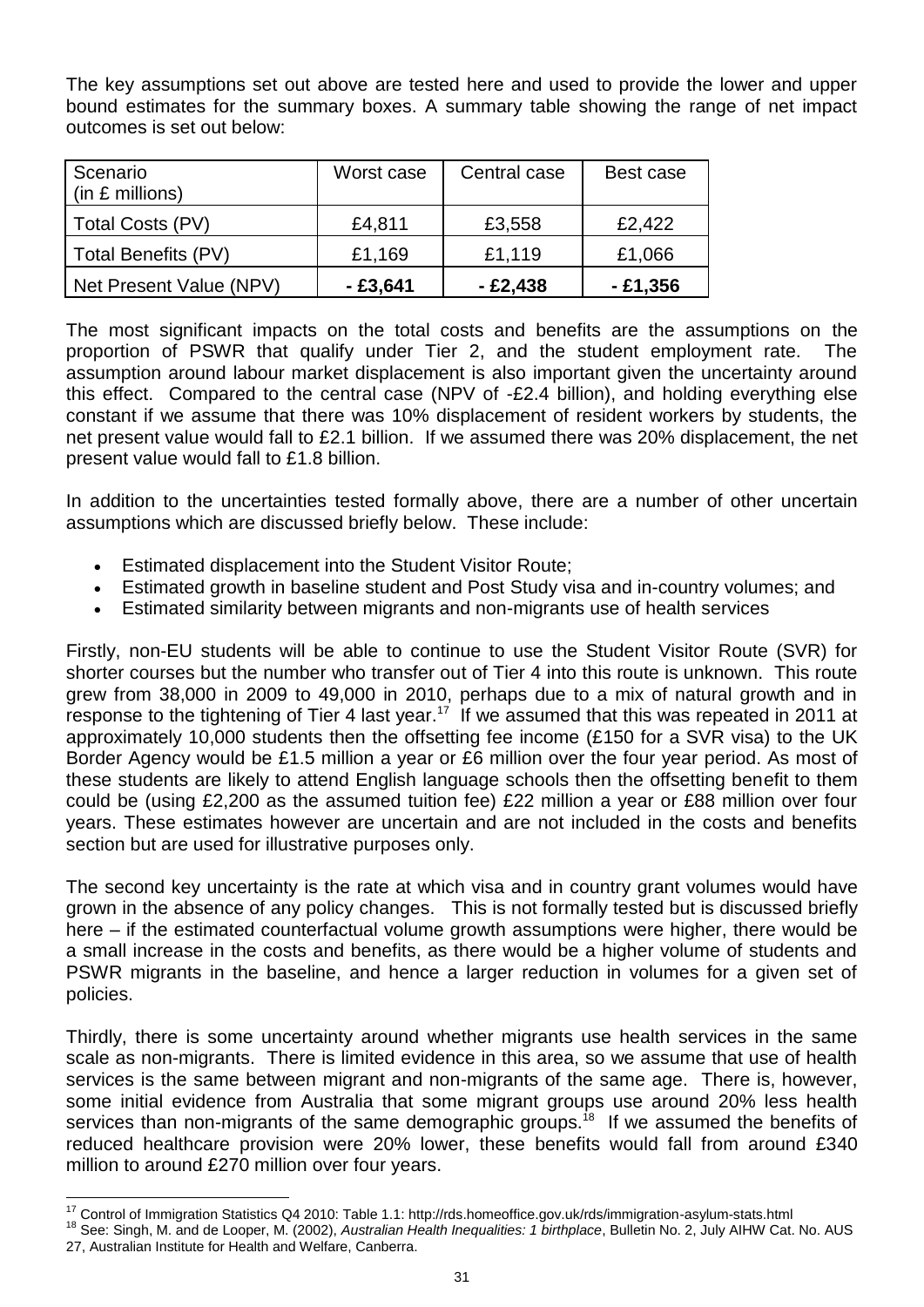# **F. Enforcement**

UKBA will enforce the current and revised Tier 4 and PSWR policy.

# **H. Summary and Recommendations**

The table below outlines the costs and benefits of the proposed changes.

| <b>Costs and Benefits</b> |                                                                                                            |                                                                                                |  |  |  |  |
|---------------------------|------------------------------------------------------------------------------------------------------------|------------------------------------------------------------------------------------------------|--|--|--|--|
| Option                    | Costs                                                                                                      | <b>Benefits</b>                                                                                |  |  |  |  |
|                           | £0                                                                                                         | £0                                                                                             |  |  |  |  |
|                           | Continued abuse of the student<br>route, significant public concern<br>about migration, high net migration | $\overline{\phantom{a}}$                                                                       |  |  |  |  |
| 2                         | £3,558                                                                                                     | £1,119                                                                                         |  |  |  |  |
|                           | UK<br>Possible wider<br>impact on<br>economy and fiscal position                                           | Reduced abuse of the student route,<br>lower net migration, reduced risk of<br>illegal working |  |  |  |  |

The preferred option is Option 2 – reform of the student immigration system. Whilst we recognise that the estimated economic costs of these proposals appear significant, it is clear that Option 2 will help tackle abuse in the student system and help to reduce net migration. In addition, the proposals will simplify the currently complex system and ensure the UK continues to attract the brightest and best foreign students. By closing the PSWR and introducing a new Tier 2 skilled route in its place, the policy will ensure that those in skilled graduate level employment that are sponsored will be allowed to remain in the UK and ensure we maximise the contribution of migration to the UK economy.

# **I. Implementation**

The Government plans to implement the student policy package in a phased manner from April 2011 to April 2012. Implementation will be carried out by the UK Border Agency, and the key milestones are set out below:

## April 2011

- Require degree level students to achieve English at level B2;
- Apply an interim limit on CAS allocation for all sponsors not meeting the new accreditation arrangements.

## Summer 2011

- Simplify application procedures for certain low risk students;
- Require sponsors of students applying for further leave to study a new course to certify that the course represents genuine progression;
- Restrict permission to work to students at Universities and publicly funded providers;
- Restrict the entitlement to sponsor dependants to those studying at post-graduate level.

## April 2012

- All education providers to have achieved HTS status,
- Close the PSWR, but allow a bridge for Tier 4 students into Tier 2; and not allow dependants for those arriving from outside the UK;
- Change the work placements ratio for study from 50:50 to 66:33;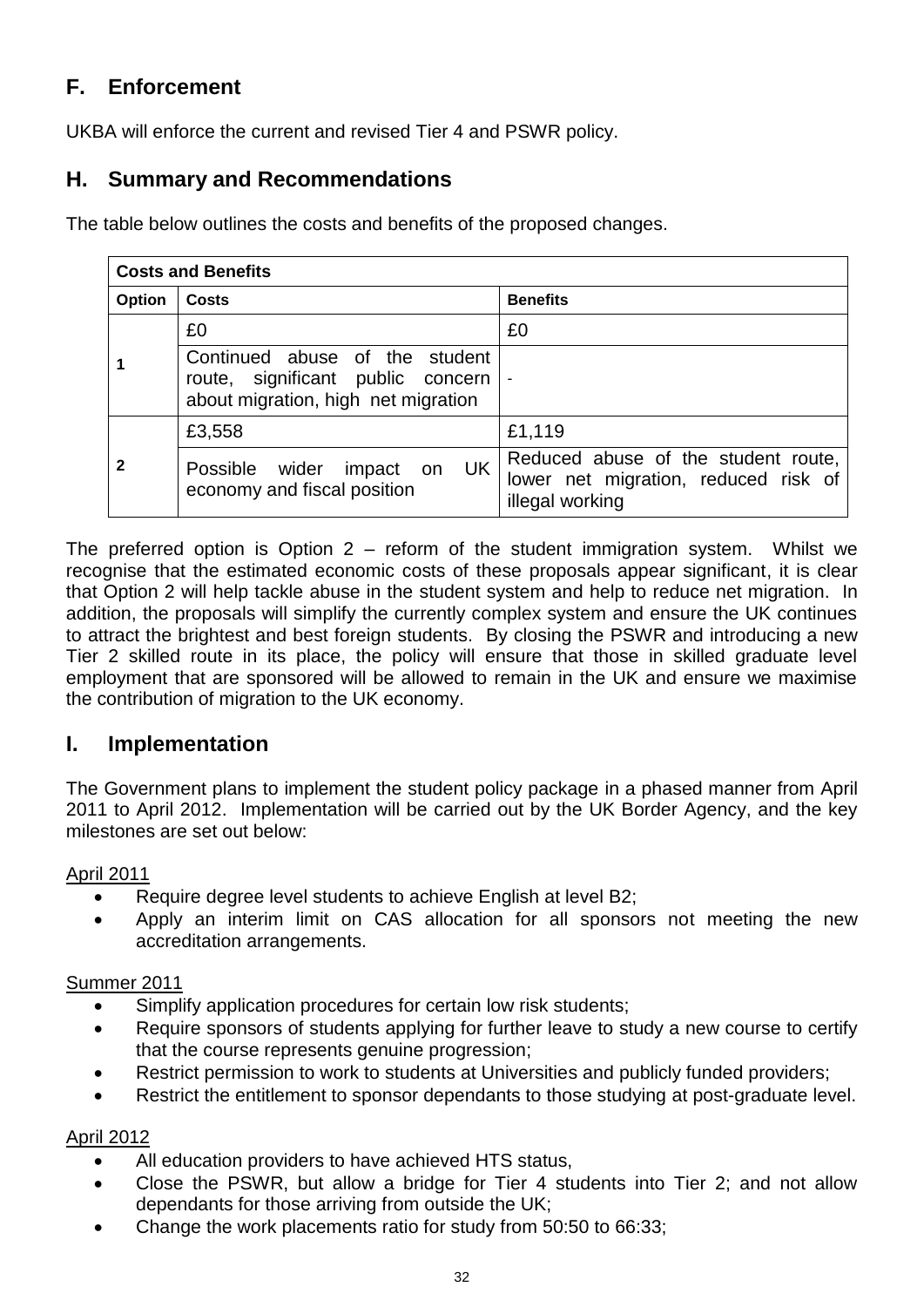Bring in limits on the time students can spend in Tier 4.

# Summer 2012

All sponsors must meet new accreditation arrangements.

# **J. Monitoring and Evaluation**

The effectiveness of the new regime will be monitored by the UK Border Agency. This will include:

- Monitoring rates of compliance in the student system both by sponsors, highly trusted sponsors and student migrants;
- Monitoring the inflows of Tier 4 and PSWR visas and in country extensions to monitor the impact of the policy on Tier 4 and PSWR volumes;
- Monitoring the inflows of student and work migrants in the IPS and their contribution to net migration;
- Monitoring the volumes of PSWR migrants that qualify for Tier 2 employment;
- Monitoring behavioural changes by educational institutions and migrants after implementation, to understand how they respond to the changes.

# **K. Feedback**

Analysts within the UK Border Agency have conducted various process evaluation surveys of PBS respondents, sponsors, employers and staff.<sup>19</sup> Similar studies may be conducted and the feedback and findings from these will be incorporated into the review of the policy.

# **L. Specific Impact Tests**

See Annex 2 for details.

l <sup>19</sup> See: Research Report 49, Users' views of the Points Based System, http://rds.homeoffice.gov.uk/rds/pdfs11/horr49c.pdf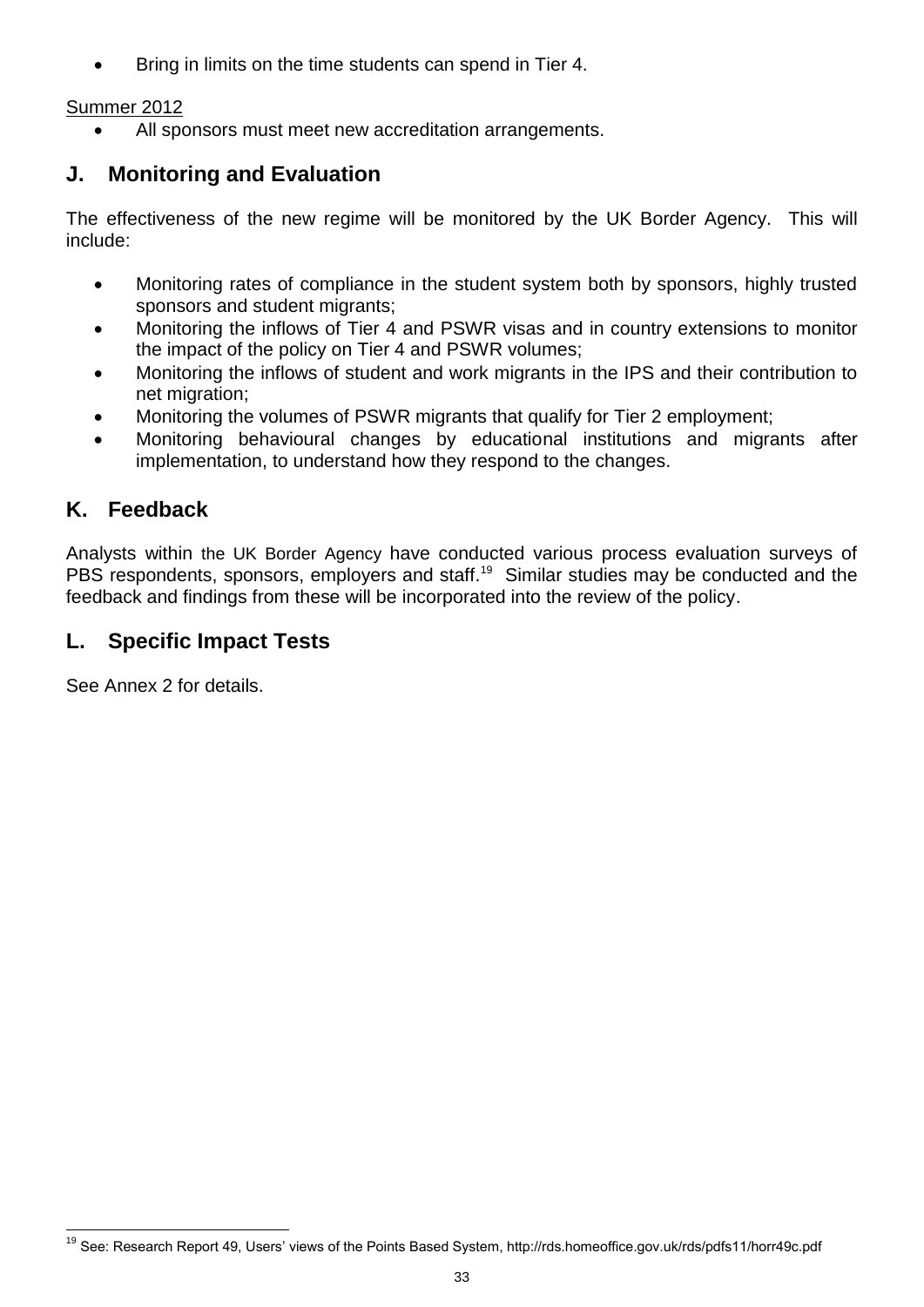# **Annexes**

- 1 Post Implementation Review
- 2 Specific Impact Tests a) SED and b) EIA
- 3 Summary of Consultation responses<br>4 Net Migration
- **Net Migration**
- 5 Students in the UK
- 6 Institutions and CAS distribution
- 7 Economic Impacts, Assumptions and data (Tier 4 evidence base part)
- 8 Labour market Analysis
- 9 Institutional breakdown

# **Annex 1: Post Implementation Review (PIR) Plan**

#### **Basis of the review:**

Post-Implementation Review

#### **Review objective:**

Review is intended as a proportionate check that regulation is operating as expected to tackle the problem of concern, and will also be reviewed alongside other changes to migration policy

#### **Review approach and rationale:**

Review will be based on monitoring data, stakeholder views, and quantitative and qualitative analysis of whether the policy has had the intended effects.

#### **Baseline:**

The current (baseline) position against which the change introduced by the legislation will be measured is set out in the Evidence Base.

#### **Success criteria:**:

The success of the policy will be assessed against the objectives set out at the start of this impact assessment. In particular, success will be measured against the objective to reduce the areas of the student route that are prone to abuse, and to reduce net migration overall by the end of the current Parliament.

#### **Monitoring information arrangements:**

The effectiveness of the new regime will be monitored by the UK Border Agency. This will include

- Monitoring rates of compliance in the student system both by sponsors, highly trusted sponsors and student migrants;
- Monitoring the inflows of Tier 4 and Tier 1 Post-Study visas and in country extensions to monitor the impact of the policy on Tier 4 and Tier 1 Post-Study volumes;
- Monitoring the inflows of student and work migrants in the IPS and their contribution to net migration;
- Monitoring the volumes of Tier 1 Post-Study migrants that qualify for Tier 2 employment;
- Monitoring behavioural changes by educational institutions and migrants after implementation, to understand how they respond to the changes.

#### **Reasons for not planning a review:** N/A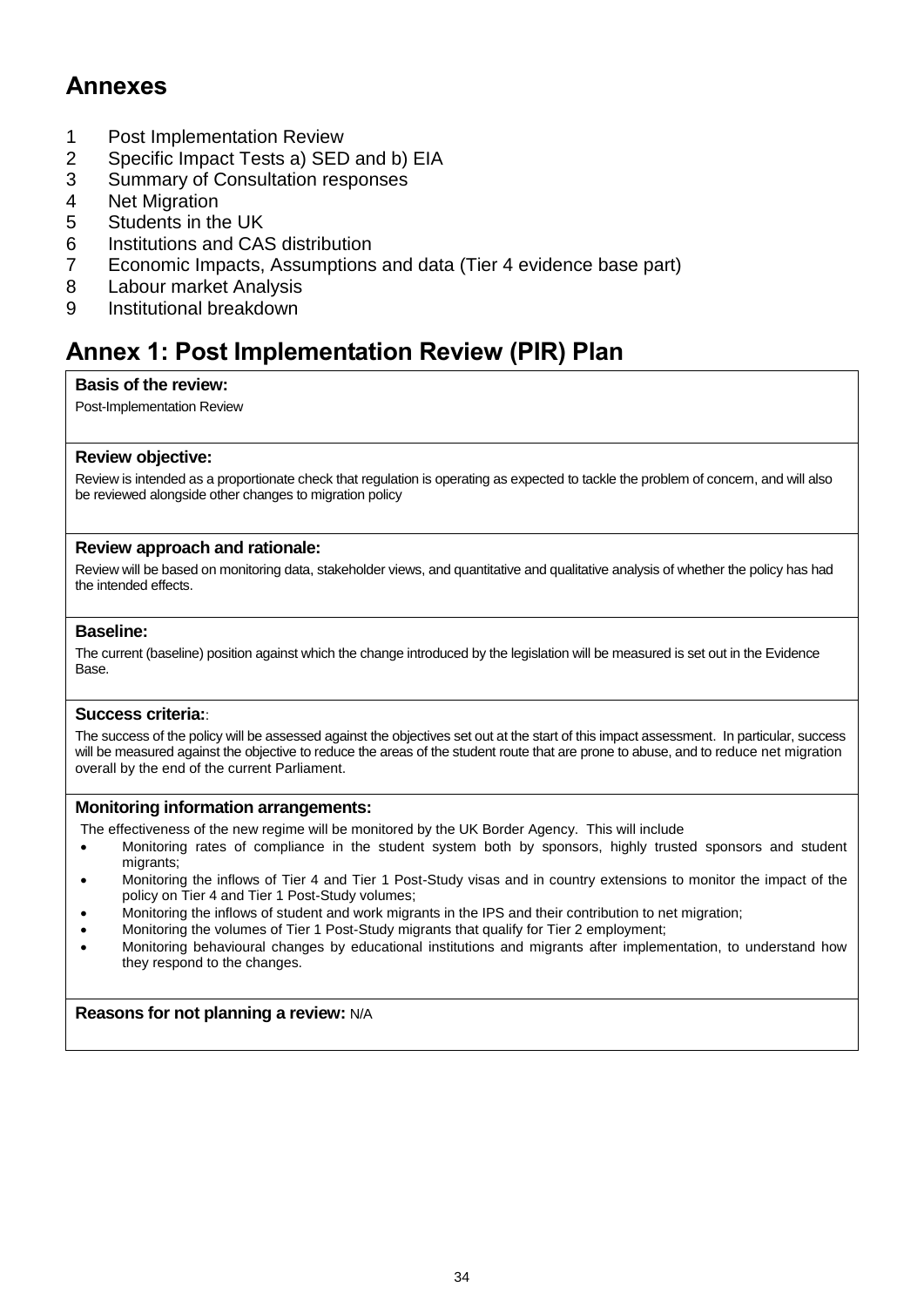# **Annex 2 Specific Impact Tests**

# **Statutory Equality Duties**

## Equality Impact Assessment

## *Race*

The proposed policy options would apply equally to all non-EU nationals, regardless of race.

However whilst the policies are indiscriminate of race, their impact may be greater on certain races due to the nationality preferences of foreign students to study in the UK.

## *Religion, belief and non-belief*

The proposed policy options would apply equally to all non-EU nationals, regardless of religion, belief and non-belief.

## *Disability*

The rules will apply equally to those with and without disabilities.

## *Gender*

The rules will apply equally to men and women. The breakdown of all non-EU inflows, outflows and the balance by gender for 2009 is set out in Table A2.1. There are slightly more (approximately 12%) male inflows and balance compared to female flows in 2009. Over time (since 2001) the situation is evenly balanced between either, relatively similar inflows and balance or of significantly higher inflows and balance in favour of males but there is no consistent trend.

Male non-EU students (defined as their usual occupation prior to migration) have either slightly higher or similar inflows in most years for the period 2001 to 2009 as a proportion of all non-EU students. On average this is approximately 5% higher over the period. The balance of non-EU male students is also slightly higher but on average for 2001 to 2009 this is closer to 10%. In 2009 56% of student inflows and 60% of the net balance were male.

## **Table A2.1 Inflow, Outflow and Net Balance of non-EU Citizens by Gender and by Usual Occupation (Student) Prior to Migration, 2009**

| Gender       | Non-EU citizenship (AII) | Non-EU citizenship (Students) |                |               |                |                |
|--------------|--------------------------|-------------------------------|----------------|---------------|----------------|----------------|
|              |                          | (thousands)                   |                |               | (thousands)    |                |
|              | <b>Inflow</b>            | <b>Outflow</b>                | <b>Balance</b> | <b>Inflow</b> | <b>Outflow</b> | <b>Balance</b> |
| <b>Males</b> | 155                      | 58                            | -97            | 180           | 59             | $+121$         |
| Females      | 125                      | 50                            | 75             | 101           | 29             | $+ 72$         |
| All persons  | 280                      | 108                           | $+172$         | 79            | 29             | 50             |

Source: IPS 2009, Table 3.05a: http://www.statistics.gov.uk/StatBase/Product.asp?vlnk=15054

## *Gender Identity*

The rules will apply equally regardless of gender identity, and we have no identified any disproportionate impact.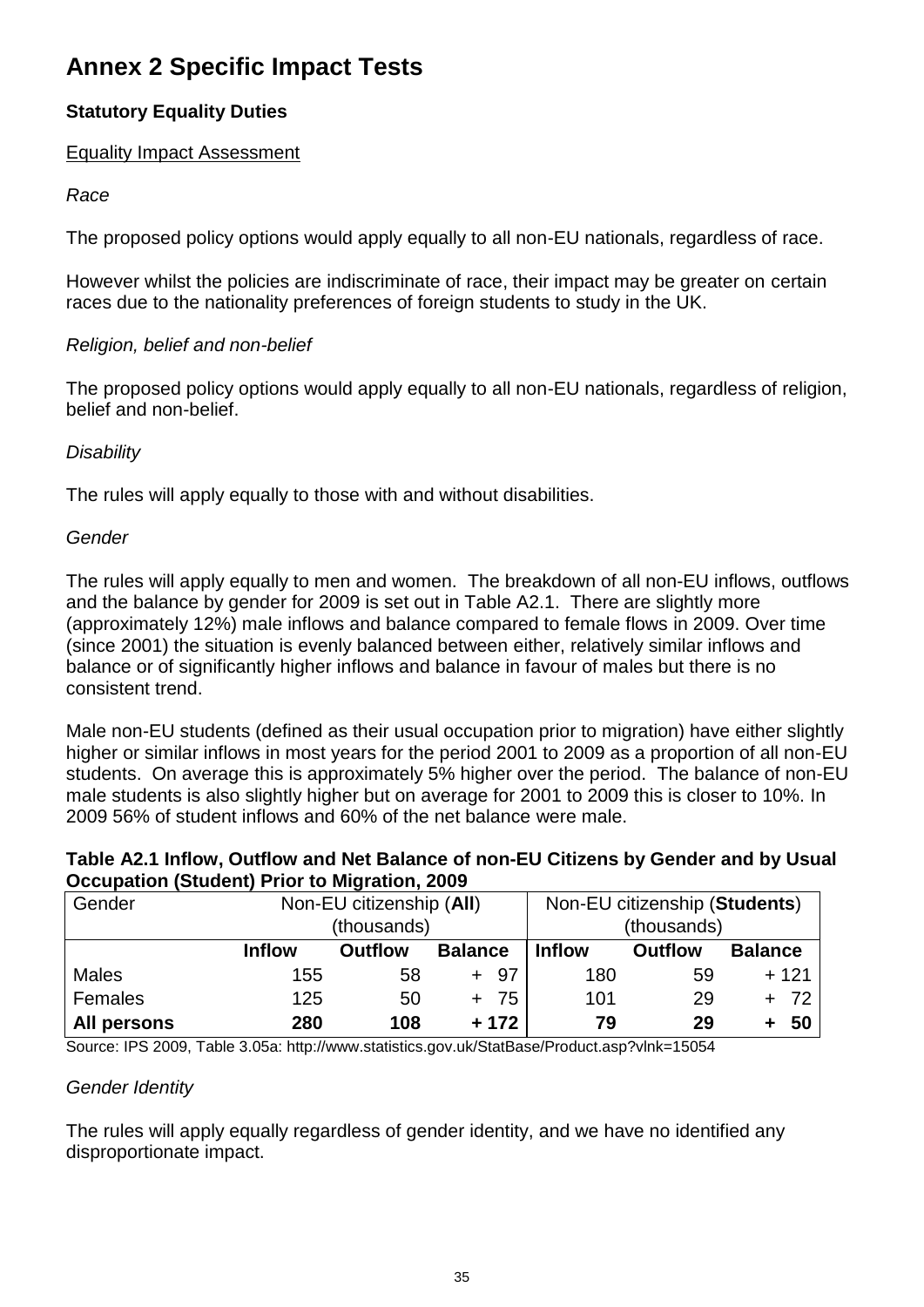## *Sexual Orientation*

The rules will apply equally regardless of sexual orientation, and we have no identified any disproportionate impact. The Immigration Rules permit those admitted as a PBS migrant to be accompanied by a same-sex partner.

## *Age*

The rules will apply equally regardless of age. However, whilst the policies are indiscriminate of age, their impact may be greater on certain ages due to the likelihood that an individual of a certain age will attend a certain type of institution. The breakdown of non-EU immigration, emigration and net migration by age bands for all reasons of migration is presented in Table A2.2. Since 2001 the data consistently shows that for the age bands 15 to 24 years plus 25 to 44 years account for 90% of all flows. When the 15 years and under age group is added then for inflows and outflows this increases to approximately 95% for the same period. From 2005 onwards the balance for these three age groups nears 100% compared to 95% in the period 2001 to 2004.

## **Table A2.2 Inflow, Outflow and Net Balance of non-EU Citizens by Age Bands, 2009**

| Age band       | Other foreign citizenship (thousands) |                |                |  |  |  |
|----------------|---------------------------------------|----------------|----------------|--|--|--|
|                | <b>Inflow</b>                         | <b>Outflow</b> | <b>Balance</b> |  |  |  |
| Under 15       | 14                                    | 3              | + 11           |  |  |  |
| $15 - 24$      | 117                                   | 27             | $+91$          |  |  |  |
| 25-44          | 139                                   | 73             | $+66$          |  |  |  |
| 45-59/64       |                                       | 6              | - 3            |  |  |  |
| 60/65 and over |                                       | 2              | -              |  |  |  |
| All ages       | 280                                   | 45             | -74            |  |  |  |

Source: IPS 2009, Table 3.05b: http://www.statistics.gov.uk/StatBase/Product.asp?vlnk=15054

The breakdown of all immigration, emigration and net migration by usual occupation prior to migration and age bands is set out in Table A2.3.

## **Table A2.3 Inflow, Outflow and Net Balance of Students by Age Bands, 2009**

| Age group      | All migrants by usual occupation - |                |                |  |  |  |  |
|----------------|------------------------------------|----------------|----------------|--|--|--|--|
|                | (Students) (thousands)             |                |                |  |  |  |  |
|                | <b>Inflow</b>                      | <b>Outflow</b> | <b>Balance</b> |  |  |  |  |
| Under 15       |                                    |                |                |  |  |  |  |
| $15 - 24$      | 138                                | 34             | $+ 105$        |  |  |  |  |
| 25-44          | 41                                 | 25             | 17             |  |  |  |  |
| 45-59/64       |                                    |                | -              |  |  |  |  |
| 60/65 and over |                                    |                | -              |  |  |  |  |
| All ages       | 121                                |                |                |  |  |  |  |

Source: IPS 2009, Table 3.12b: http://www.statistics.gov.uk/StatBase/Product.asp?vlnk=15054

It is not possible to separate out non-EU students by age band as the data does not provide this information so Table A2.3 refers to all nationalities.

## *Welfare of children*

Consultation on the Government"s proposals has not identified any impacts on children and the need to safeguard and promote welfare of children.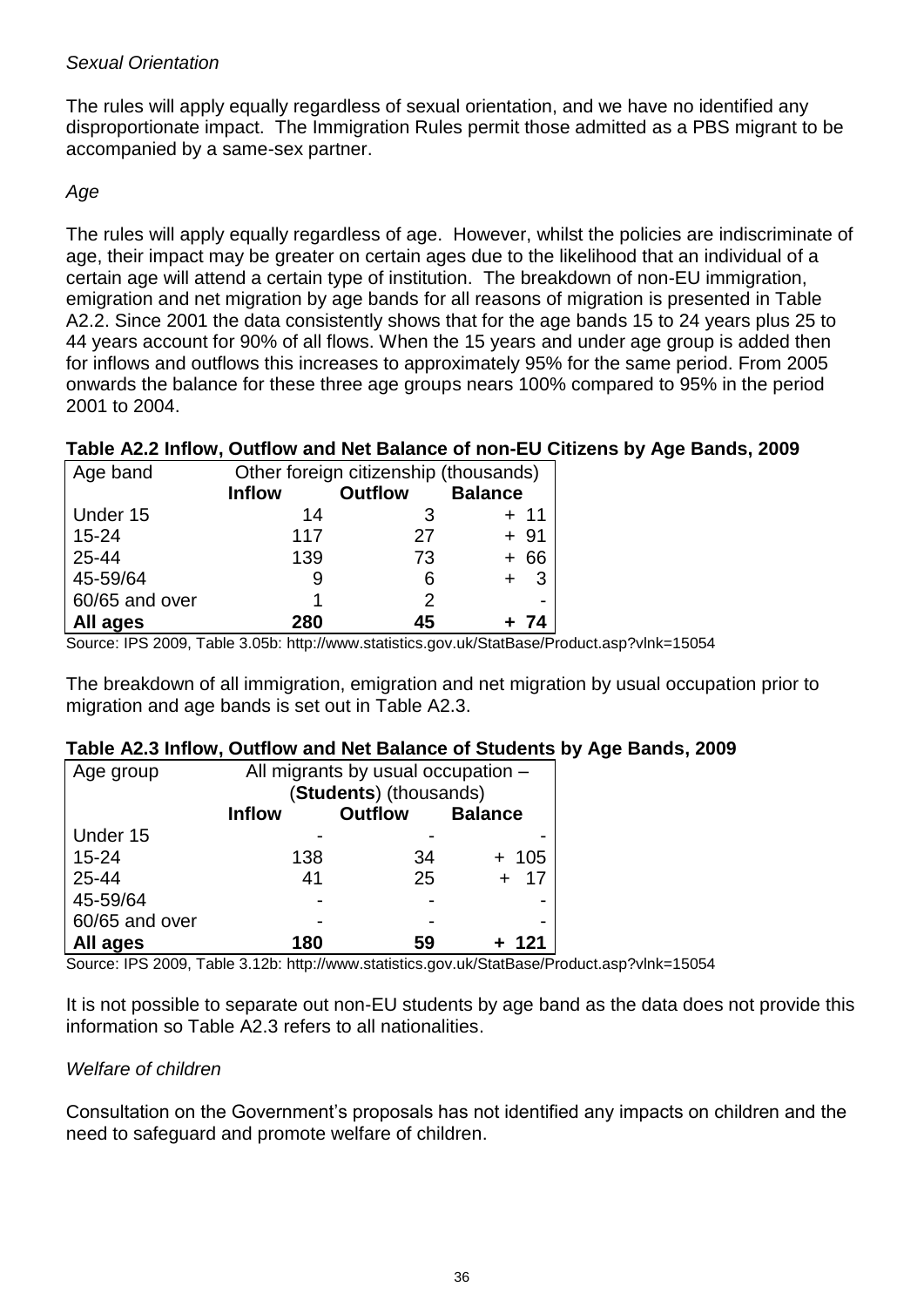## **Economic Impacts**

#### Competition Assessment

There are four main questions that are used to assess the impact of the policy change on competition:

- Will the policy proposal directly limit the number or range of suppliers?
- Will it indirectly limit the number or range of suppliers?
- Does it limit the ability of the suppliers to compete?
- Does the policy change or reduce the suppliers' incentives to compete vigorously?

The proposed policy options will place no direct limit on the number or range of suppliers. It is possible there will be an indirect effect because of the requirement placed on all educational providers who wish to bring in international students under Tier 4 to be accredited and to achieve HTS status. The proposals may also indirectly impact on the number or range of suppliers if they reduce the revenue that educational institutions receive in fees from non-EU students.

The policy proposals will not limit the ability of suppliers to compete with their domestic counterparts. The indirect impact of the policy on international competition is unclear; below we compare the proposed package with the migration system in other countries. On the one hand, some consultation responses indicated that the post-study route was important for attracting overseas students, and that restructuring or abolishing this route could impact on the international competitiveness of educational establishments within the UK. The policy framework provides a bridge for students into Tier 2, albeit subject to a future limit. On the other hand, the requirement for accreditation in the future should act to raise the average quality of institutions in this country and hence reinforce any competitive advantage they enjoy vis-à-vis their international counterparts. In addition, the reduced size of the potential pool of overseas students caused by the tightening of English language requirements may lead to more vigorous competition amongst institutions for students.

There is limited information on the sectors and occupations in which Post Study migrants work. The Users Views of the PBS: applicant survey, suggests that Post Study migrants work across all occupations with 51% employed in skilled occupations. The policy proposals will restrict Post Study migrants from working in less skilled occupations, which could have an impact on some sectors. We do not expect this impact to be significant.

## *Comparison of the proposed system with other countries*

English language requirement: We are proposing a Secure English Language Test (SELT) at a minimum of B2 level for NQF level  $6 + 7$ , and B1 for NQF 3, 4 and 5. USA, Canada and New Zealand do not require a language test upfront. USA expects the migrant to have sufficient knowledge of English to meet the demands of their institution. Similarly, Canada expects the institute to assess proficiency and in New Zealand it is left to the institution to set an entry requirement if desired. In Australia, the individual"s Assessment Level (immigration risk level) dictates the level of English required.

Post Study Work: We are proposing to close Tier 1 Post Study Work, but to allow graduates with a job offer to apply under Tier 2. Canada has the Canadian Post Graduation Work permit programme, which grants leave for up to three years, in any field, to graduate students from publicly-funded providers. The USA, Australia and New Zealand do not have direct equivalents, but do provide some mechanisms for students to stay on after graduation. The Optional Practice Training Scheme in the US lasts up to a year and must be related to subjects studied. New Zealand has a couple of relevant visas – Graduate job search (valid for 12 months) and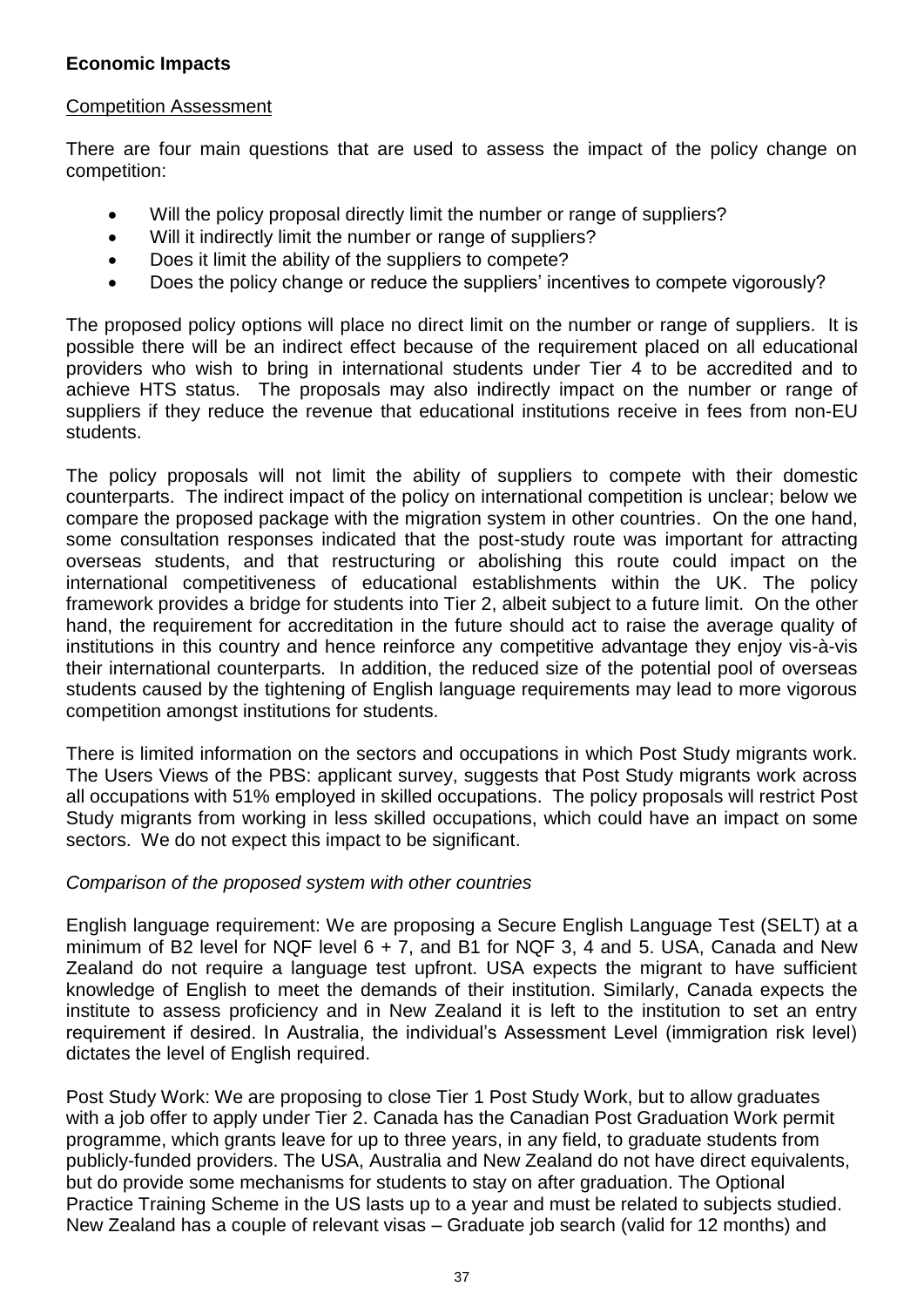practical experience after completion of studies – for graduates with an offer of employment, relevant to their qualifications, valid for two years.

In Australia students can apply for General Skilled Migration - students with an Australian qualification must meet a two year study requirement in a course listed on the Commonwealth Register of Institutions and Courses for Overseas Students (CRICOS), and pass a points test and skills assessment. They can also apply for a Temporary Skilled Graduate Visa which allows overseas students who do not meet the criteria for a permanent General Skilled Migration visa to remain in Australia for 18 months to gain skilled work experience or improve their English language skills, or employer nominated categories both permanent and temporary

Dependants: We are proposing that only those studying at NQF level 7 and on a course of over 12 months will be able to sponsor dependants. These dependants will be able to work. USA, Canada, Australia and New Zealand allow dependants to accompany students, but in Australia the Assessment Level affects whether dependants are allowed. In USA, Canada and New Zealand if the dependant wishes to work they need to have a work visa.

However it is important to note that there are important differences in the way cases are considered. For example, the Americans make a subjective assessment of the applicant"s aptitudes and motivation and all student visa applicants are interviewed. They do not have to give reasons for refusal and there is no right of appeal. In this context, there is no need for minimum requirements for course levels, maintenance or language competency. Canada and New Zealand also operate a system based judging the intentions and ability of the student. At the other end of the spectrum, the Australians operate an objective system like ours, but classify applicants into 5 tiers based on a risk assessment. Requirements and permissions alter depending on the tier.

## Small Firms Impact Test

The policy will be applied to small businesses in the same ways as to other businesses. It is possible that some small businesses may find it more difficult than others to deal with any changes that may be implemented.

## **Environmental Impacts**

Greenhouse Gas Assessment

No impact has been identified.

Wider Environmental Issues

No impact has been identified.

## **Social Impacts**

Health and Well-being

No impact has been identified.

## Human Rights

No implications for human rights arising from these proposals have been identified.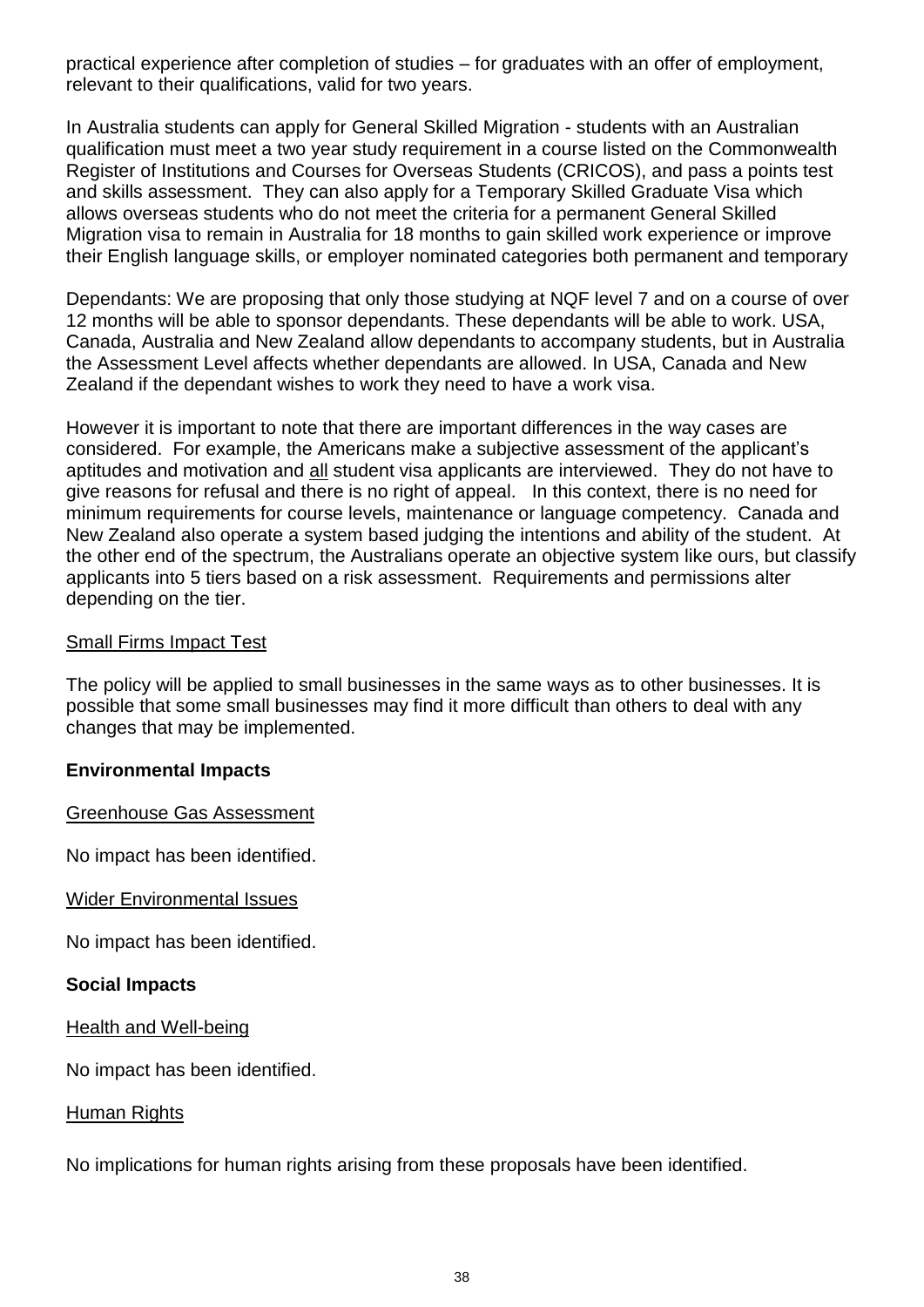## **Justice**

There may be an increase in the number of Judicial Reviews on the rationale of the policy, but this is expected to be small.

We do not expect that the student or post study work changes will lead to a higher rate or increase in volumes of appeals. Entry clearance PBS applications carry an entitlement to an administrative review rather than a full appeal if the application is refused. In-country applications do have a right of appeal on all grounds except those set out in s.88 2002 Act<sup>22</sup>, namely an appeal cannot be brought against a decision made on the basis that the applicant:

- Does not satisfy a requirement relating to age, nationality or citizenship;
- Does not have an immigration document of a particular kind (or any immigration document);
- Has failed to provide a medical report or certificate as required;
- Is seeking to be in the UK for a period greater than that permitted in his case by the rules; or
- Is seeking to enter or remain in the UK for a purpose which is not in the rules.

The objective PBS framework allows applicants to see if they qualify before they apply. We do not expect application refusals to go up as a result of the policy changes; rather, we expect application volumes to fall. Transitional measures to smooth the introduction of the new policies will also help reduce the risk - and therefore cost - of legal challenge.

## Rural Proofing

The policy proposals are unlikely to have a significant impact on rural areas, as educational institutions are less likely to be based in rural areas. It is unlikely that the proposed changes will affect the pattern of demand for non-EU students or make any significant structural changes to educational establishments in rural areas.

The impact of the policy proposals may however have a differing impact in Government office regions due to the volume of non-EU students studying in each region and the composition of educational establishments within the region.

The table overleaf sets out the regional distribution of all non-EU students from the Labour Force Survey (LFS). The LFS analysis should be considered as indicative only, due to the poor coverage of migrant students in the survey. Non-EU student growth, as recorded by the Labour Force Survey (LFS), for the years 2000 to 2005 and for 2005 to2010 was 50% and 32% respectively. All regions experienced growth ranging from 7% (London, 2005-10) to 150% (North East, 2005-10).

The most significant change over the entire period is that the share of non-EU students in London fell from 60% in 2000 to 40% in 2010. This is primarily driven by North East, North West, Yorkshire and Humberside, Midlands and Wales more than doubling their numbers in the period 2000-05. This also happened in Scotland and Northern Ireland but not until 2005-10.

Over the entire period the share of non-EU students increased most in the Midlands (6 percentage points), Scotland (4 percentage points) and in the North West (3 percentage points).

Table A2.4 presents the regional distribution of all non-EU students from the Labour Force Survey (LFS) for the period 2000 to 2010.

l <sup>22</sup> http://www.legislation.gov.uk/ukpga/2002/41/section/88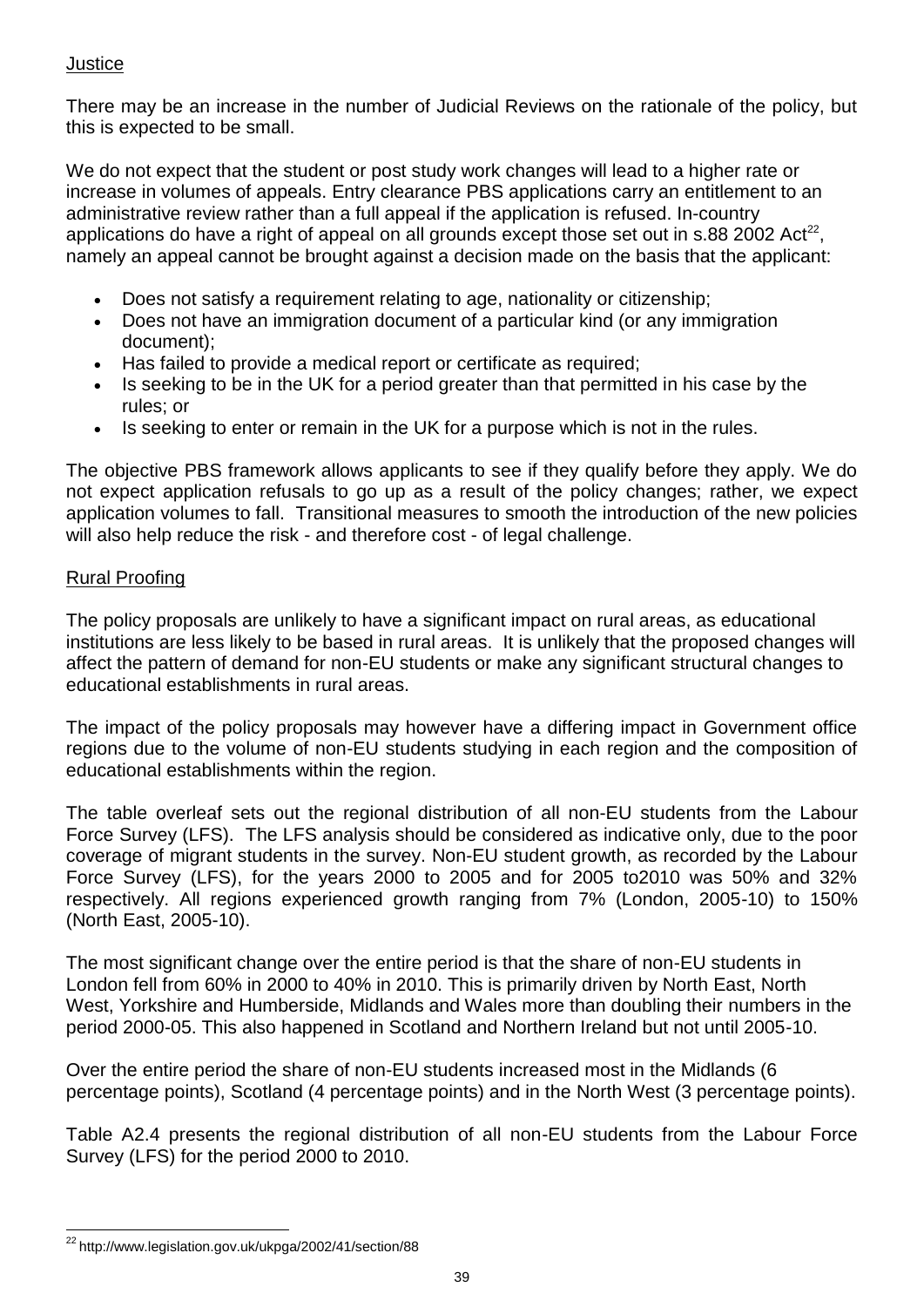## **Table A2.4 Non-EU Student Distribution by Government Office Region, 2000-10**

| <b>Non EU</b><br><b>students</b> |         |       |         |       |         |       |                         |
|----------------------------------|---------|-------|---------|-------|---------|-------|-------------------------|
| 2000 - 2010                      | 2000    |       | 2005    |       | 2010    |       | 2000-10<br>Change<br>in |
|                                  | Volume  | Share | Volume  | Share | Volume  | Share | Share(pp)               |
| North East                       | 4,000   | 2%    | 10,000  | 3%    | 11,000  | 2.4%  | 0.7                     |
| North West                       | 11,000  | 5%    | 23,000  | 7%    | 37,000  | 8.1%  | 3.4                     |
| Yorkshire &                      |         |       |         |       |         |       |                         |
| Humberside                       | 10,000  | 4%    | 23,000  | 7%    | 28,000  | 6.2%  | 1.8                     |
| Midlands                         | 16,000  | 7%    | 36,000  | 10%   | 60,000  | 13.2% | 6.3                     |
| Eastern                          | 13,000  | 6%    | 19.000  | 6%    | 33.000  | 7.3%  | 1.6                     |
| London                           | 135,000 | 59%   | 171,000 | 50%   | 183,000 | 40.3% | $-18.4$                 |
| South                            | 29,000  | 13%   | 43,000  | 12%   | 60,000  | 13.2% | 0.6                     |
| Wales                            | 4,000   | 2%    | 8,000   | 2%    | 9,000   | 2.0%  | 0.2                     |
| Scotland                         | 7,000   | 3%    | 12,000  | 3%    | 31,000  | 6.8%  | 3.8                     |
| Northern Ireland                 | 1,000   | 0%    |         | 0%    | 2,000   | 0.4%  | 0.0                     |
| Total                            | 230,000 | 100%  | 345.000 | 100%  | 454,000 | 100%  |                         |

Source: LFS 2000 to 2010

Note: The LFS analysis should be considered as indicative only, due to the poor coverage of migrant students in communal establishments in the survey.

HESA also produce a breakdown of Higher Education Students by region. Their data shows that in 2009-10 a third of higher education students studied in London or the South East.

|                                 | 2009-10   |            |
|---------------------------------|-----------|------------|
| <b>Region</b>                   |           | Percentage |
| England                         | 2,093,635 | 84%        |
| <b>North East</b>               | 115,320   | 5%         |
| <b>North West</b>               | 259,040   | 10%        |
| <b>Yorkshire and The Humber</b> | 206,640   | 8%         |
| <b>East Midlands</b>            | 162,395   | 7%         |
| <b>West Midlands</b>            | 193,920   | 8%         |
| <b>East of England</b>          | 133,990   | 5%         |
| London                          | 407,795   | 16%        |
| South East                      | 449,390   | 18%        |
| South West                      | 165,140   | 7%         |
| Wales                           | 127,885   | 5%         |
| Scotland                        | 220,910   | 9%         |
| Northern Ireland                | 50,990    | 2%         |
| <b>UK Total</b>                 | 2,493,415 | 100%       |

## **Table A2.5 Higher Education Students by Region, 2009-10**

Source: HESA 2009/10

The educational institutions most affected by the policy proposals in this IA, will be those not subject to statutory regulation/ listed/ recognised bodies; there are about 500 of these. We have looked at a UKBA list of these institutions and our indicative assessment is that approximately 70 per cent of these are based on London, and approximately 15 per cent based in the Midlands.

## **Sustainability**

Sustainable Development

No impact has been identified.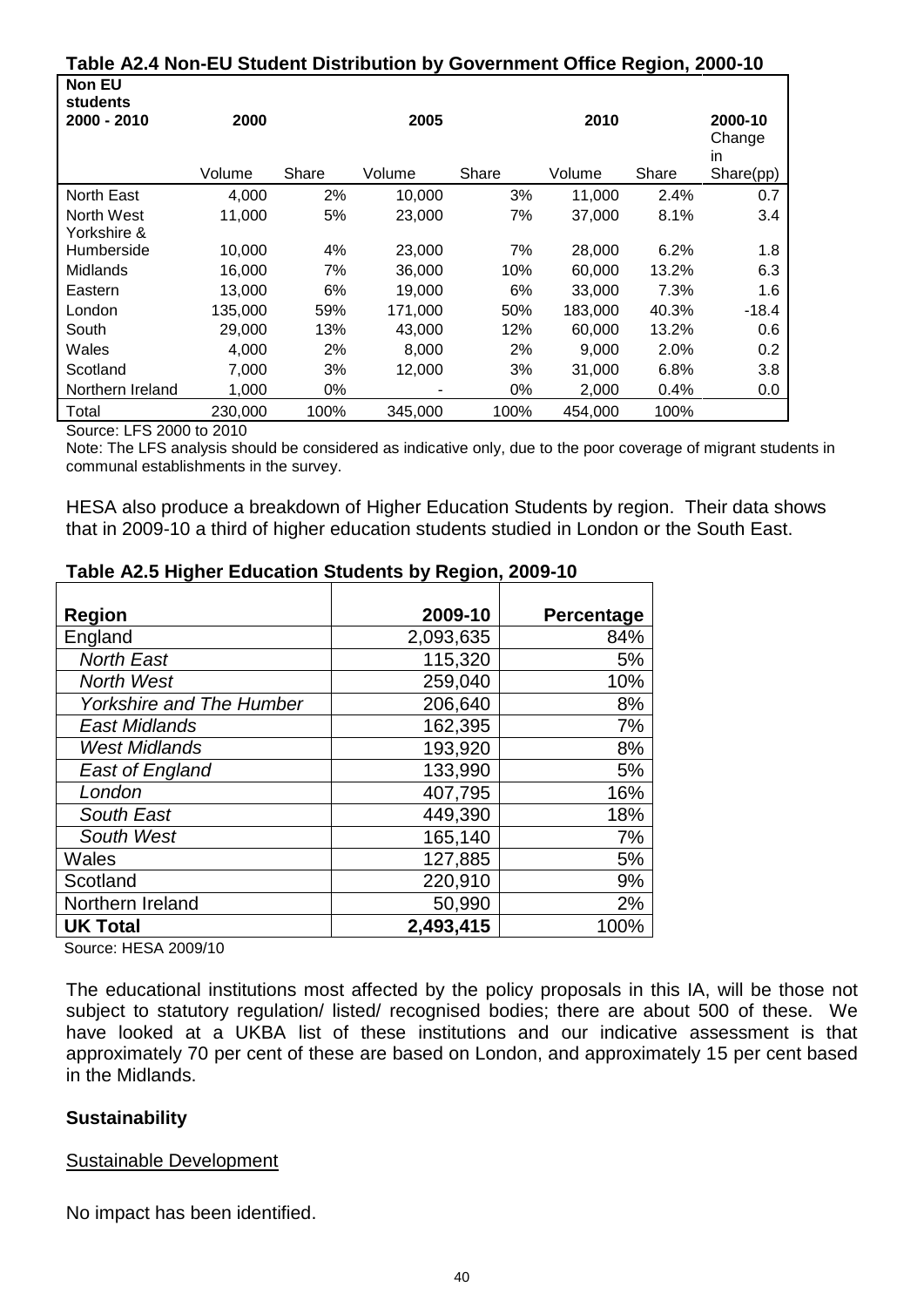# **Annex 3 – Summary of Consultation Responses**

## **Online survey**

- 30,851 responses received from the online survey of which 72% were students, 10% were responding on behalf of an organisation and 18% did not say.
- Of those individuals who responded, 57% were students, 13% academics and 29% responded as 'other'.
- Of those responding on behalf of an organisations, 48% responded on behalf of a university – it should be noted that of those who said they were responding on behalf of an organisation may not have responded in an official capacity and in practice may have been responding in an individual capacity.

# **Findings**

Following is a breakdown of responses/findings from survey questions:

| Raising the<br>minimum level of<br>study offered for<br>standard sponsor<br>licence holders | 50% of respondents disagreed with proposal to raise minimum level of<br>$\bullet$<br>study that standard license holding sponsors could offer under tier 3<br>46% agreed and 6% said they did not know<br>$\bullet$<br>Respondents numbered 29,140.<br>$\bullet$                                                                                                                                                                                                                                                                                                                                                                                                                                   |
|---------------------------------------------------------------------------------------------|----------------------------------------------------------------------------------------------------------------------------------------------------------------------------------------------------------------------------------------------------------------------------------------------------------------------------------------------------------------------------------------------------------------------------------------------------------------------------------------------------------------------------------------------------------------------------------------------------------------------------------------------------------------------------------------------------|
| Limiting below<br>degree level study<br>to Highly Trusted<br>Sponsor (HTS)<br>only          | 50% of respondents agreed with proposal to only allow HTS to offer<br>$\bullet$<br>study below degree level in the Tier 4 General category.<br>28% disagreed, feeling that ALL sub degree level study would be<br>$\bullet$<br>prohibited and 10% stated that NQF level 3 should be prohibited<br>Respondents from the university sector were more likely to say all sub-<br>$\bullet$<br>degree level study should be prohibited under Tier 4 and<br>institutions/businesses not directly involved in education were less<br>likely.                                                                                                                                                              |
| Making no<br>changes to the<br>Tier 4 (child) route                                         | Considering that there was a perceived low risk of abuse in this route,<br>$\bullet$<br>the majority of all respondents (63%) agreed that there should be no<br>changes to this route, with 27% disagreeing and 10% answering 'Don't<br>know'                                                                                                                                                                                                                                                                                                                                                                                                                                                      |
| Introducing<br>tougher entry<br>criteria for students                                       | A majority of all respondents (55%) agreed that all Tier 4 (general)<br>$\bullet$<br>students should be required to pass a language test demonstrating<br>proficiency in English to level B2 of the CEFR (43% disagreed)<br>67% of respondents felt that students awarded degree equivalent<br>$\bullet$<br>qualifications or above, taught in English in a majority English<br>speaking country should be exempt from this requirement<br>51% thought that those from majority English speaking countries<br>$\bullet$<br>should be exempt and 45% thought that students who recently studied<br>in the UK as children should be exempt.<br>28% felt that no groups should be exempt<br>$\bullet$ |
| Evidence of<br>progression                                                                  | Those apparently representing universities were least likely to agree<br>$\bullet$<br>with this proposal contrastingly, representatives of private FE/HE<br>institutions were most likely to agree<br>53% of all respondents agreed that students wishing to study a new<br>$\bullet$<br>course should have to show evidence of progression with 44%<br>disagreeing and 3% answering 'don't know'                                                                                                                                                                                                                                                                                                  |
| <b>Ensuring students</b><br>return overseas<br>after their course                           | A considerable majority of 92% of all respondents (out of 26,912)<br>$\bullet$<br>disagreed that students wishing to study a new course should return<br>home before applying from overseas                                                                                                                                                                                                                                                                                                                                                                                                                                                                                                        |
| Tier 1 Post-Study<br><b>Work Route</b>                                                      | 83% of respondents disagreed with restriction of the Post Study Work<br>$\bullet$<br>Route to those who obtain a PhD by a UK university                                                                                                                                                                                                                                                                                                                                                                                                                                                                                                                                                            |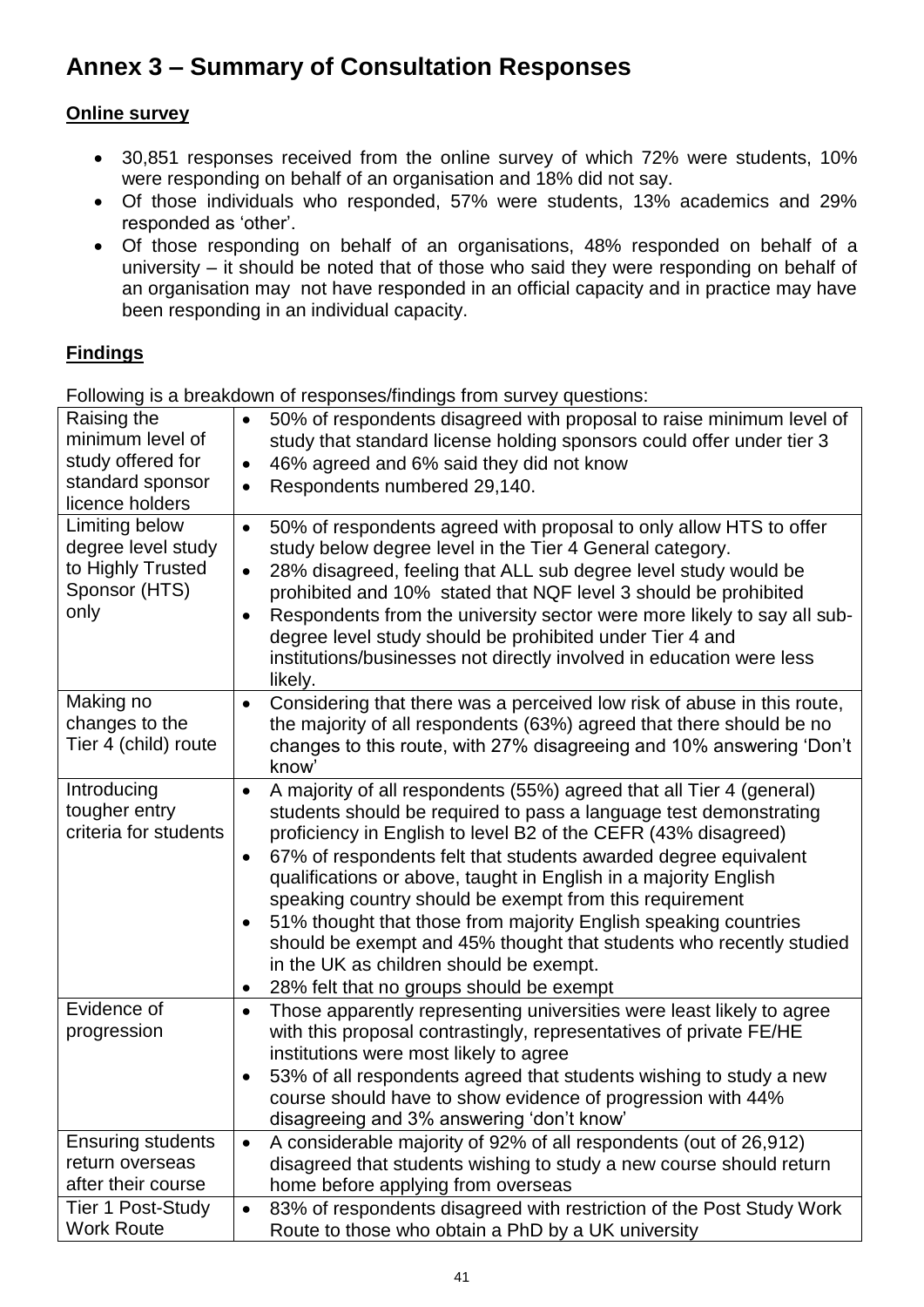|                                                                              | Comments on this section largely surrounded students often citing it as<br>$\bullet$<br>the reason they chose to study in the UK and, in conjunction with<br>academics and education providers of all types, suggesting that<br>closure will make the UK less competitive. If changes are to be made,<br>the point was often made that those already in the UK should be<br>exempt.                                                                                                                                                                                                                        |
|------------------------------------------------------------------------------|------------------------------------------------------------------------------------------------------------------------------------------------------------------------------------------------------------------------------------------------------------------------------------------------------------------------------------------------------------------------------------------------------------------------------------------------------------------------------------------------------------------------------------------------------------------------------------------------------------|
| Limiting the<br>entitlements of<br>student routes                            | A clear majority of all respondents (85%) disagreed with the proposal<br>$\bullet$<br>to further restrict students' paid work. Thirteen per cent agreed with the<br>proposal and 3% answered 'don't know'.<br>Representatives from private FE/HE institutions were more likely to<br>$\bullet$<br>agree with these proposals<br>As regards the option fro simplifying the rules around student work by<br>$\bullet$<br>limiting it to set times (except work on campus), 56% disagreed with<br>the proposal and 39% agreed with 5% unsure (again Private FE/HE<br>institutions were more likely to agree). |
| Courses<br>containing work<br>placements                                     | 53% of respondents disagreed with the minimum ratio of study to work<br>$\bullet$<br>placement permitted being increased from the current 50:50 to 66:33<br>(except where there was a statutory requirement to do otherwise).<br>With 31% agreeing and 16% responding 'don't know'<br>English language schools were most likely to disagree, and private<br>$\bullet$<br>providers of FE/HE and independent schools were more supportive of<br>these ideas.                                                                                                                                                |
| Family members                                                               | 51% agreed that only those studying for more than 12 months should<br>$\bullet$<br>be allowed to bring dependants, with 46% disagreeing.<br>73% of all respondents (25,958) disagreed with prohibiting family<br>$\bullet$<br>members from working.                                                                                                                                                                                                                                                                                                                                                        |
| Simpler<br>procedures for<br>checking low risk<br>applications               | 50% of all respondents agreed with the adoption of different<br>$\bullet$<br>requirements for low and high risk students with 40% disagreeing.<br>51% agreed that UKBA should focus on abuse of documentary<br>$\bullet$<br>evidence ad the basis for differential treatment<br>Similarly 52% agreed that we should look at sponsor ratings as a basis<br>$\bullet$<br>for differential treatment versus 39% who disagreed                                                                                                                                                                                 |
| <b>Stricter</b><br>accreditation<br>procedures for<br>education<br>providers | The majority of all respondents (65%) agreed that more should be<br>$\bullet$<br>done to raise accreditation and inspection standards to ensure quality<br>of education provision in private institutions for Tier 4 purposes with<br>28% disagreeing<br>Those responding as individuals were significantly more likely than<br>$\bullet$<br>those responding as organisations to agree with the proposal on<br>stricter accreditation procedures (66%, compared to 60%<br>respectively).                                                                                                                  |

## **Further suggestions from the survey included**

- Operate deposit system whereby students receive return of funds upon exiting the country.
- Use of ESCROW funds.
- Tighten rules for dependants or those wanting to remain in UK after study rather than excluding them before they get here.
- More needs to be done to target overseas agents.
- Applicants should be interviewed as part of the visa process.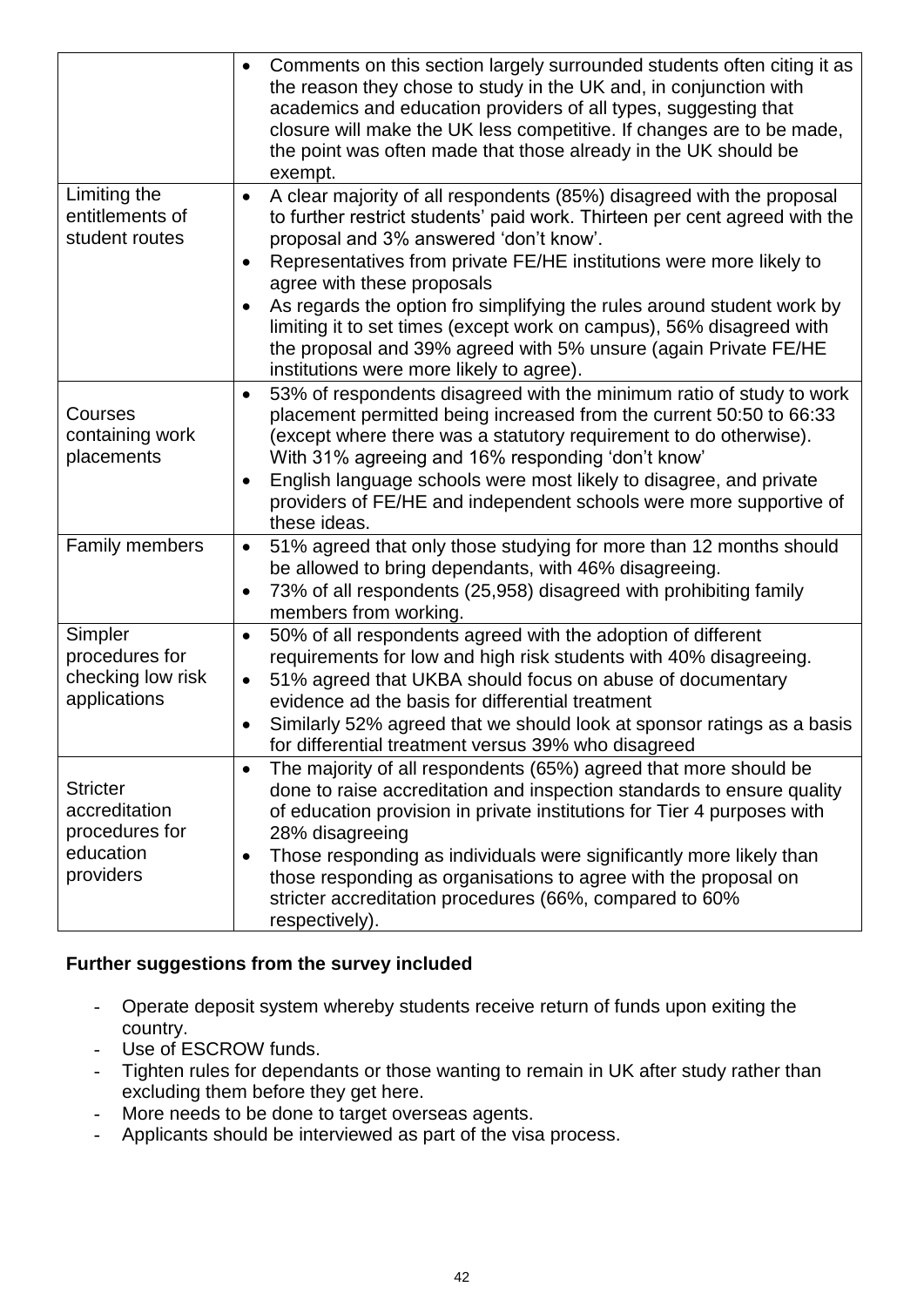# **Annex 4: Net migration**

Total net migration is measured using an internationally recognised method, and counts all those coming to the UK to stay for more than 12 months, against those leaving for more than 12 months, including British and EU citizens .

## *The Scale of the Challenge*

Net migration in 2009 was 198,000. Net non-EU migration formed a large proportion of the total, 184,000. As usual, British and EU migration tended to cancel out, as shown in the chart below.



Note: These data are Long-Term International Migration annual data which are only available up to 2009.

The overall level of net migration to the UK is of course, affected by both routes that we control, such as non-EU work and study, and routes that we do not, such as returning British or EU citizens. There is a quite a large degree of uncertainty around the future path of migration that we do not control. Within the EU total, for example, the position on A8 is particularly uncertain, because Germany and Austria open their borders to A8 migrants in 2011.

## *Non-EU migration by route*

Since the early 1990s, the importance of the study route has grown. It has now overtaken work as the dominant reason for coming to the UK. The graph below shows the main reason for immigration for non-EU nationals. The number of those coming to the UK to work has been falling quite substantially since 2006, but overall immigration has remained high because immigration to study has risen sharply.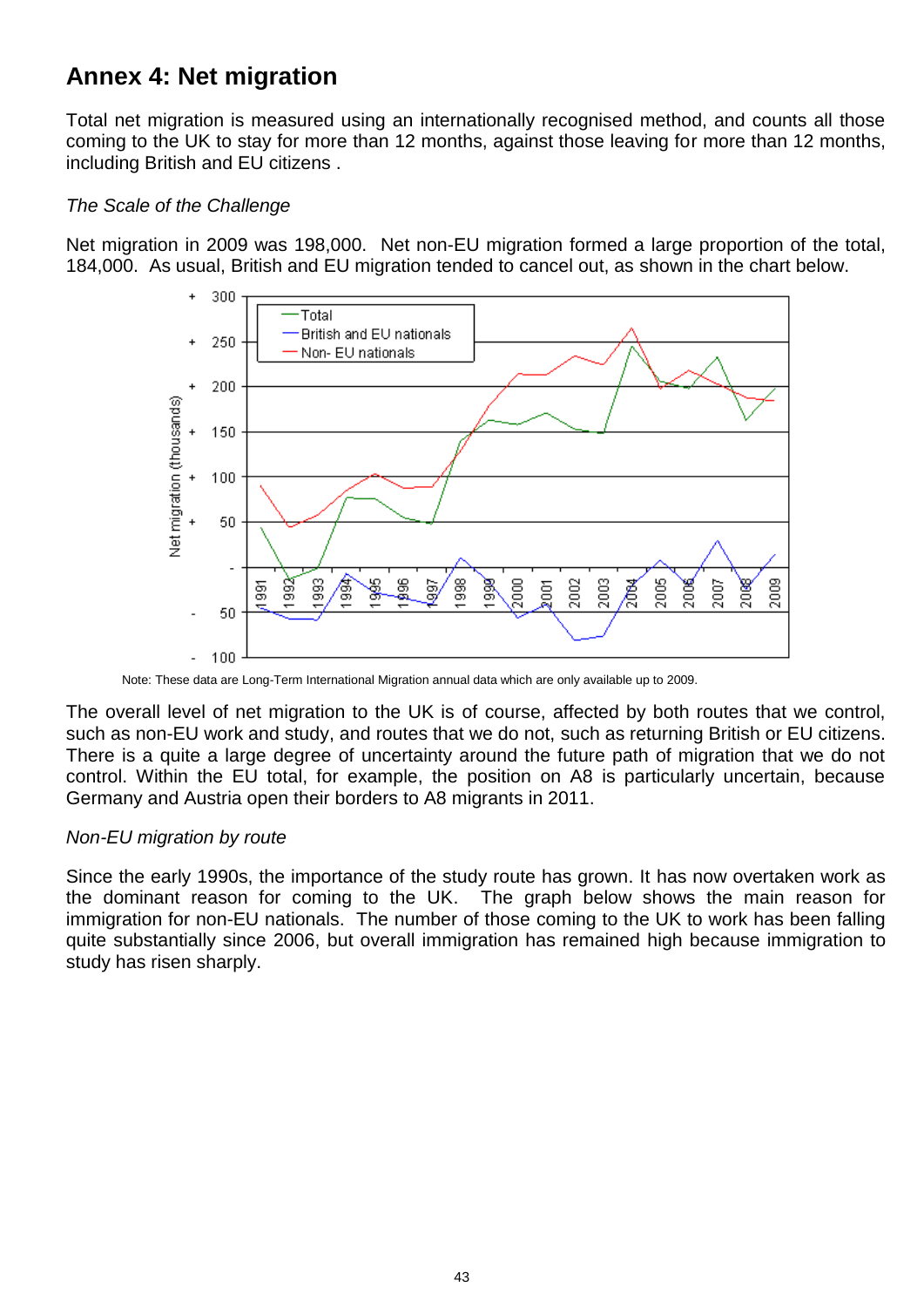

Note: These data are Long-Term International Migration annual data which are only available up to 2009.

The gross inflow of non-EU migrants by main reason for entry in 2009 breaks down roughly 20 percent work; 60 percent study; and 20 percent family routes and asylum.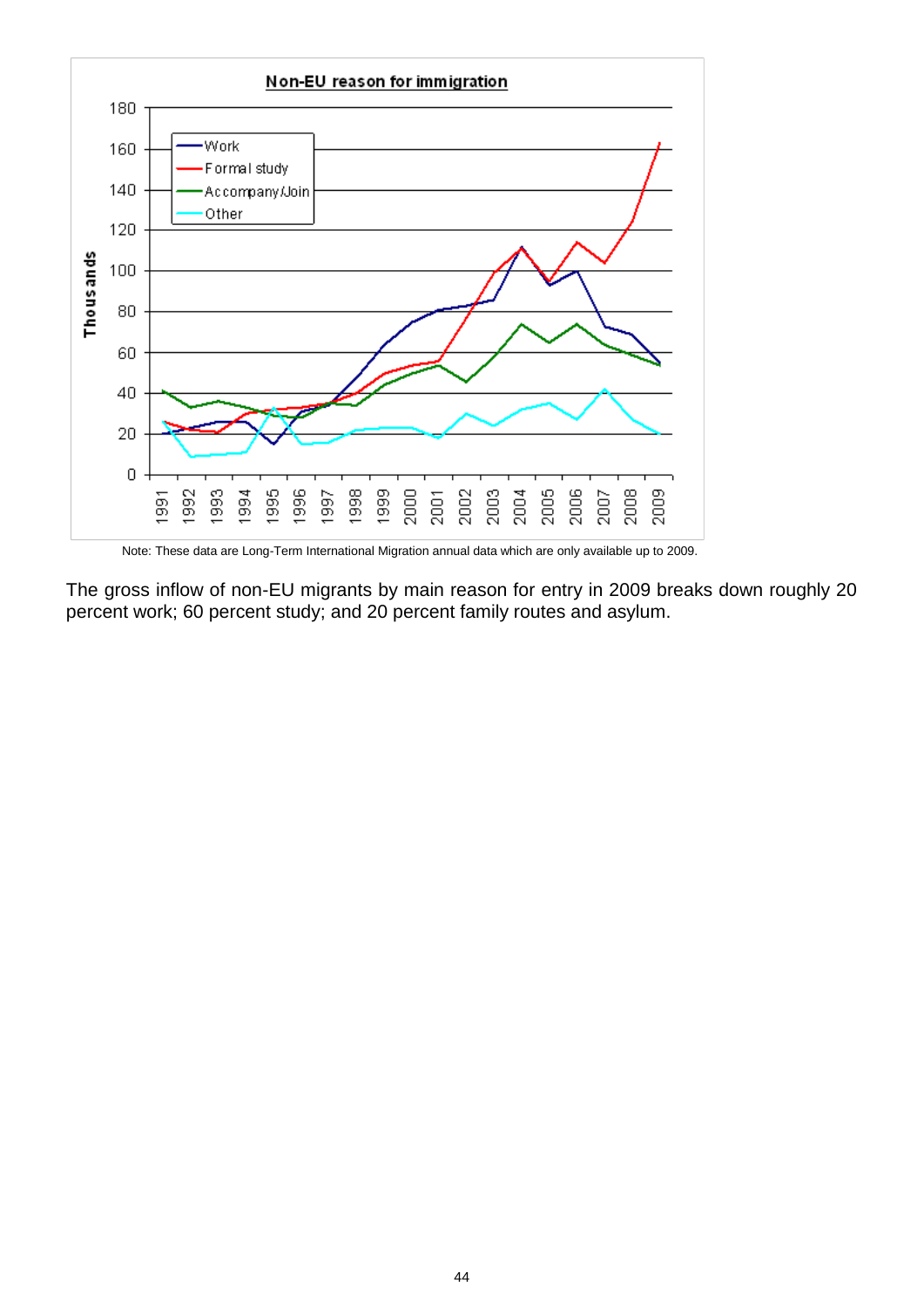# **Annex 5: Non-EU Students in the UK**

# **5.1 Student entrants and stocks in the UK**

Data on Overseas Student entrants and stocks by course level are available from the Higher Educational Statistics Authority (HESA) as set out in the tables below.

## **Table A5.1: Number of entrants to UK HEI by domicile and level of study 2008/09**

|                | <u>UK</u> | (excl. UK) | Non-EU |
|----------------|-----------|------------|--------|
| Under-Graduate | 744,845   | 35,235     | 57,401 |
| Post-Graduate  | 194.191   | 24,980     | 87,369 |
| Total          | 939,036   | 60.215     | 144.7  |

Source: 2008/09 HESA record

## **Table A5.2: Number of entrants to UK HEI by nationality and level of study 2008/09**

|                       | <u>JK</u> | <u>EU</u>  | Non-EU    | Not known/ |
|-----------------------|-----------|------------|-----------|------------|
|                       |           | (excl. UK) |           | missing    |
| <b>Under Graduate</b> | 599,618   | 52,493     | 90,395    | 94,975     |
| <b>Post Graduate</b>  | 166,410   | 31,168     | 98,089    | 10,873     |
| Total                 | 766,028   | 83,661     | 188,48423 | 105,848    |

Source: 2008/09 HESA record

### **Table A5.3: Student enrolments on HE course by domicile and level of study 2009/10**

|                               | <u>UK</u> | EU (excl. UK) | Non-EU  | ™ota.     |
|-------------------------------|-----------|---------------|---------|-----------|
| <b>Under Graduate</b>         | 1,673,655 | 73,375        | 112.215 | 1,859,240 |
| <b>Post Graduate</b>          | 353,430   | 44,285        | 139,100 | 536,815   |
| $\tau$ otal                   | 2,027,085 | 117,660       | 251,310 | 2,396,055 |
| $1.1 - 0.1 - 0.011$<br>$\sim$ |           |               |         |           |

Source: HESA 2011

l

Please note that the figures in Tables A5.1 and A5.2 are new entrants to HE institutions. The figures in Table A5.3 are stock data, reflecting all overseas students currently in UK Higher Education Institutions (HEI"s).

## **5.2 Students across Institutions**

In December 2010, the Home Office published a paper titled "Overseas students in the immigration system: Types of institution and levels of study",<sup>24</sup> which used a survey of Confirmation of Acceptance for Studies (CAS) to estimate the percentages of non-EEA students sponsored to study in the UK by establishment and level of study.

The results of the survey are displayed in the table overleaf, and show the difference in type of degree offered at each institution type.

 $^{23}$ There are more non-EU national students than non-EU domicile students. There are also approximately 173,000 more UK domicile students than UK national students. According to BIS, 49,000 non-EU nationals are domiciled in the UK, of which three quarters are eligible to pay home fees, suggesting that they have been ordinarily resident in the UK for some time. <sup>24</sup> Overseas students in the immigration system: Types of institution and levels of study, December 2010, Occasional Paper 90, Home Office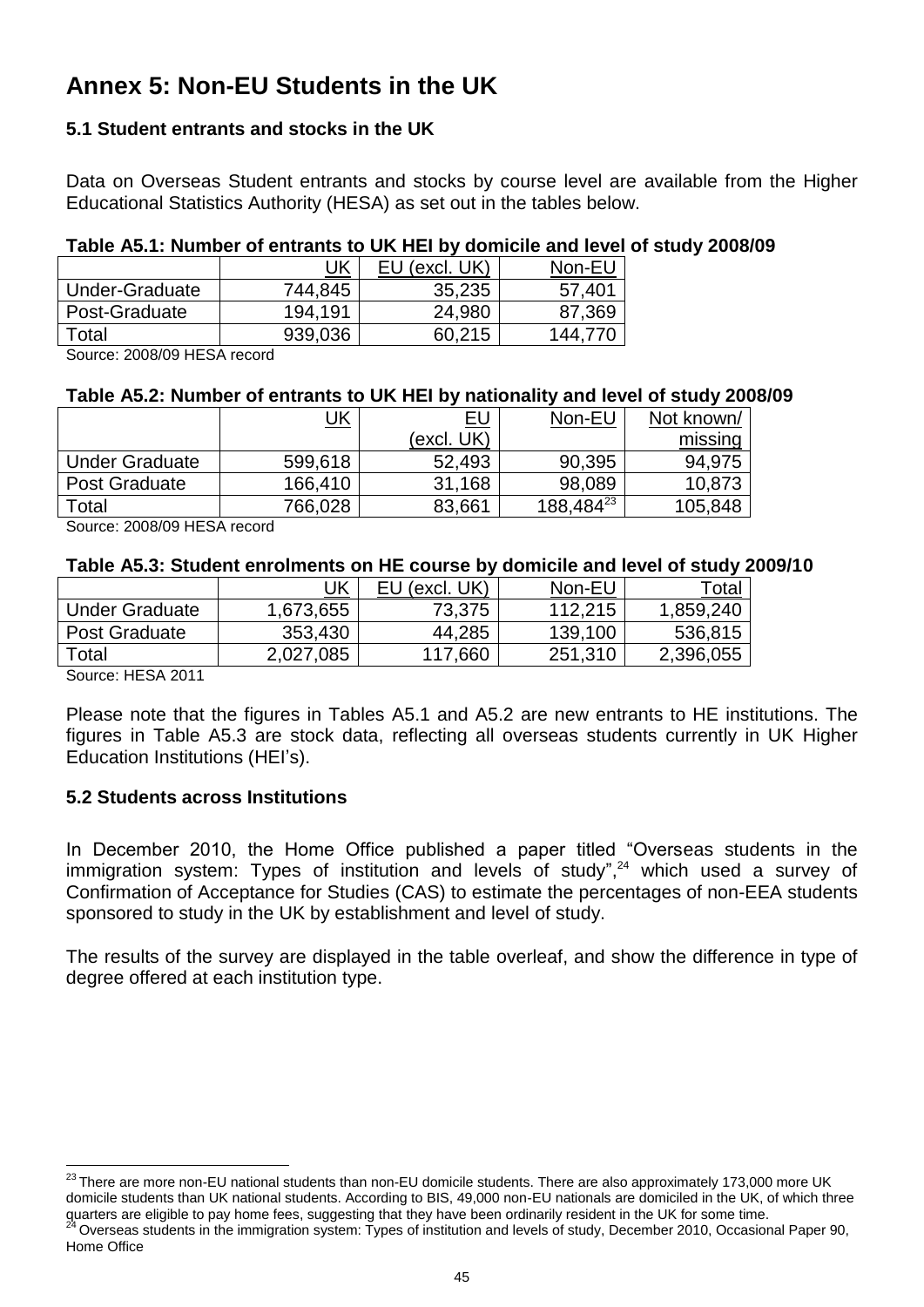### **Table A5.4: Estimated percentages of non-EEA students sponsored to study in the UK by establishment type and level of study, 2010 (from a survey of 17,034 CAS)**

|                           | . .       |                   |              |                    |             |  |  |  |
|---------------------------|-----------|-------------------|--------------|--------------------|-------------|--|--|--|
| $\%$                      |           | Above degree      | Below degree |                    |             |  |  |  |
|                           | Post-Grad | <b>Under-Grad</b> | NQF Level 5  | <b>NQF Level 4</b> | NQF level 3 |  |  |  |
|                           | (NQF 7&8) | (NGF 6)           |              |                    | or below    |  |  |  |
| <b>Universities</b>       | 57        | 30                |              |                    | 5           |  |  |  |
|                           |           |                   |              |                    |             |  |  |  |
| Publicly funded           | 25        | 10                | 23           | $3^*$              | 40          |  |  |  |
| HE/ FE institution        |           |                   |              |                    |             |  |  |  |
| Privately funded          | 15        | 28                | 20           | 25                 | 13          |  |  |  |
| <b>HE/FE</b> institutions |           |                   |              |                    |             |  |  |  |
| English language          |           |                   | 18           | $2^*$              | 80          |  |  |  |
| schools                   |           |                   |              |                    |             |  |  |  |
| Independent               |           |                   |              |                    | 100         |  |  |  |
| schools                   |           |                   |              |                    |             |  |  |  |

\* Note - small numbers in this category means this estimate may be unreliable.

The paper found that overall 34 percent of students were studying at postgraduate level, 25 percent were studying at undergraduate level, 13 percent were studying at NQF level 5, 9 percent were studying at NQF level 4 level, and 19 percent were studying at NQF level 3 or below.

The table below sets out the estimated breakdown of non-EEA students across institutions by HTS and non-HTS status, based on UKBA Management Information.

|                                    | $<$ NQF L3 | <b>NQFL4</b>   | <b>NQFL5</b> | <b>NQFL6</b> | <b>NQFL7</b> | <b>NQFL8</b> | <b>Total</b> |
|------------------------------------|------------|----------------|--------------|--------------|--------------|--------------|--------------|
| <b>Universities</b>                | 7,000      | 2,000          | 9,000        | 40,000       | 65,000       | 10,000       | 133,000      |
| Universities - HTS                 | 7,000      | 2,000          | 9,000        | 40,000       | 65,000       | 10,000       | 133,000      |
| Universities - Non HTS             | 0          | 0              | O            | 0            | 0            |              |              |
| <b>Publicly funded</b>             | 6,000      | $\blacksquare$ | 4,000        | 2,000        | 3,000        | 1,000        | 16,000       |
| Publicly Funded - HTS              | 6,000      | -              | 2,000        | 1,000        | 3,000        | 1,000        | 13,000       |
| Publicly Funded - Non HTS          | 1,000      | 0              | 1,000        |              | 1,000        |              | 3,000        |
| <b>Privately funded</b>            | 12,000     | 23,000         | 18,000       | 25,000       | 14,000       |              | 92,000       |
| Privately Funded - HTS             | 9,000      | 1,000          |              | 4,000        | 2,000        |              | 16,000       |
| Privately Funded - Non HTS         | 2,000      | 22,000         | 18,000       | 21,000       | 12,000       |              | 75,000       |
| <b>English Language Schools</b>    | 18,000     | ٠              | 4,000        | 0            | 0            | 0            | 22,000       |
| English Language Schools - HTS     | 2,000      | 0              | 1,000        | 0            | 0            | 0            | 3,000        |
| English Language Schools - Non HTS | 16,000     | ۰              | 3,000        | 0            | 0            | 0            | 19,000       |
| <b>Independent Schools</b>         | 9,000      | 0              | 0            | 0            | 0            | 0            | 9,000        |
| Independent Schools - HTS          | 5,000      | 0              | 0            | 0            | 0            | 0            | 5,000        |
| Independent Schools - Non HTS      | 4,000      | 0              | 0            | 0            | 0            | ∩            | 4,000        |
| <b>Total</b>                       | 52,000     | 25,000         | 35,000       | 68,000       | 82,000       | 11,000       | 273,000      |
| <b>Total - HTS</b>                 | 28,000     | 3,000          | 12,000       | 46,000       | 70,000       | 11,000       | 170,000      |
| <b>Total - Non HTS</b>             | 23,000     | 23,000         | 23,000       | 22,000       | 12,000       |              | 103,000      |

**Table A5.4: Breakdown of non-EEA students in the UK by establishment type and HTS status**

Source: Analysis of UKBA (NEYH) MI data and Control of Immigration Statistics, Q4 2010, ARK and ERA. Note: Figures are rounded to the nearest thousand. The symbol "-" indicates that publication of these data would be disclosive whereas zero means that there are none in that category. These data are based on analysis of a representative sample of 17,034 CASs (Confirmation of Acceptance of Study) assigned by 75 institutions between the introduction of Tier 1 (April 2009) and the end of August 2010. The sample of CAS was manually examined to establish institution-type (including whether or not the sponsor was HTS or non-HTS) and level of course. The proportions found in this study have been applied to the 273,000 Tier 4 or student entry clearance visas issued to main applicants in 2009 (Control of Immigration Statistics 2010 Q4), to give estimates of the numbers of students coming to the UK to study at different types of institution. For further details of the methods used, please see: <http://rds.homeoffice.gov.uk/rds/pdfs10/occ90.pdf>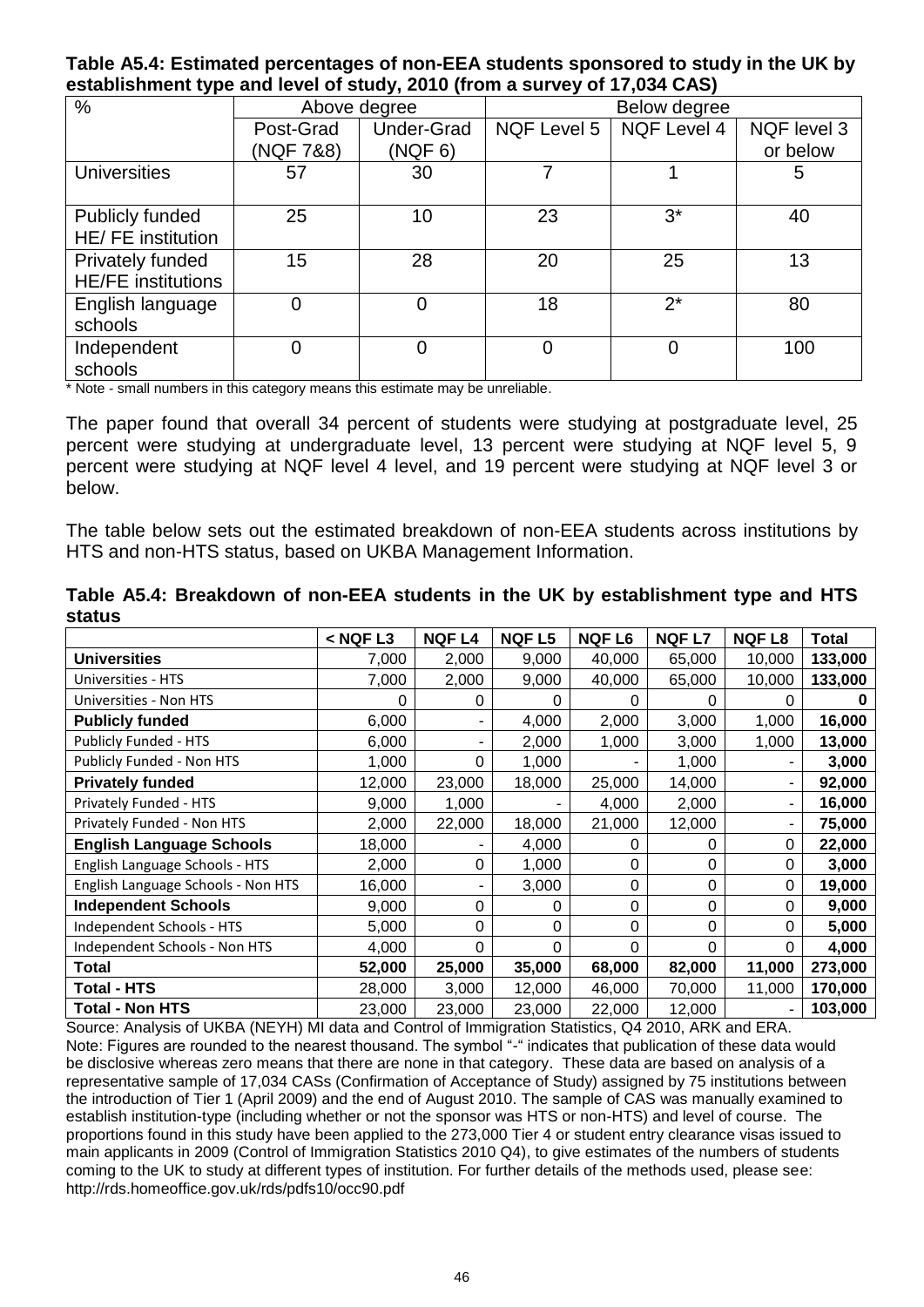| Level                   | Examples of NQF qualifications                                 |
|-------------------------|----------------------------------------------------------------|
| $\mathbf{1}$            | - GCSEs grades D-G                                             |
|                         | - BTEC Introductory Diplomas and Certificates                  |
|                         | - OCR Nationals                                                |
|                         | - Key Skills at level 1                                        |
|                         | - NVQs at level 1                                              |
|                         | - Skills for Life                                              |
| $\overline{2}$          | - GCSEs grades A*-C                                            |
|                         | - BTEC First Diplomas and Certificates                         |
|                         | - OCR Nationals                                                |
|                         | - Key Skills level 2                                           |
|                         | - NVQs at level 2                                              |
|                         | - Skills for Life                                              |
| 3                       | - A levels                                                     |
|                         | - GCE in applied subjects                                      |
|                         | - International Baccalaureate                                  |
|                         | - Key Skills level 3                                           |
|                         | - NVQs at level 3                                              |
|                         | - BTEC Diplomas, Certificates and Awards                       |
|                         | - BTEC Nationals                                               |
|                         | - OCR Nationals                                                |
| 4                       | - NVQs at level 4/Certificate of higher education              |
|                         | - Foundation degree                                            |
|                         | - BTEC Professional Diplomas, Certificates and Awards          |
| 5                       | - HNCs and HNDs                                                |
|                         | - NVQs at level 5                                              |
|                         | - BTEC Professional Diplomas, Certificates and Awards          |
| 6                       | - Bachelors Degree, Graduate diploma/certificate               |
|                         | - BTEC Advanced Professional Diplomas, Certificates and Awards |
| $\overline{\mathbf{z}}$ | - Post-grad certificate                                        |
|                         | - Masters Degree, PGCE etc.                                    |
| 8                       | - specialist awards (eg. PHD/Doctorates)                       |

Source: [http://www.direct.gov.uk/en/EducationAndLearning/QualificationsExplained/DG\\_10039017](http://www.direct.gov.uk/en/EducationAndLearning/QualificationsExplained/DG_10039017)

## **5.3: Student duration**

## Visa duration

Control of Immigration data for 2008 gives the split between students arriving for 12 months or more, students arriving for less than 12 months and student visitors as follows:

## **Table A5.7: Passengers given leave to enter the UK for study, excluding EEA and Swiss nationals, by proposed length of stay 2007 and 2008**

|                                                             | 2007    | 2008    |
|-------------------------------------------------------------|---------|---------|
| Persons whose accepted purpose is to study for 12 months or | 139,900 | 158,500 |
| more                                                        |         |         |
| Persons whose accepted purpose is to study for less than 12 | 218,000 | 68,600  |
| months                                                      |         |         |
| Persons admitted as a dependant of a student                | 17,100  | 20,300  |
| <b>Student visitors</b>                                     | 3,400   | 143,300 |

Source: Control of Immigration Statistics, 2008. Note: The length of stay is not collected under the PBS, so this is our most up-to-date breakdown.

These data suggest a 70:30 split in favour of long term students (studying for 12 months or more) excluding student visitors and dependants. If we apply this ratio to Tier 4/ Students for 2009, this would mean that of the 269,885 students who entered the UK in 2009, around 189,000 came for more than a year, and around 81,000 came for less than 12 months.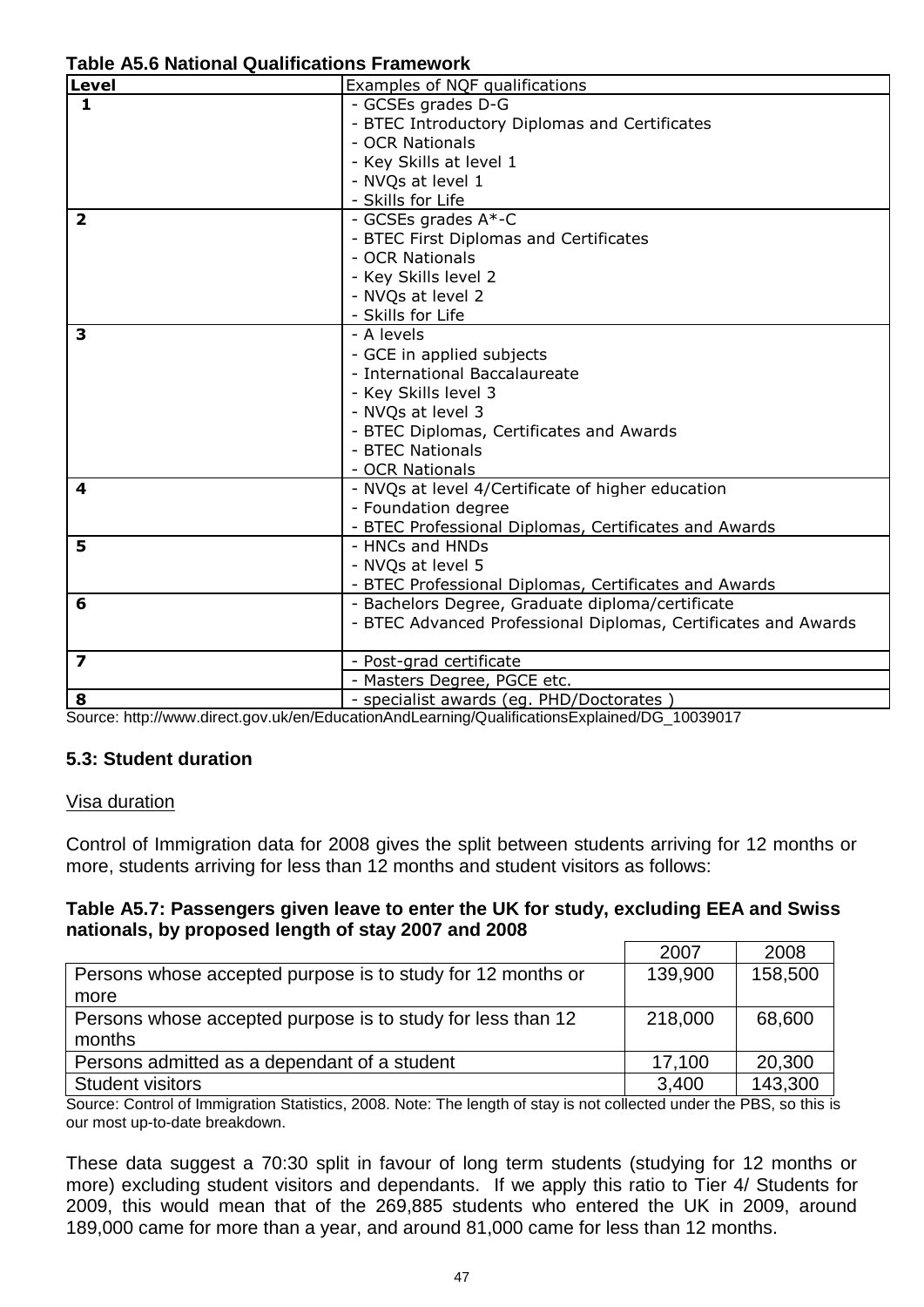## Course duration

HESA data for 2008/09 shows that 63,779 non-EU domiciles entered short (less than one year) HE courses in the UK at post graduate level, and 16,646 at under graduate level, giving a total of 80,425.

HESA data also suggests that non-EU students are much more likely than UK/ EU domiciles to study short courses (of equal to or less than 12 months) at both undergraduate and postgraduate level (see tables below). Thus there isn"t a straightforward correspondence between level of course and course length. For example, we know from HESA data that 73 per cent of overseas post-graduate entrants to UK Higher Education establishments are studying for less than or equal to a year, and 29 per cent of overseas undergraduates to HE establishments are also studying for up to one year. Therefore it would be incorrect to assume that overseas entrants to HE are likely to be studying for more than one year, since from these figures a total of 56 per cent of all HE students are studying for one year or less.

**Table A5.8: Percentage of post graduate entrants to UK HE by domicile and length of study 2008/09**

|                | Less than or equal to | More than 1 year | Total   |
|----------------|-----------------------|------------------|---------|
|                | vear                  |                  |         |
| UK             | 47% (91,270)          | 53% (102,921)    | 194,191 |
| EU             | 63% (15,737)          | 37% (9,243)      | 24,980  |
| Other overseas | 73% (63,779)<br>$-$   | 27% (23,590)     | 87,369  |

Source: 2008/09 HESA record. *25*

#### **Table A5.9: Percentage of under graduate entrants to UK HE by domicile and length of study 2008/09**

|                | Less than or equal to | More than 1 year | Total   |
|----------------|-----------------------|------------------|---------|
|                | vear                  |                  |         |
| UK             | 20% (148,969)         | 80% (595,876)    | 744,845 |
| EU             | 22% (7,751)           | 78% (27,483)     | 35,235  |
| Other overseas | 29% (16,646)          | 71% (40,755)     | 57,401  |

Source: 2008/09 HESA record

## Duration of stay

l

Based on the *Migrant Journey Analysis* (Home Office 2010), in 2004, approximately 185,600 non-visit visas were issued to migrants coming to the UK to study. After two years, 59 per cent of the migrants who entered the UK on a student visa were no longer in the immigration system. At the end of five years 79 per cent no longer had valid leave to remain (and so we would assume the majority had completed their studies and left), with 21 per cent remaining in the country.<sup>26</sup> As shown below, those who remained in the UK tended to have moved into work (leading to citizenship) route (7 per cent), were still students (6 per cent), or changed into the family route (1 per cent). Very few of these migrants (3 per cent) had reached settlement after five years in the UK.

 $^{25}$ HESA data and FE data only cover publicly funded institutions.

<sup>&</sup>lt;sup>26</sup> Student visas do not normally have a direct route to settlement, and therefore those who initially arrived as students and achieved settlement had switched into the family route.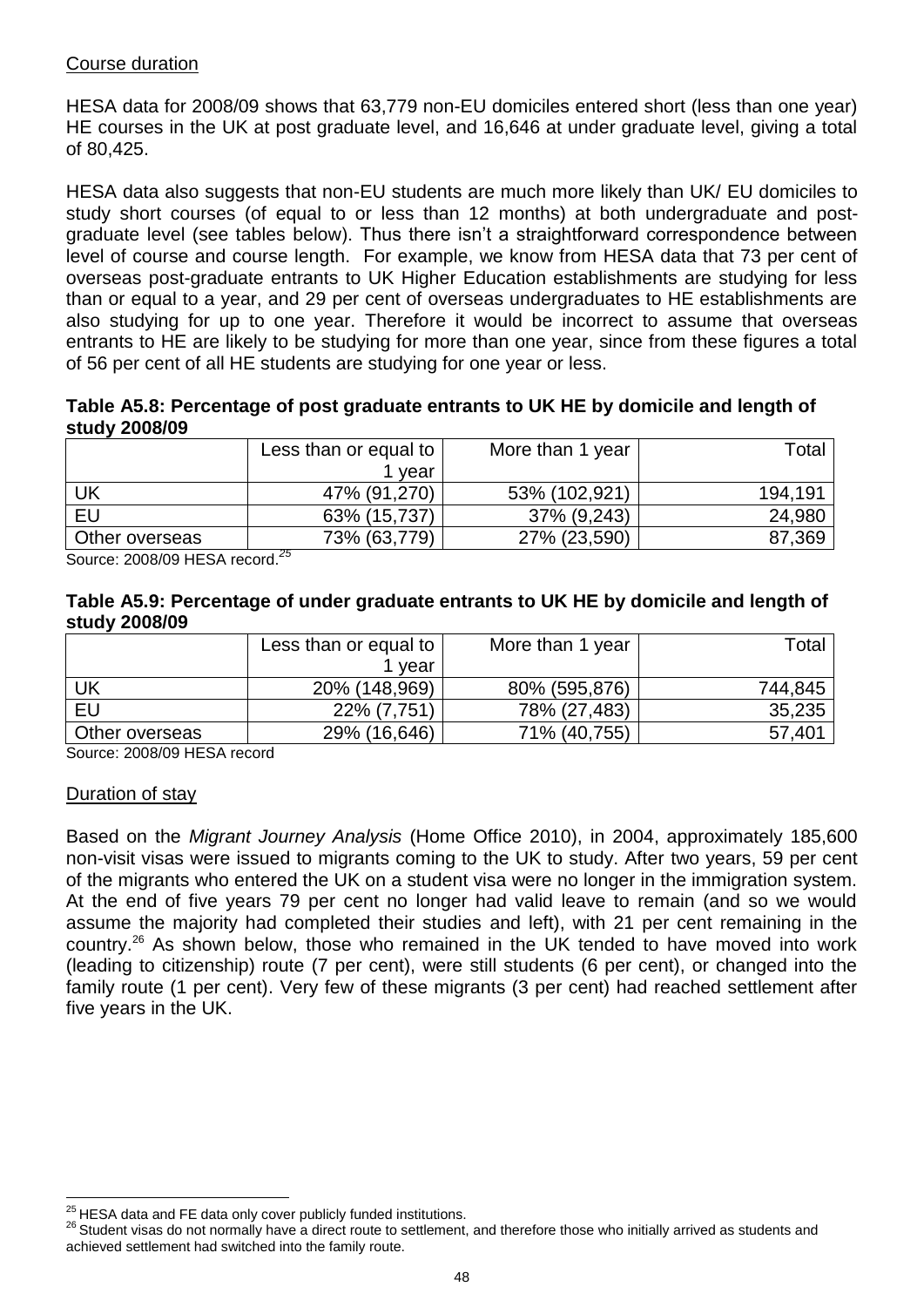## *2004 student cohort by immigration status, 2004 to 2009*



Source: Migrant Journey Analysis

## **5.4: Student Compliance**

The Home Office paper "*Students in the immigration system: Types of institution and levels of study*", December 2010 examined student compliance by institution type. The results are shown below.

Note that the analysis for the university sample is not comparable with that of the non-university sample, as set out in the Home Office paper.

## **Table A5.10 Overall picture of students" compliance by type of Tier 4 sponsoring institution: Universities**

|                                                                                                           | Universities (n=12,656) |
|-----------------------------------------------------------------------------------------------------------|-------------------------|
| Enrolled on course and continuing to study                                                                | 84%                     |
| Regularised their stay or left the UK                                                                     | 4%                      |
| Did not enter UK having been issued with a visa letter or<br>a CAS                                        | 9%                      |
| Have no record of leaving the UK and do not have a<br>value reason to remain (potentially 'non-compliant' | 2%                      |

Source: Overseas Students in the Immigration System (Home Office 2010)

These percentages should be considered the maximum potential estimate of non-compliance, as the coverage for those leaving the UK and the focus of the roll-call investigation means that the actual levels of non-compliance are likely to be lower.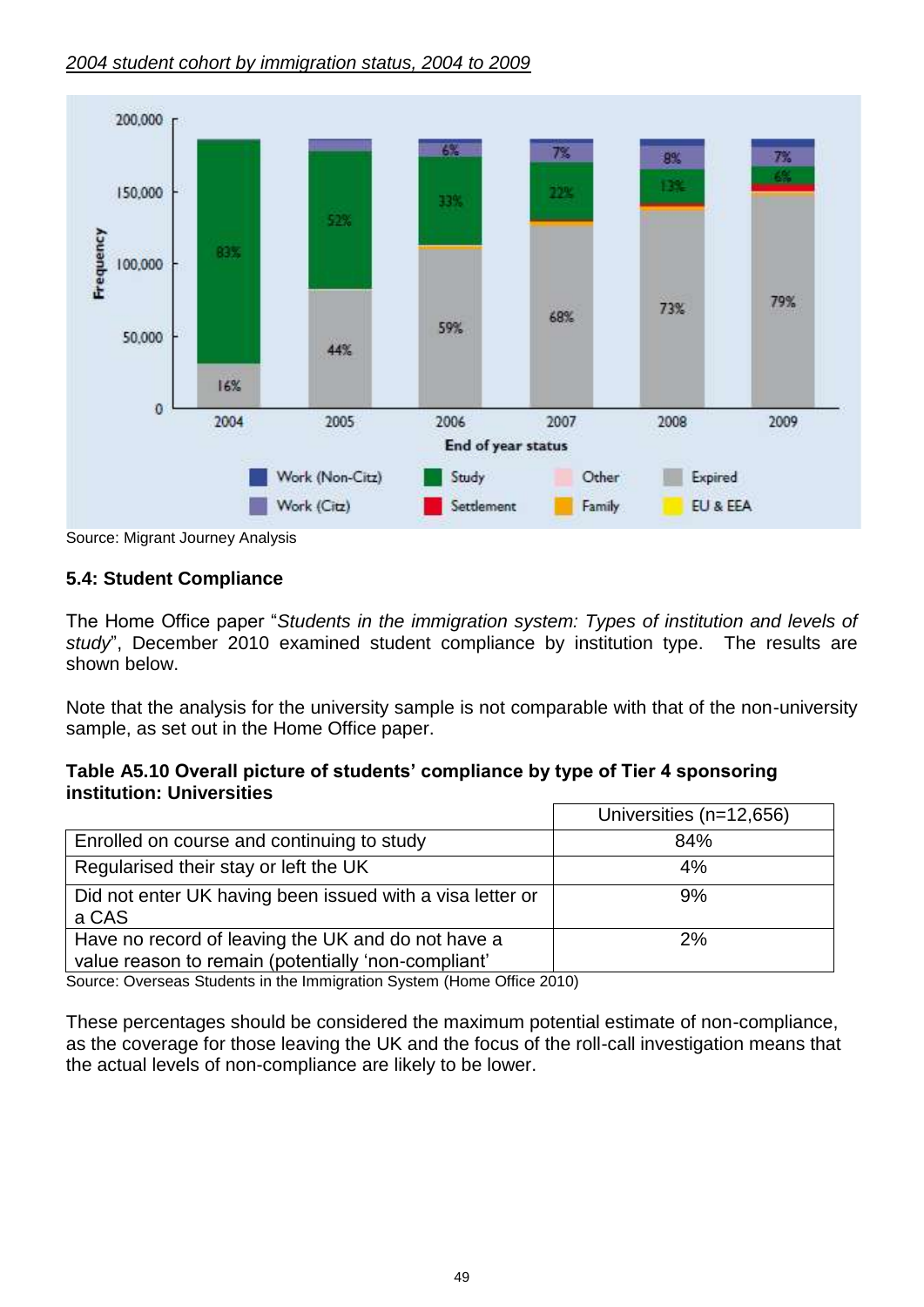## **Table A5.11 Overall picture of students" compliance by type of Tier 4 sponsoring institution: All other institutions**

|                         | Privately    | <b>Publicly</b> | English        | All three types |
|-------------------------|--------------|-----------------|----------------|-----------------|
|                         | funded HE/FE | funded HE/FE    | Language       | of institutions |
|                         | institutions | institutions    | <b>Schools</b> | $(n=5,648)$     |
|                         | (n=1,191)    | $(n=2,397)$     | $(n=2,060)$    |                 |
| Enrolled on course      |              |                 |                |                 |
| and continuing to       | 39%          | 47%             | 65%            | 52%             |
| study                   |              |                 |                |                 |
| Regularised their       | 12%          | 15%             | 15%            | 14%             |
| stay or left the UK     |              |                 |                |                 |
| Did not enter UK        |              |                 |                |                 |
| having been issued      | 23%          | 30%             | 6%             | 20%             |
| with a visa letter or a |              |                 |                |                 |
| <b>CAS</b>              |              |                 |                |                 |
| Have no record of       |              |                 |                |                 |
| leaving the UK and      |              |                 |                |                 |
| do not have a valid     |              |                 |                |                 |
| reason to remain        | 26%          | 8%              | 14%            | 14%             |
| (potentially 'non       |              |                 |                |                 |
| compliant')             |              |                 |                |                 |

Source: Overseas Students in the Immigration System (Home Office 2010)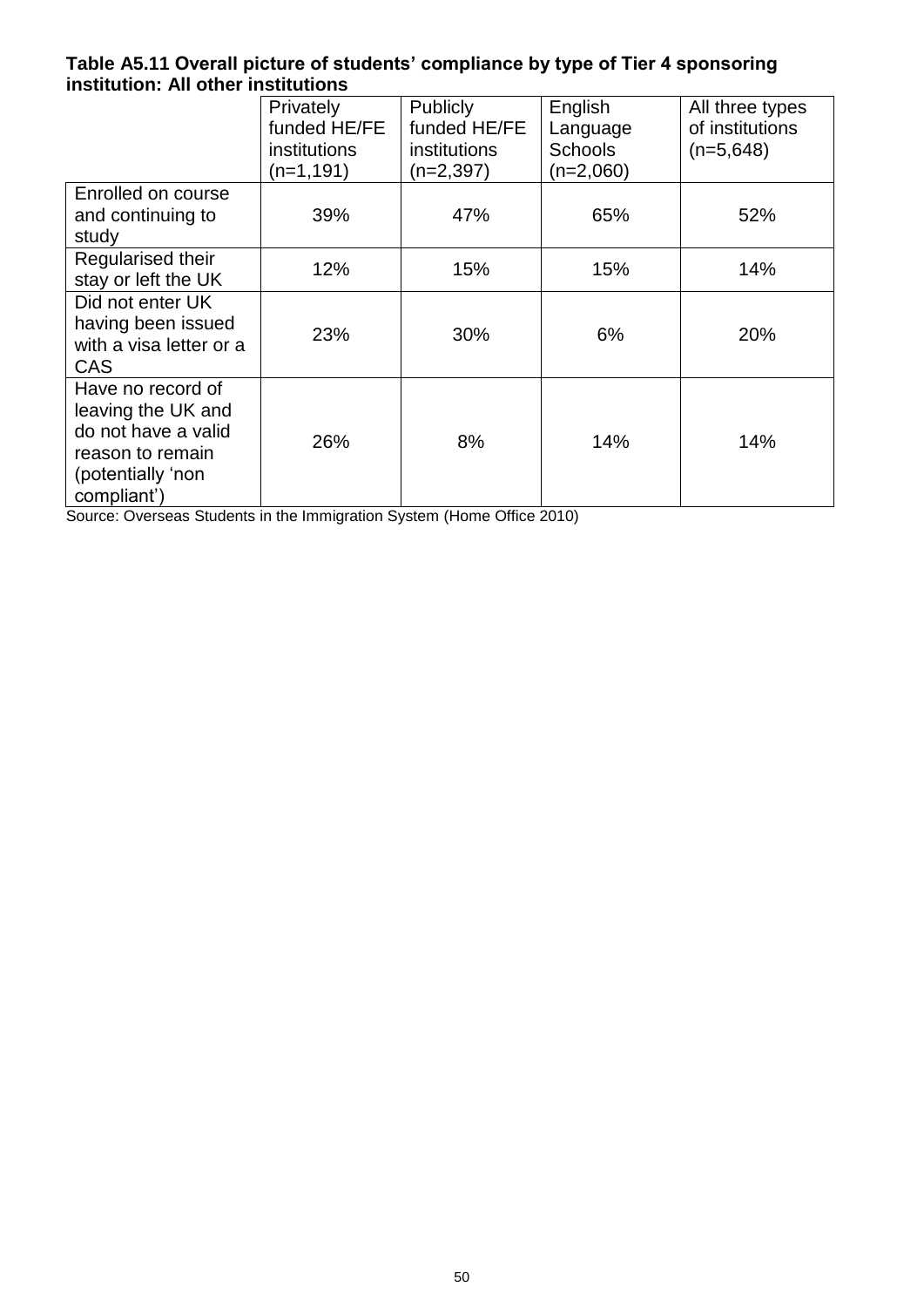# **Annex 6: Types of Institution and CAS assigned**

The Home Office paper *Overseas students in the immigration system: types of institution and levels of study* (December 2010) also analysed the sponsor register by type of institution. The study found that 51% of CAS were assigned to Universities, which made up just 7% of all sponsors; Privately funded HE/ FE institutions were assigned 34% of all CAS assigned, and were 32% of all sponsors.

| Types of institution                          | Number of<br>institutions on<br>sponsor register | . <i>.</i><br>Institution type<br>as a percentage<br>of all sponsors | Percentage of total<br>number of CASs<br>assigned by<br>institution type |
|-----------------------------------------------|--------------------------------------------------|----------------------------------------------------------------------|--------------------------------------------------------------------------|
| <b>Universities</b>                           | 155                                              | 7%                                                                   | 51%                                                                      |
| Publicly funded HE/<br><b>FE</b> Institutions | 428                                              | 19%                                                                  | 6%                                                                       |
| Privately funded<br><b>HE/FE</b> institutions | 744                                              | 32%                                                                  | 34%                                                                      |
| English language<br>schools                   | 299                                              | 13%                                                                  | 7%                                                                       |
| Independent schools                           | 666                                              | 29%                                                                  | 2%                                                                       |
| Total<br>$\overline{a}$                       | 2,292                                            | 100%                                                                 | 100%                                                                     |

| Table A6.1: Analysis of the Sponsor Register by type of institution |  |
|---------------------------------------------------------------------|--|
|---------------------------------------------------------------------|--|

Note – data as at  $31<sup>st</sup>$  August 2010. Please note that the data are given as at particular point in time and will change over time.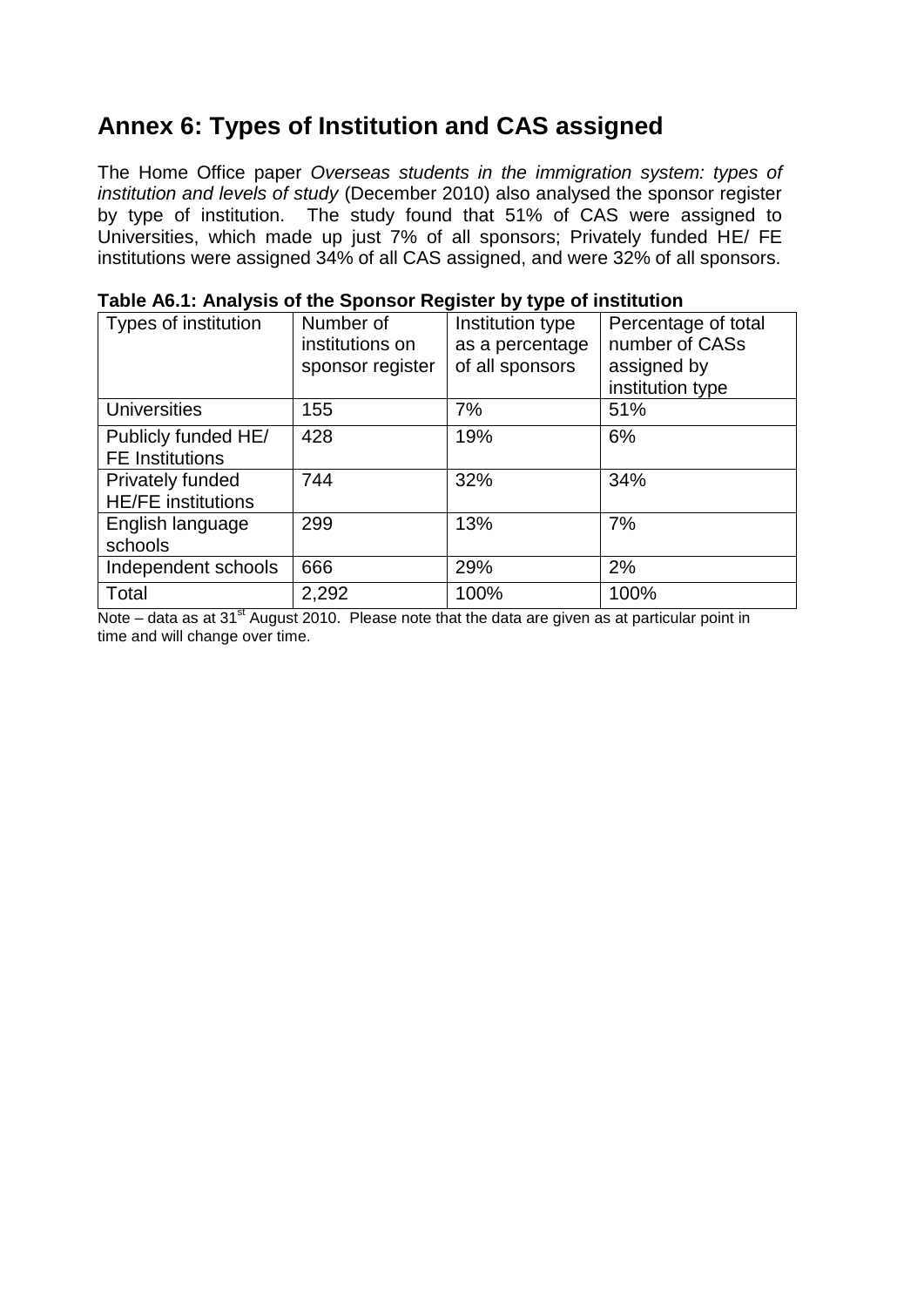# **Annex 7: Methodology and assumptions**

## **Introduction**

The focus of the impact assessment is on the policy changes that affect the Points Based System (PBS) Tier 4 (Students) and the Post-Study Work Route (PSWR) of the student immigration system. In assessing the economic impacts of the Tier 4 changes, the approach follows the methodology of Vickers and Bekhradnia (2007) and Greenaway and Tuck (1995) which is the generally accepted method for estimating the economic impacts of students. This is described in more detail in the methodology section.

## **Evidence base**

Throughout the impact assessment published data is used where possible. Where this is lacking, management information data have been used to inform the evidence base and to help estimate the impact of specific policies – these data are published in the impact assessment or in the annexes.

The main sources of data include:

- National Statistics (NS) publications;
- Long-Term International Migration (LTIM), International Passenger Survey (IPS) and Control of Immigration (COI) statistics;
- Labour Force Survey (LFS), Annual Survey of Hours and Earnings (ASHE) and other labour market indicators;
- Higher Education Authority (HESA), Association of Colleges and other relevant education data;
- Survey data e.g. for expenditure, tuition fees and other related evidence;
- UK Border Agency management information data; and
- Data supplied by other government departments (OGDs), associations or other relevant bodies.

Where possible, all data is referenced and explanatory notes are provided where it may be helpful to the reader.

## **Methodology**

The methodological approach to assess the impacts is to disaggregate the data in the following manner:



Note: HTS = Highly Trusted Sponsor and non-HTS = not a Highly Trusted Sponsor NQF = National Qualifications Framework

Visa application data is taken from UK Border Agency management information and the number of visas issued is taken from the Control of Immigration Statistics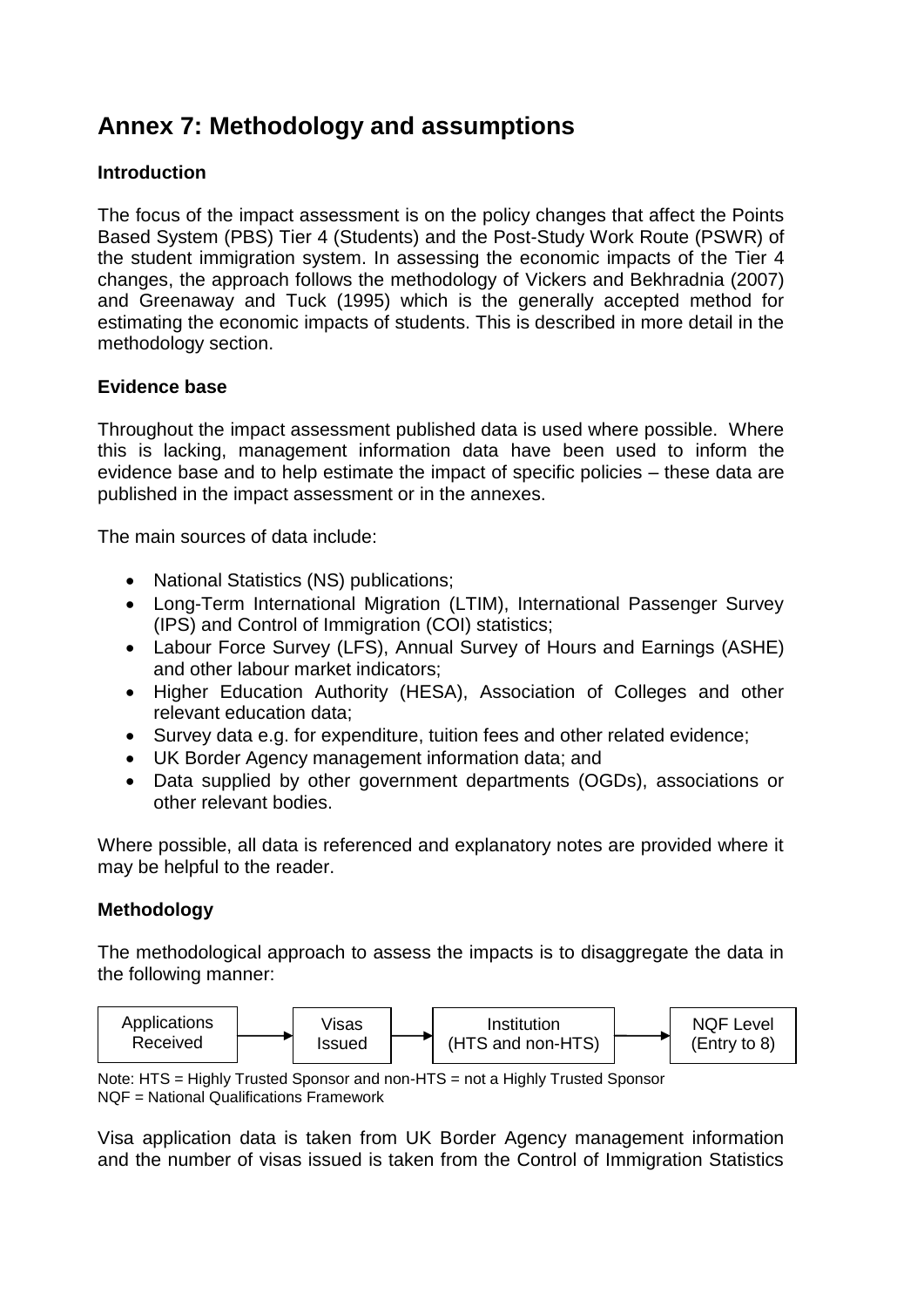(2010 Q4). Visas granted are estimated at approximately 79% of applications based on 2010 UK Border Agency management information data.

The baseline volume of students measured by visa and in country grants is assumed to grow by one percent per annum, in line with UK Border Agency internal business planning assumptions. Some students bring dependants with them when they enter the UK and the dependant to student ratio is assumed to remain constant at 0.125 (based on Control of Immigration Statistics 2010) for the purpose of modelling flows in the future years.

The data on volume of students is disaggregated by HTS and non-HTS by institution type and by NQF level using internal sample data. We consider 5 types of institution:

- Universities:
- Publicly funded HE and FE colleges;
- Privately funded HE and FE colleges;
- English language schools and
- Independent schools.

The impacts are modelled over the lifetime of the parliament because the policy objectives relate to this time period. Estimates of the impacts are made on an annual basis and summed over the four year period. The analysis costs the impact of a cohort of students where appropriate, for example, where students would be present for more than one year. To do this, the average length of stay of students is calculated by institution (see Table A7.1). For example the average length of stay at a university is 2 years, so a flow reduction in grant volumes in year 1 is added to the flow reduction in year 2 to estimate the stock reduction.

A flow and a stock change in student volumes are modelled by institution and further disaggregated by HTS and non-HTS status for the policies listed below. The timing of policies is also taken into consideration, with phasing as set out below.

In estimating the impacts, the total number of students and dependants is reduced by successive policies so that there is no double counting of policy impacts. The total change in student volumes provides a realistic estimate of the impact of the policy package. The policy is described in separate parts but is presented as a combined measure because this is how it will be implemented. Overall the total package does not have as great an impact as the separate proposals (if they were summed individually) as the policy effects, for example of accreditation and English Language policies, are assumed to have some degree of overlap and hence affect the same students.

#### Impacts of Tier 4 policies

The policies analysed are:

• Increasing English language ability to B2 for NQF Level 6+, starts in 2011-12;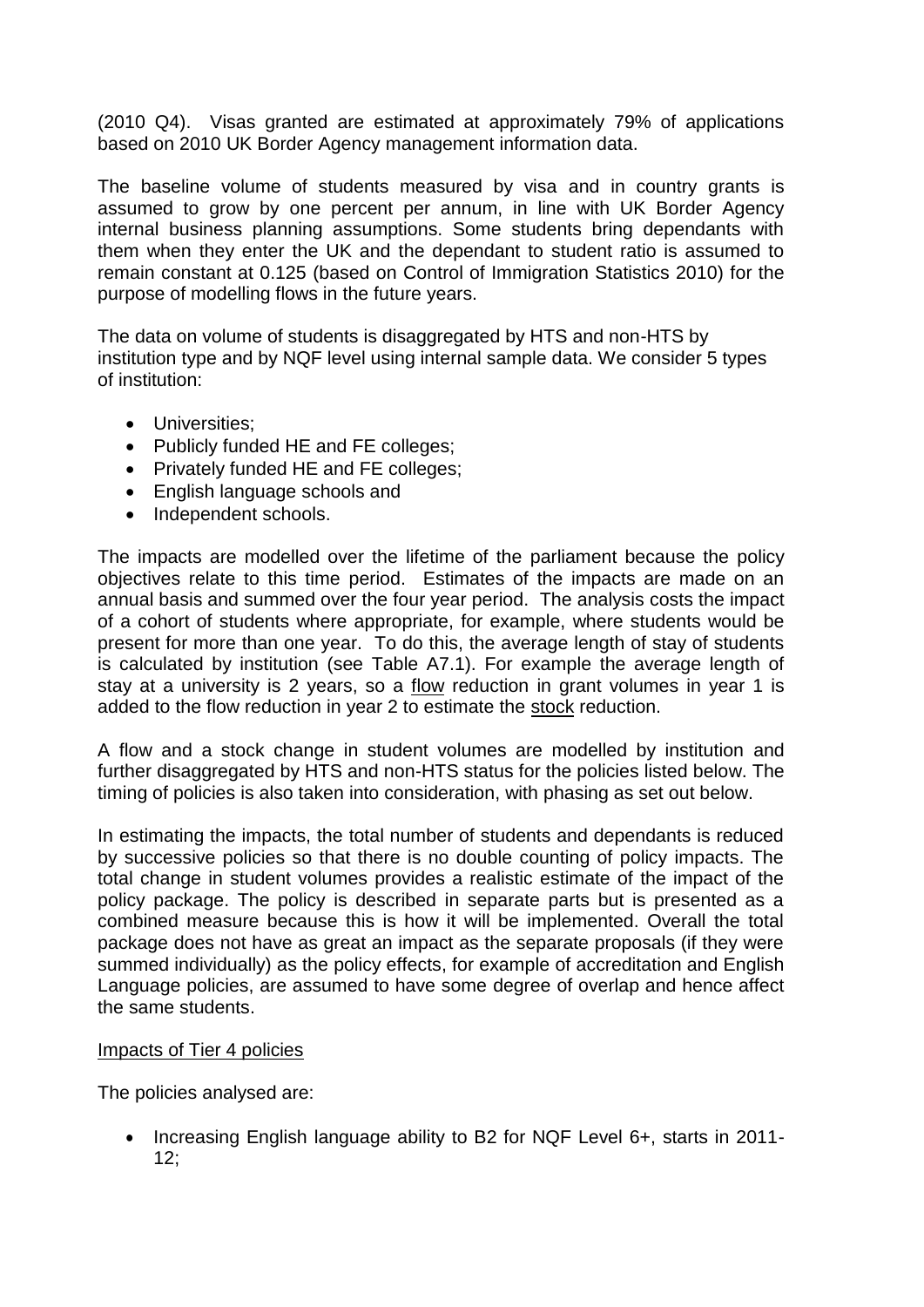- All non-HTS sponsors who wish to continue to recruit international students to gain HTS status and approved accreditation by the end of 2012;
- Closing the Post Study Route and replacing it with an alternative skilled Tier 2 route tied to a sponsor employer, starts in 2012-13;
- Restricting the work entitlements of non-EU students and their dependants to work in the UK if not at a university during term-time, starts 2011; and
- Restricting the entitlement of non-EU students to sponsor dependants, starts 2011.

## Increasing the English language threshold

For all courses at NQF Level 6 and above the English language threshold is B2 for listening, reading, speaking and writing. For all courses at NQF level 5 and below the threshold is set at B1. Universities already recruit non-EU students at NQF Level 6 and above at B2 or its equivalent using their own tests.

## Accreditation and Requiring HTS status

The policy requires institutions who recruit non-EU students to achieve HTS status by the end of 2012. The number of institutions and the volume of students attending these institutions are based on UK Border Agency management information. There is some uncertainty around what proportion of institutions that are currently non-HTS will upgrade to HTS status. We know that around 50% of institutions on the UKBA sponsor register are HTS and hence will not be affected by the policies. We also know that around 70% of *private* institutions are non-HTS and not accredited. It is assumed that the remaining private non-HTS institutions that are either accredited or have indicated they are willing to upgrade (approximately 25%) will upgrade to HTS. It is also assumed that some publicly funded institutions will upgrade. The overall assumption is that around 30% of institutions that are currently non-HTS will upgrade to HTS status. Given the uncertainty, this assumption is tested in the sensitivity analysis.

## Exempting Pathways courses

Students on pathways courses can be at different institutions but have a link to a university or a recognised body that sponsor them. Exemptions are made so that the "pathway" to a university course is not disrupted and this is set at 50% for English language schools and publicly funded HE and FE colleges. Advice was sought from Universities UK and the Department for Business, Innovation and Skills (BIS) on the number of students involved. However, prior to enrolling on a university course at NQF Level 6 and above non-EU students will need to demonstrate English language ability at B2.

#### Rates of non-compliance

The non-compliance rates are taken from the UK Border Agency PBS sample survey. They are expressed by institution but have relatively wide ranges e.g. some of the worst privately funded colleges have rates of 40% to 50% non-compliance while other colleges have rates closer to 8%. A sample of data indicated that noncompliance could be between 13% and 24% for a 2 to 3 year period. These data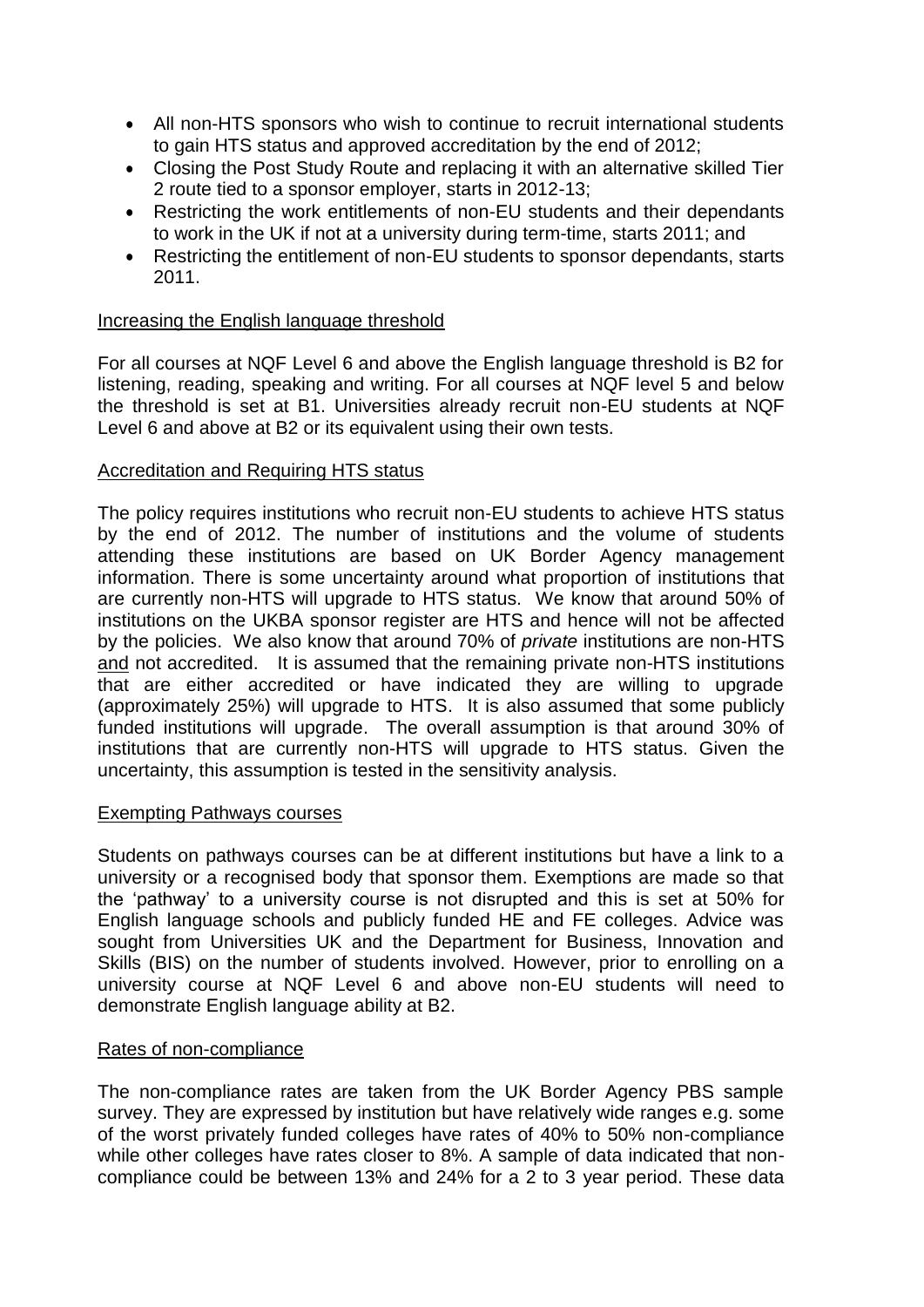are subject to a significant degree of uncertainty and are tested in the sensitivity analysis. Table A7.1 presents the estimates used in the Impact Assessment.

### Restricting work entitlements

For those not at a university or a publicly funded higher education and further education (HE and FE) college there are restrictions on the work rights of non-EU students and their dependants. The assumption is there will be a reduction in their output as a result of these changes. This is proxied by their employment rate multiplied by the average expenditure, as a measure of their contribution to output.

### Restricting rights to sponsor dependants

The right to sponsor a dependant is being restricted to those who are on NQF Level 7 and above (postgraduates) who are here for 12 months or more. All dependants who are not in this category are assumed not to qualify in the future. An estimate of the loss of their contribution to output is proxied by their employment rate multiplied by the average expenditure.

### Post-Study Work Route

Tier 1 Post Study Work Route (PSWR) is going to close and graduates can work in the new post study route in Tier 2 provided they have a sponsor employer and meet the salary requirement. Analysis of skilled occupations indicates that approximately 50% of the current PSWR would qualify under the new criteria. The lost output from those excluded is measured by the average wage for the occupations excluded (£15,000) multiplied by the employment rate (82%). The lost output from dependants in the PSWR is proxied by their average expenditure for those who contribute to output, measured by their employment rate. We do not include on-costs as the impacts are on the UK economy rather than on business.

| Table A7.1 - Students and Institutions by Duration of Course and Compliance |  |  |
|-----------------------------------------------------------------------------|--|--|
| assumptions                                                                 |  |  |

| <b>Institution Type</b>      | Average length | Non-       | Compliance | Non-                       |
|------------------------------|----------------|------------|------------|----------------------------|
|                              | of stay (yrs)  | Compliance |            | Progression <sup>(1)</sup> |
| <b>Universities</b>          | 2.0            | 2%         | 98%        | 2%                         |
| FE/HE<br>Publicly<br>Funded  |                |            |            | 4%                         |
| Colleges                     | 1.6            | 8%         | 92%        |                            |
| FE/HE<br>Privately<br>Funded |                |            |            | 4%                         |
| Colleges                     | 1.7            | 26%        | 74%        |                            |
| English Language Schools     | 0.33           | 14%        | 86%        | 4%                         |
| <b>Independent Schools</b>   | 3.4            | $0\%$      | 100%       | $0\%$                      |

Notes:

(1) Estimate of students who do not progress to a higher level of course when extending their leave.

(2) Table and results are based on analysis in *Overseas Students in the UK* (Home Office 2010). There are significant caveats around the estimates of compliance by institution type so results should be treated as indicative only.

## **Costs and benefits**

The costs and benefits are given annually in constant prices and the net present value is presented for the period of the IA (2011-12 to 2014-15) - this reflects the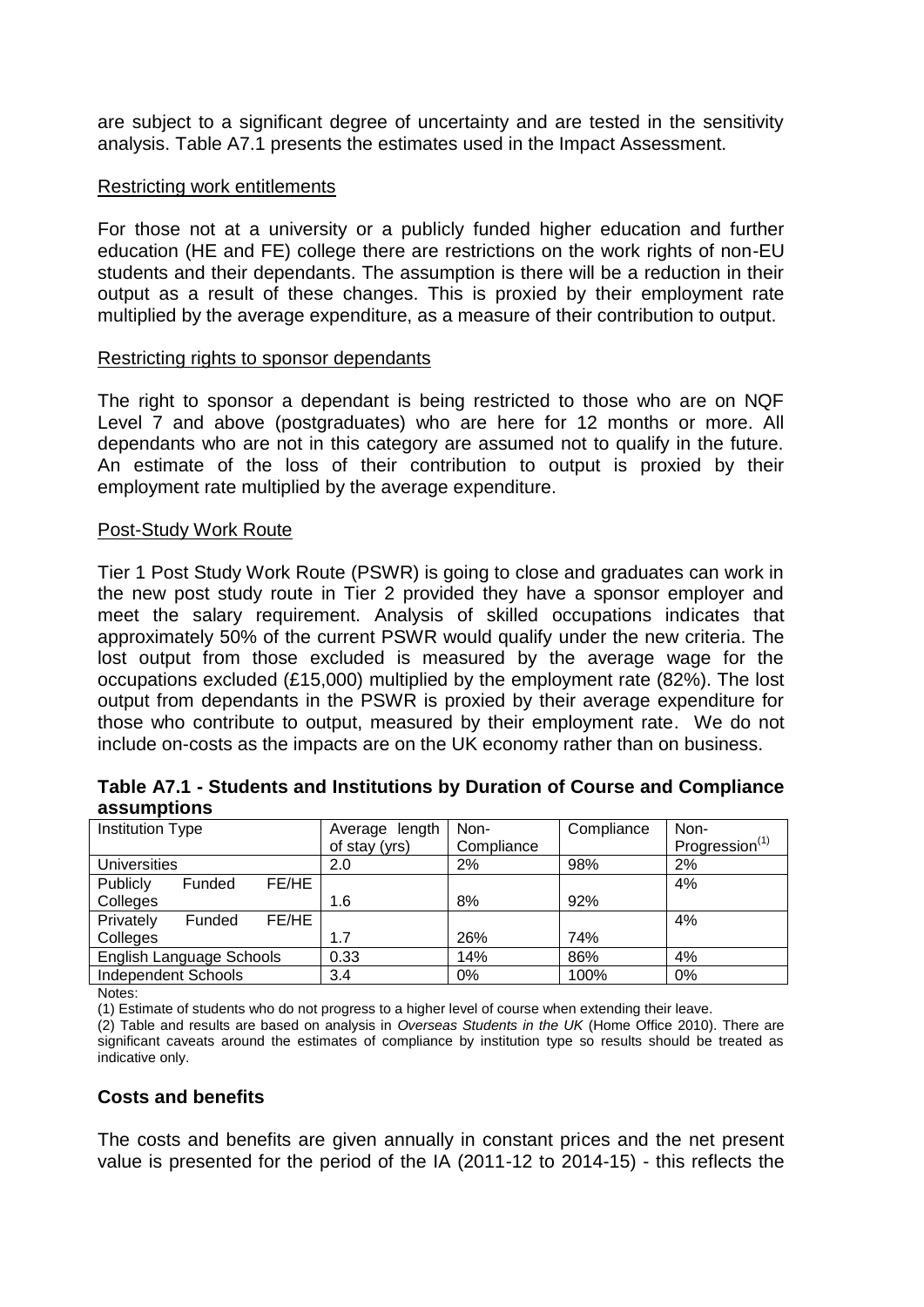objective of the policy: to increase selectivity and quality; and to reduce net migration by the end of the current parliament in 2015. The base year is 2010.

The methodology as set out above is to estimate the volume impacts from each individual policy proposal and then calculate the combined impact of the proposals. The volume changes are then used to estimate the direct and indirect impacts of the proposals on education institutions, the UK Border Agency, Tier 4 sponsors, employers of Tier 1 Post Study migrants, and immigration advisers. Non-compliant students are removed from the analysis as the value of the lost output of this group is not costed.

## **Direct costs**

The direct costs include tuition fees and course provision cost impacts on educational institutions, administrative and regulatory impacts on HE and FE institutions, employers and immigration advisers, as set out below:

### Tuition fees

Average tuition fees (by institution) multiplied by the volume of students lost gives this impact on an annual basis. The average cost of course provision by institutions is estimated using the Higher Education Funding Council England and Wales (HEFCE) Transparent Approach to Costing Teaching (TRAC (T)) report data on the revenue-based costs of course provision.

#### Tier 4 sponsors

The main assumption is that whilst most Tier 4 sponsors will remain sponsors even with a lower volume of students, there will be a small reduction in Tier 4 sponsor registrations or re-registrations per annum. For de-registrations, the assumption is that the sponsor will benefit from no longer facing sponsor registration fees, or the administrative burdens of applying for sponsorship or of conducting their sponsor obligations.

#### Tier 1 Post Study employers

The occupational analysis indicates that 51% of PSWR migrants would qualify under Tier 2 but would need a registered UKBA sponsor. The principal assumption here is that the majority would already work for a registered sponsor as they are qualifying through the PBS immigration system. For employers that need to become registered sponsors, it is assumed they will face the UKBA Tier 2 sponsorship fee and the administrative burdens of applying for sponsorship. For all current and new sponsors, the assumption is that the new volume of PSWR migrants that qualify under Tier 2 will face additional sponsor obligation costs. In addition, for all current PSWR migrants, the assumption is there will be a reduction in familiarisation time costs in the PSWR rules and guidance, as this route will no longer operate.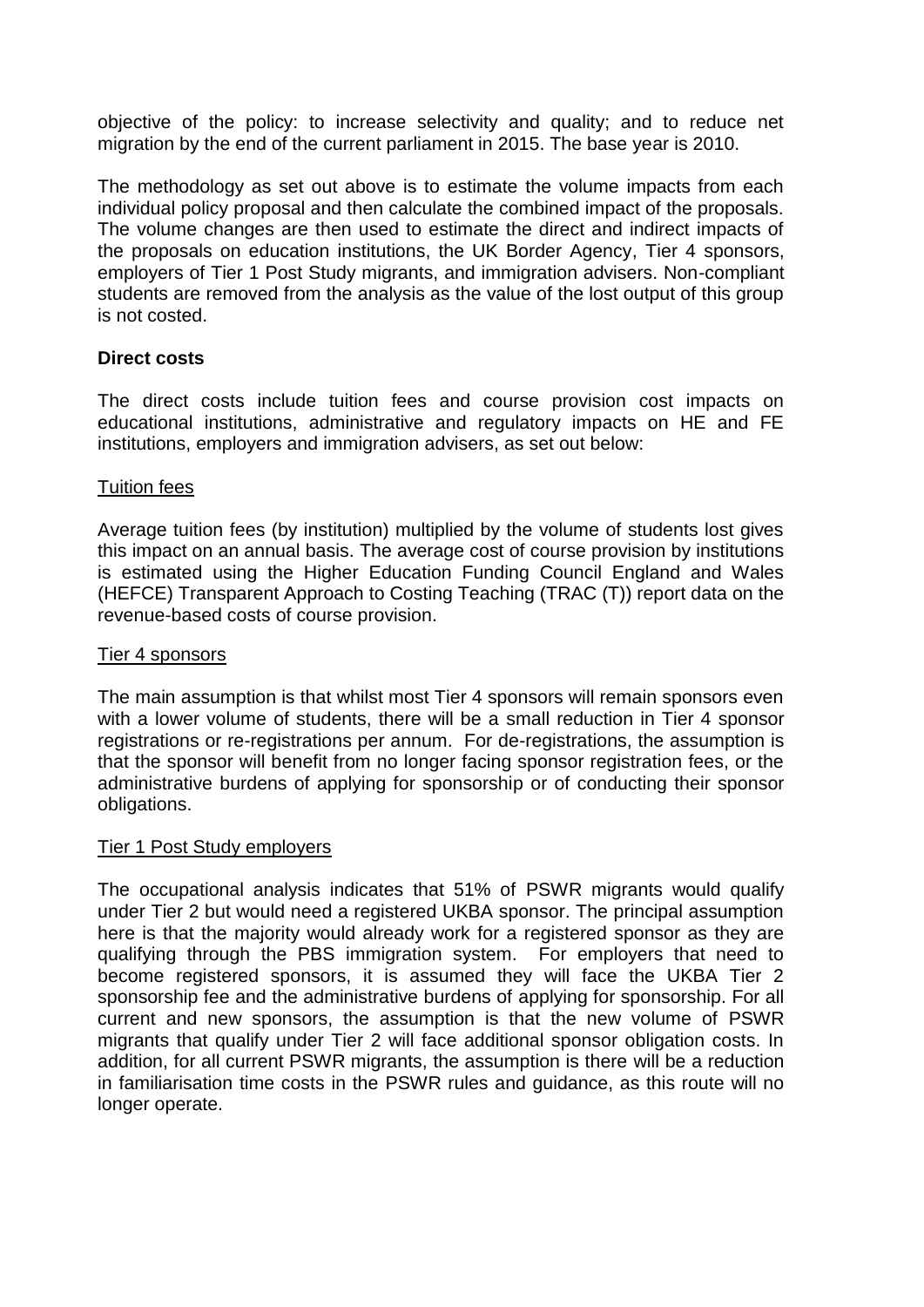### Private and third sector immigration advisers

For all private and third sector immigration advisers, the assumption is there will be a reduction in familiarisation time costs in the Tier 1 PSWR rules and guidance, as this route will no longer operate.

### Impacts of Tier 1 Post Study Work Route proposals

The PSWR volumes are estimated by using an assumption that 51% of PSWR workers will continue to qualify in a new route within Tier 2 where they have a sponsor and meet the salary requirement. This is based on the *Users Views of the Points Based System* (Home Office 2011) findings that 51% of PSWR migrants are working in the top three Standard Occupational Classification (SOC) codes. The direct impact on their employers is then estimated to understand the change in sponsor fee and obligation costs. A summary of the key assumptions used to estimate the direct and indirect impacts are set out in Tables A7.2 and A7.3.

| <b>Summary Assumptions</b>                            | <b>Assumption</b> | <b>Notes and Sources</b>                           |  |
|-------------------------------------------------------|-------------------|----------------------------------------------------|--|
| <b>Tier 4 Sponsor Assumptions</b>                     |                   |                                                    |  |
| Stock of Tier 4 sponsors                              | 2,300             | Overseas Students in the Immigration System        |  |
| Familiarisation time in new rules (hrs)               | 2                 | Assumption                                         |  |
| Percentage of Tier 4 sponsors that                    |                   | Assumption based on reduction in students and      |  |
| de-register                                           | 5%                | average volume of students per sponsor             |  |
| Admin burden of sponsor registration                  | £45.61            | PBS Sponsorship Impact Assessment, 2007            |  |
| Admin burden of sponsor reporting                     | £11.63            | PBS Sponsorship Impact Assessment, 2007            |  |
| Admin burden of sponsor maintaining                   | £5.81             | PBS Sponsorship Impact Assessment, 2007            |  |
| Tier 4 Sponsor Registration Fee                       | £410              | UKBA website – Fees from $6th$ April 2011          |  |
| Median hourly wage of Admin staff                     | £11.63            | ASHE, 2009                                         |  |
| <b>Tier 1 Post Study Employer/Sponsor Assumptions</b> |                   |                                                    |  |
| Percentage of Tier 1 PSWR migrant                     |                   | Users Views of the PBS survey (82% of post-study   |  |
| employers                                             | 82%               | migrants in employment)                            |  |
| Percentage of employers of PSWR                       |                   | Users Views of the PBS survey (51% of post-study   |  |
| migrants that qualify under Tier 2                    | 51%               | migrants in skilled employment)                    |  |
| Percentage that are existing registered               |                   | Assumption that the majority will already be users |  |
| sponsors                                              | 75%               | of the PBS, increasing to 90% in year 2            |  |
| Familiarisation time for sponsors (hrs)               | 3                 | Assumption                                         |  |
| Sponsor admin burdens                                 | As above          | PBS Sponsorship Impact Assessment, 2007            |  |
| Reduced familiarisation time with Post                |                   |                                                    |  |
| Study Work Route guidance (hrs)                       | 3                 | Assumption                                         |  |
| <b>Private and Third Sector Immigration Advisers</b>  |                   |                                                    |  |
| Volume of regulated advisers                          | 4.000             | OISC annual report 2009-10                         |  |
| Median hourly pay of Senior                           |                   |                                                    |  |
| Manager/Professional                                  | £27               | ASHE, 2009 including on-costs of 21%               |  |

#### **Table A7.2 – Summary of Direct Impact Assumptions**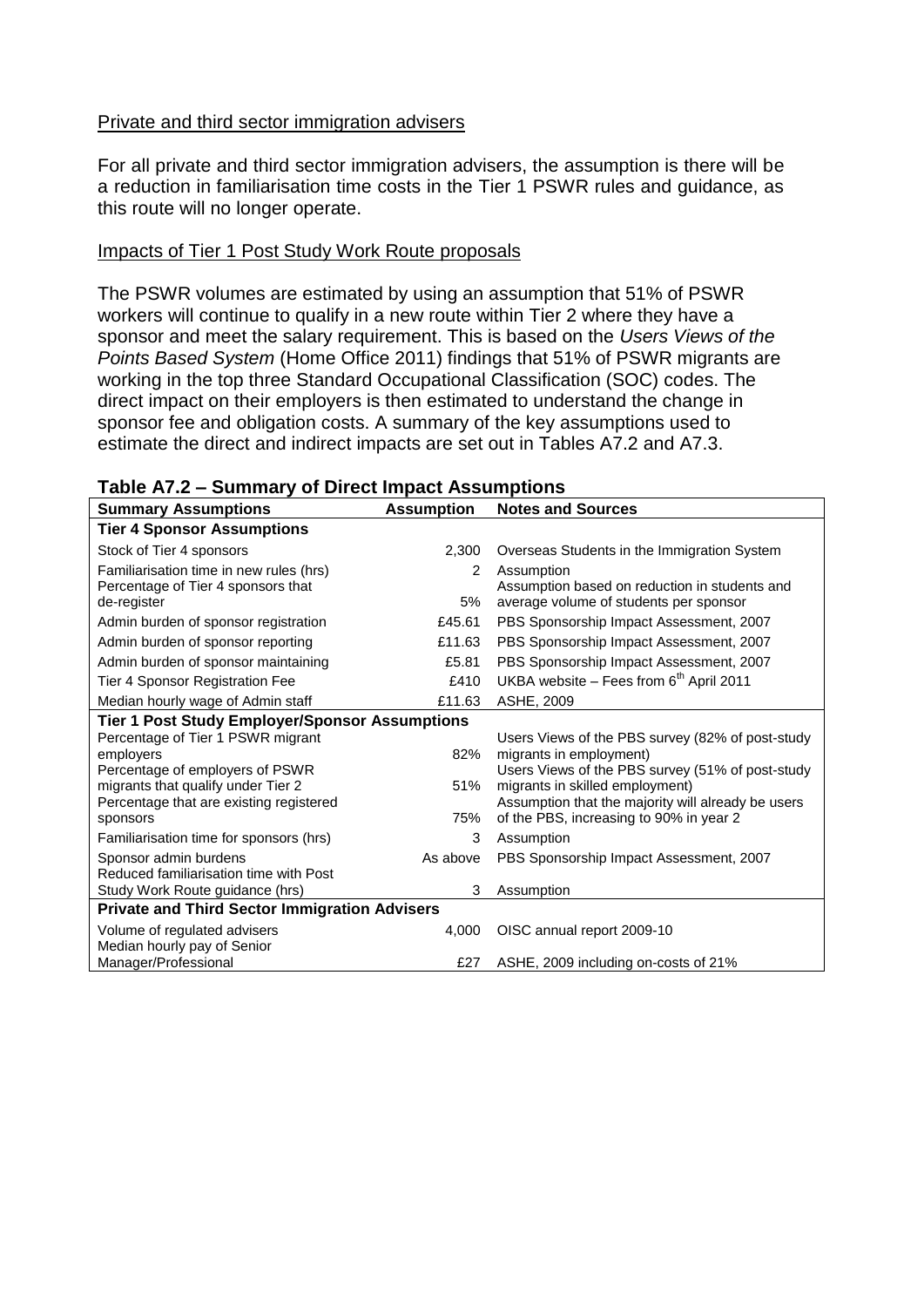| <b>Cost by Institution</b>                | <b>Amount</b> | Year    | <b>Source or Assumption</b>                                                                                                                           |
|-------------------------------------------|---------------|---------|-------------------------------------------------------------------------------------------------------------------------------------------------------|
| <b>Tuition Fees</b>                       |               |         |                                                                                                                                                       |
| <b>Universities</b>                       | £ 8,800       | 2010    | HESA                                                                                                                                                  |
| <b>Publicly Funded Colleges</b>           | £ 5,000       | 2009    | <b>Association of Colleges</b>                                                                                                                        |
| <b>Privately Funded Colleges</b>          | £ 5,000       | 2009    | <b>Association of Colleges</b>                                                                                                                        |
| English Language Schools                  | £ 2,200       | 2010    | English in Britain                                                                                                                                    |
| <b>Independent Schools</b>                | £12,000       | 2008-09 | <b>ISC Census 2008-09</b>                                                                                                                             |
| <b>Course Provision Costs<sup>1</sup></b> |               |         |                                                                                                                                                       |
| <b>Universities</b>                       | £ 6,500       | 2010    | <b>HESA Tracking Report</b>                                                                                                                           |
| <b>Publicly Funded Colleges</b>           | £ 2,000       | 2010    | <b>HESA Tracking Report</b>                                                                                                                           |
| <b>Privately Funded Colleges</b>          | £ $2,000$     | n/a     | Assumed to be the same as Public                                                                                                                      |
| English Language Schools                  | £ 1,750       | n/a     | Reduced by £250 from Colleges                                                                                                                         |
| <b>Independent Schools</b>                | £ 9,900       | 2010    | Department of Education                                                                                                                               |
| <b>Student Expenditure</b>                |               |         |                                                                                                                                                       |
| <b>Universities</b>                       | £ 9,400       | 2006-07 | UNITE Student Experience Report <sup>2</sup>                                                                                                          |
| <b>Publicly Funded Colleges</b>           | £ 7,600       | 2006-07 | UNITE Student Experience Report <sup>2</sup>                                                                                                          |
| <b>Privately Funded Colleges</b>          | £ 7,600       | 2006-07 | UNITE Student Experience Report <sup>2</sup>                                                                                                          |
| English Language Schools                  | £ 3,400       | 2006-07 | UNITE Student Experience Report <sup>2</sup>                                                                                                          |
| <b>Independent Schools</b>                | £ 2,000       | 2006-07 | UNITE Student Experience Report <sup>2</sup>                                                                                                          |
| Dependants (All Institutions)             | £ 3,000       | 2006-07 | UNITE Student Experience Report <sup>2</sup>                                                                                                          |
| <b>Student Expenditure</b>                |               |         |                                                                                                                                                       |
| Student employment rate                   | 37%           | 2010    | Labour Force Survey                                                                                                                                   |
| Dependant employment rate                 | 31%           | 2010    | <b>Labour Force Survey</b><br>Notes: (1) This is taken as the revenue cost only not the capital costs as this is thought to most closely resemble the |

### **Table A7.3 - Assumptions on Fees, Expenditure and Course Provision Costs**

not the capital costs as this is thought to most closely resemble the additional costs of extra students although it is actually an average cost.

(2) Plus the UNITE International Student Experience Report (2006-07). The methodology follows that of Vickers and Bekhradnia (2007), The Economic Costs and Benefits of International Students, HEPI, July.

Dependants are assumed to spend 50% of what the main applicants spend in the absence of any other evidence.

(3) We do not distinguish estimates between inside and outside of London although there is likely to be some differences.

#### **Indirect costs**

The indirect costs assessed include: output loss from the reduction in students, their dependants and from the reduction in student work rights when in the UK; output loss from the reduction in Post Study workers employed in the UK; and wider benefits from reduced public service provision. The student and dependant impacts are based on the estimated reduction in stocks over time, as set out on page 62. The output loss resulting from a reduction in work rights is based on the impact on the stock of students that remain in the UK.

#### Student expenditure

The reduction in student stocks is multiplied by student expenditure (adjusted for employment) to estimate the output effect of reduced student spending in the UK. Student expenditure estimates are estimated from the UNITE student report (see Table A7.3). The expenditure varies by length of stay. We apply an employment rate for student migrants (estimated from the LFS) to proxy the impact of expenditure changes on economic output.

#### Dependant expenditure

Dependant expenditure is set to be equal across institutions and, given that fixed costs will already be paid by the main applicant student e.g. accommodation, then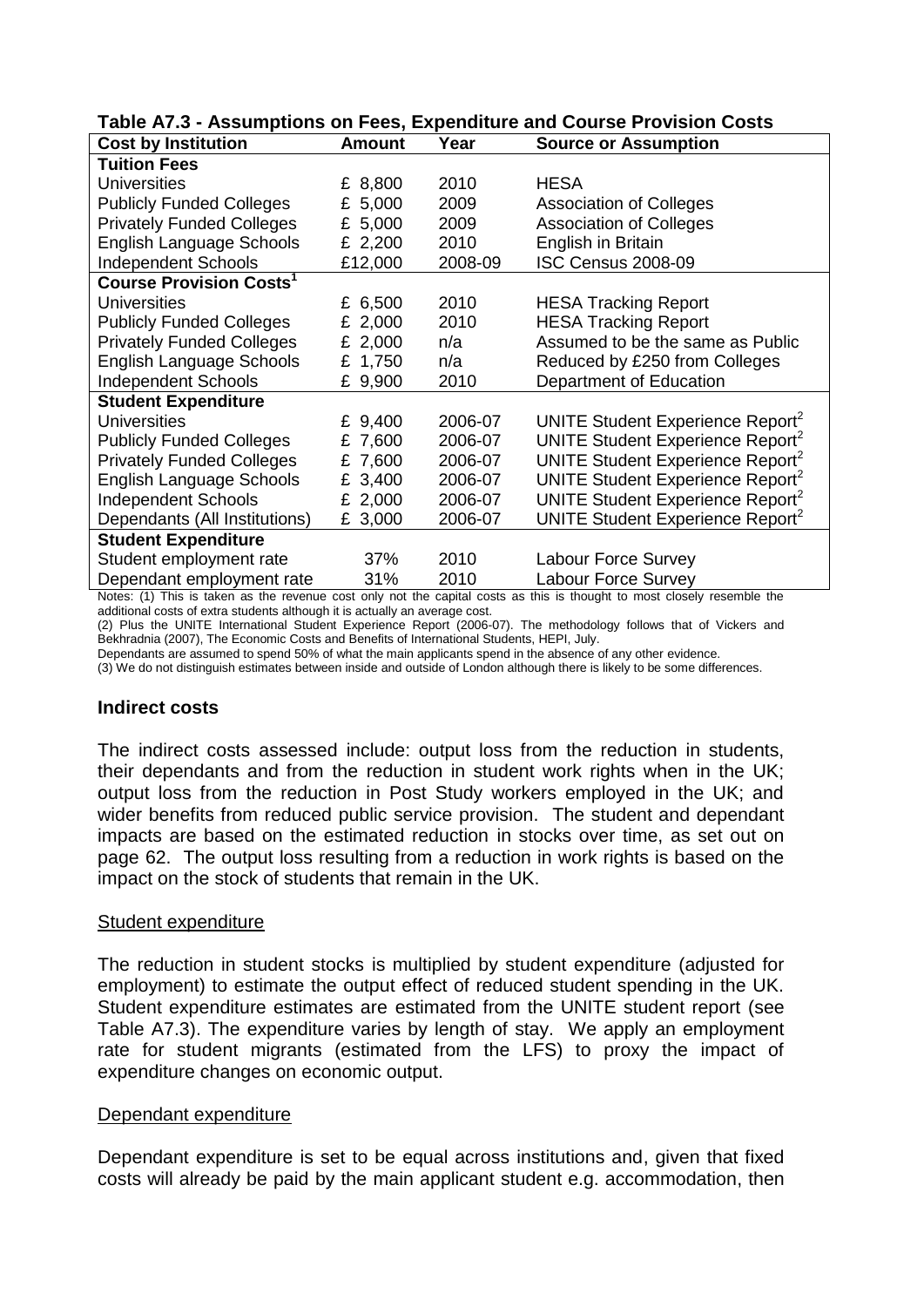dependants are assumed to have expenditure that is 50% of student expenditure. This is estimated at £3,000 per dependant. We apply an employment rate for student dependants (estimated from the LFS) to proxy the impact of expenditure changes on economic output.

### Students and dependants – output loss from reduction in work rights

The output loss from reducing students and their dependants' work rights is proxied using their estimated expenditure because the wage data for non-EU students is relatively weak and does not cover communal establishments. The student (and dependant) stocks affected multiplied by their estimated employment rate and expenditure is multiplied by the estimated reduction in work hours resulting from the policy change to estimate the output loss.

#### Post-Study – output loss

The impact on the wider economy of reduced PSWR workers is estimated using an average wage (to reflect the productivity of these workers) because the PSWR has workers across all sectors. Using LFS evidence looking at non-EU nationals between the ages of 20 and 30 (a proxy for possible PSWR migrants) on wage by occupation and skills by occupation from the Tier 2 UK Border Agency survey we use an average wage of PSWR migrants of £15,000 taken from the occupational groups 4 to 9 as these are the groups that will be excluded by the policy. We do not include on-costs as the impacts are on the UK economy rather than on business. We do not adjust for Gross Value Added for these workers as the value of the worker to the economy is reflected by their wage (see HMT (2003) The Green Book), not the net profits earned by their employers.

## **Social impacts**

The presence of migrants in the UK places additional pressure on the country"s infrastructure and public services. The way these impacts are felt is sometimes complex and this fact, combined with an absence of suitable data, means that it is not possible to estimate all of the impacts of a higher number of student migrants (for example, those impacts on housing costs or public transport).

An attempt to quantify the impact of the policy proposals on healthcare, education, and the criminal justice system (CJS) has been made. These estimates are uncertain due to data availability, as the nationality groupings of those committing crime, accessing healthcare and accessing public school education is not collected in a routine manner. The figures below therefore represent the best estimate given the data available.

#### Unit cost estimates

The nationality of those accessing education, healthcare and the CJS is not collected in a routine manner. To derive an estimate of the impact on education, healthcare and the CJS we assumed, in the absence of other information, that migrants have the same average costs as the UK population of the same age profile; the methodology and source of these average costs are described below.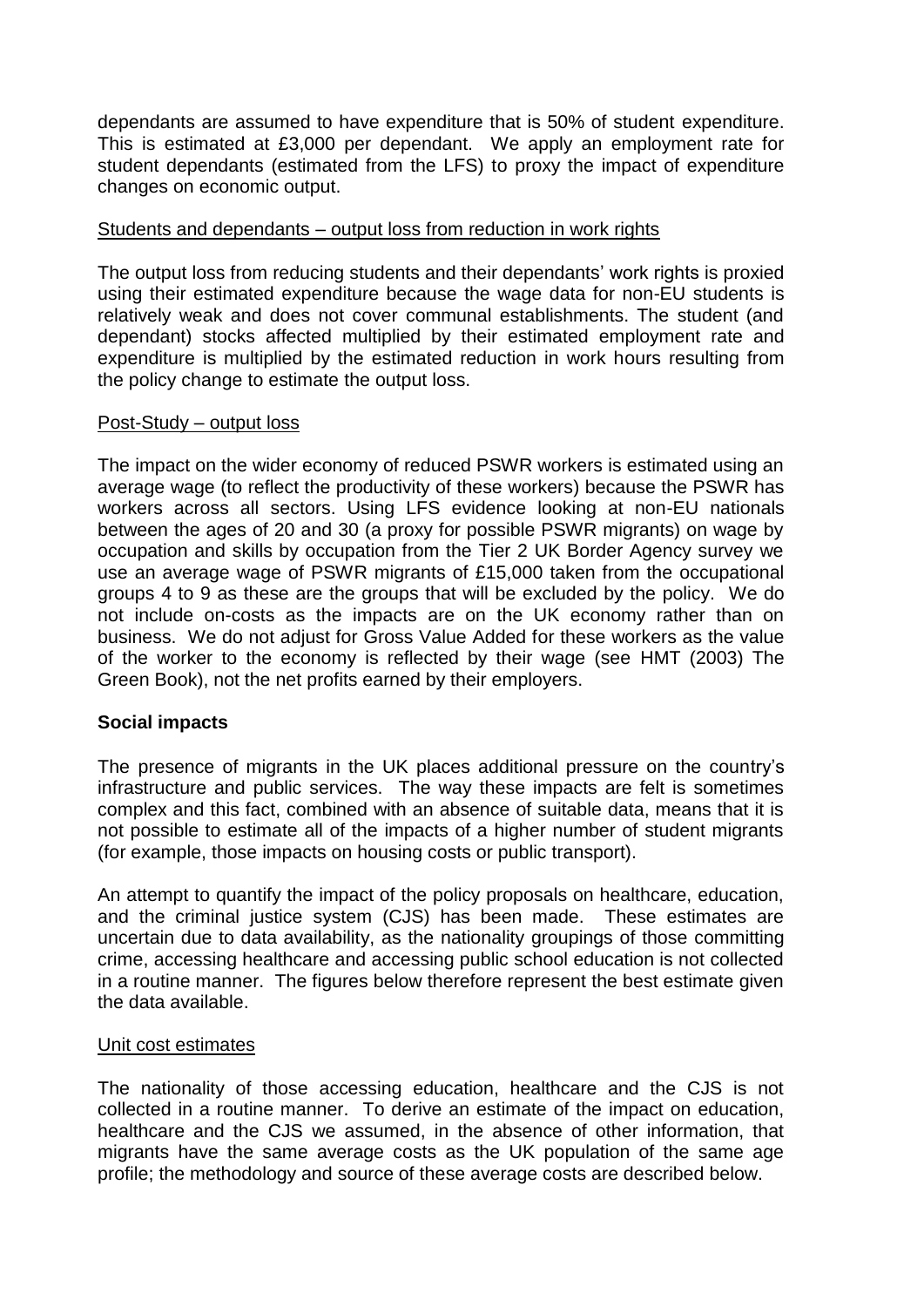There are a number of reasons why migrants could have either higher or lower costs, but this is highly uncertain. Given this uncertainty we believe that assuming migrants have the same average cost as the UK population of the same age profile is the most sensible approach. However, selected evidence from Australia (see Singh, M. and de Looper, M. (2002)) and from the ONS General Lifestyle Survey 2009 suggests that non-British students *may* have lower healthcare costs; we discuss the impact of changing this assumption in the sensitivity analysis. $27$ 

Our estimates below are based on making a number of assumptions, as set out in the text below. The Migration Advisory Committee (MAC) has been commissioned to research the labour market, social and public service impacts of non-EEA migration, and is due to report back to the Government in November. The unit cost estimates of social and public service impacts set out below will be revised once the recommendations made by the MAC have been considered.

#### *Average unit cost – Healthcare*

To estimate the health care costs of migrants, we took Hospital and Community Health Services (HCHS) per capita expenditure by age (1999-00, England)<sup>28</sup> and inflated the figure by the increase in overall HCHS expenditure in England.

The derived estimates of healthcare costs by age are shown in Table A7.4.

|             | Per capita HCHS |  |
|-------------|-----------------|--|
| Age (years) | cost per annum  |  |
| under 5     | £1,913          |  |
| 5 to 15     | £446            |  |
| 16 to 44    | £790            |  |
| 45 to 64    | £1,107          |  |
| 65 to 74    | £2,287          |  |
| 75 to 84    | £4,057          |  |
| over 84     | £6,360          |  |

#### **Table A7.4 Estimated Healthcare Costs in the UK by Age**

Note: We assume that per capita costs stay constant over the reference period.

#### *Average unit cost – Education*

1

To estimate the unit cost of compulsory education by migrants we used the revenue funding per school pupil figure of £5,360 from the Revenue and Capital Funding Plan per School Pupil 2004-05 to 2010-11, and applied a participation rate for the relevant age group in line with guidance from the Department for Education.<sup>29</sup> We assumed that the cost stayed constant during the reference period.

 $27$  The sensitivity analysis is used as the Australian evidence shows that for visits to hospitals the non-resident population rate is about 20% lower than that of residents but that they have higher rates for some specific health problems and self-reported health risks e.g. tobacco use, high alcohol consumption and obesity. The ONS data is for non-British students not just non-EU migrants.

<sup>28</sup> See: http://www.ohe.org/page/knowledge/schools/appendix/nhs\_cost.cfm

<sup>29</sup> See: http://www.education.gov.uk/rsgateway/DB/TIM/m002012/ts-rev-r06-mar11.xls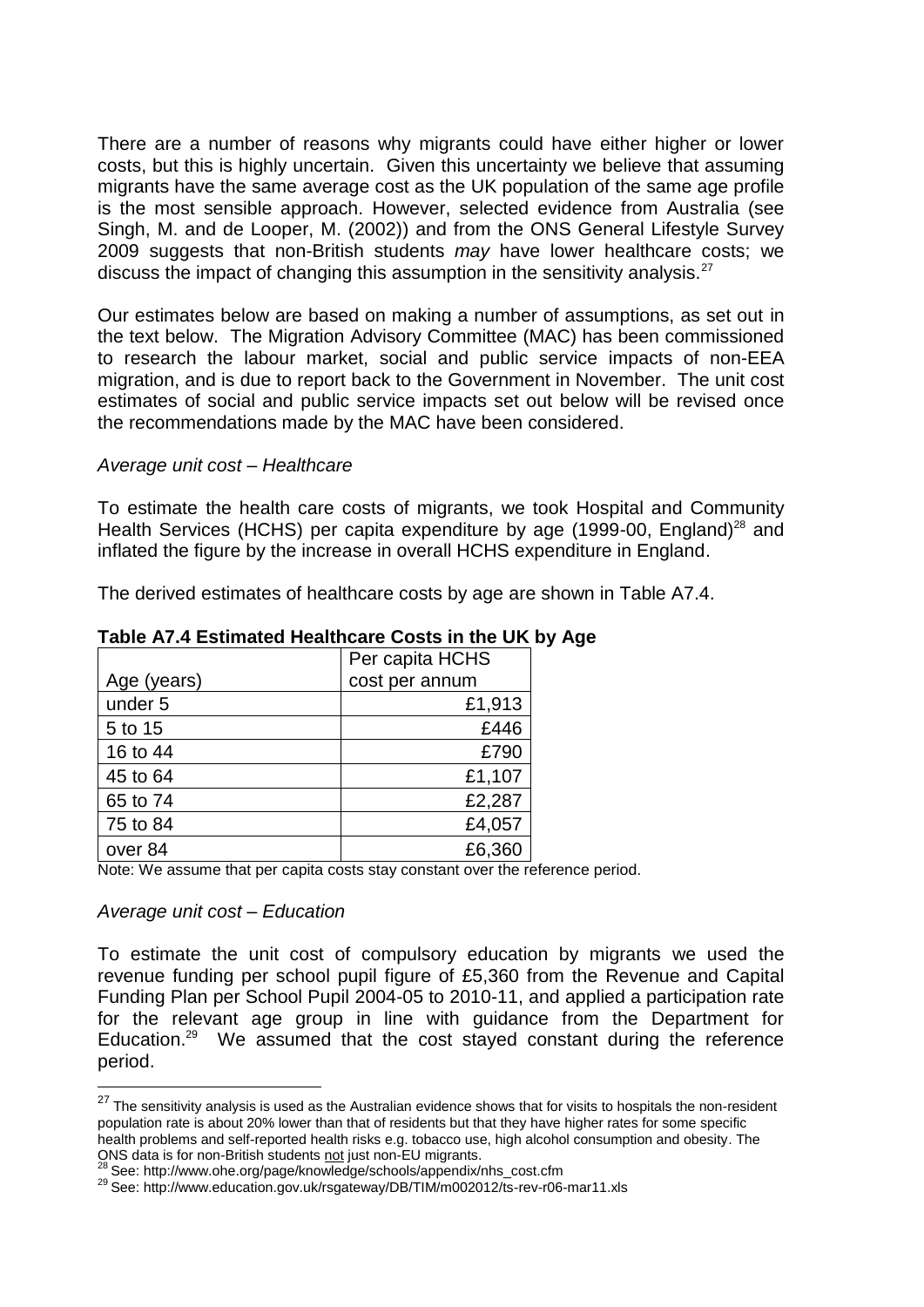There are a number of reasons why the unit cost could be either higher or lower than £5,380, as set out below:

- The participation age will rise to 17 in 2013 and to 18 in 2015; the figures in this IA do not consider the impact of this change and will therefore underestimate the benefits in this respect. The IA has also assumed the current participation rate for those aged between 16 and 18 will remain constant, but this may be subject to change over time. The participation age will rise to 17 in 2013 and to 18 in 2015; the figures in this IA do not consider the impact of this change and will therefore underestimate the benefits in this respect.
- We have assumed that the unit funding will stay constant during the reference period. However the spending review announced that unit funding will need to fall and therefore the cost savings are overestimated in this respect, but it is uncertain by how much.
- We have assumed that children of students and those on the post study work route would attend public schools. Costs at independent schools and higher education institutions may differ, and revenue may be lost at independent schools.
- Schools and colleges may counter the effect of fewer migrant students by recruiting more UK or EU students. This would lower the estimated cost savings of the policy.
- Schools and colleges may have already committed most of the resources allocated to them in advance of the start of the academic year (on staffing contracts for example) so resource savings in the first and second year may be limited.

Given the above uncertainties it is important to note that the quantified estimate is indicative only and could be subject to a wide range.

## *Average unit cost – Crime*

<u>.</u>

We assumed that the propensity of non-EU migrants to commit crime was the same as that of British nationals of the same age group. We also assumed that, of those excluded by the proposals, half would be male and half would be female.

We used data from the Offending Crime and Justice Survey  $2006^{30}$  and the Offending Crime and Justice Survey  $2006^{31}$ , to estimate the likelihood that an individual of a certain age would commit a crime, by crime type.

We then uplifted published 2003 criminal justice costs by crime type<sup>32</sup> by the GDP deflator and multiplied this by the propensity to commit crime to obtain estimates of the criminal justice system impact; as shown in Table A7.5.

<sup>30</sup> See:<http://rds.homeoffice.gov.uk/rds/pdfs08/hosb0908.pdf>

<sup>31</sup> See: http://rds.homeoffice.gov.uk/rds/pdfs05/hors275.pdf

<sup>32</sup> See: http://rds.homeoffice.gov.uk/rds/pdfs05/rdsolr3005.pdf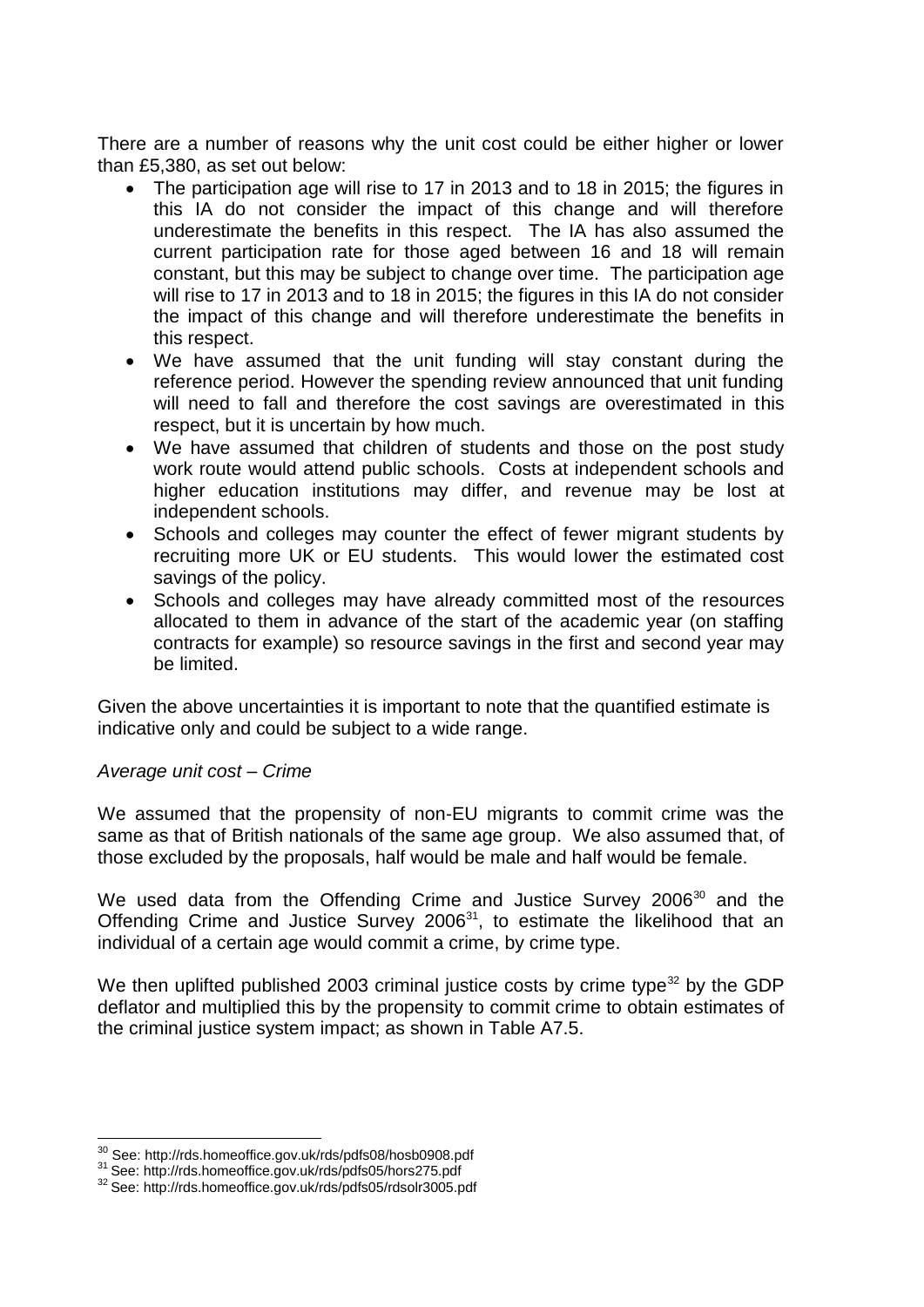| Table AT 3 EStimated CJS COStS by Age |                |  |
|---------------------------------------|----------------|--|
| Age (years)                           | Cost per annum |  |
| $10 - 15$                             | £251           |  |
| $16 - 23$                             | £283           |  |
| 25-45                                 | f74            |  |

## **Table A7.5 Estimated CJS Costs by Age**

We were not able to estimate the CJS costs of those aged 23 – 25. We assumed, conservatively, that those aged 23-25 had the same cost per annum as those aged 25-45.

#### Stock reduction

Once we had derived the average unit costs by age, we multiplied this by the estimated reduction in relevant stock by age. The reduction in stock estimate was derived using a relatively complex model; based on visas granted, length of duration, and compliance by migrant route and education institution type. Essentially our approach was as follows:

Stock reduction by route or institution type = Reduction in grants x compliance rate x estimated length of duration

The stock calculations were based on the following assumptions:

| Table A7.6 - Students and Institutions by Duration of Course and Compliance |  |  |
|-----------------------------------------------------------------------------|--|--|
| assumptions                                                                 |  |  |

| <b>Institution Type</b>       | Average length | Non-       | Compliance |
|-------------------------------|----------------|------------|------------|
|                               | of stay (yrs)  | Compliance |            |
| <b>Universities</b>           | 2.0            | 2%         | 98%        |
| <b>Publicly Funded FE/HE</b>  |                |            |            |
| Colleges                      | 1.6            | 8%         | 92%        |
| <b>Privately Funded FE/HE</b> |                |            |            |
| Colleges                      | 1.7            | 26%        | 74%        |
| English Language Schools      | 0.33           | 14%        | 86%        |
| <b>Independent Schools</b>    | 3.4            | 0%         | 100%       |

Notes:

Table and results are based on analysis in *Overseas Students in the UK* (Home Office 2010). There are significant caveats around the estimates of compliance by institution type so results should be treated as indicative only.

We assumed that those on the post study route would stay for the full two year period of their leave, and that dependents would stay for the same duration as their main applicant counterpart.

Using the above information, we estimated that over the four year time horizon of this assessment the stock reductions per annum averaged approximately:

- Students: 81,000;
- Student dependents: 32,000;
- PSWR main applicants: 26,000 and
- PSWR dependents: 6,000.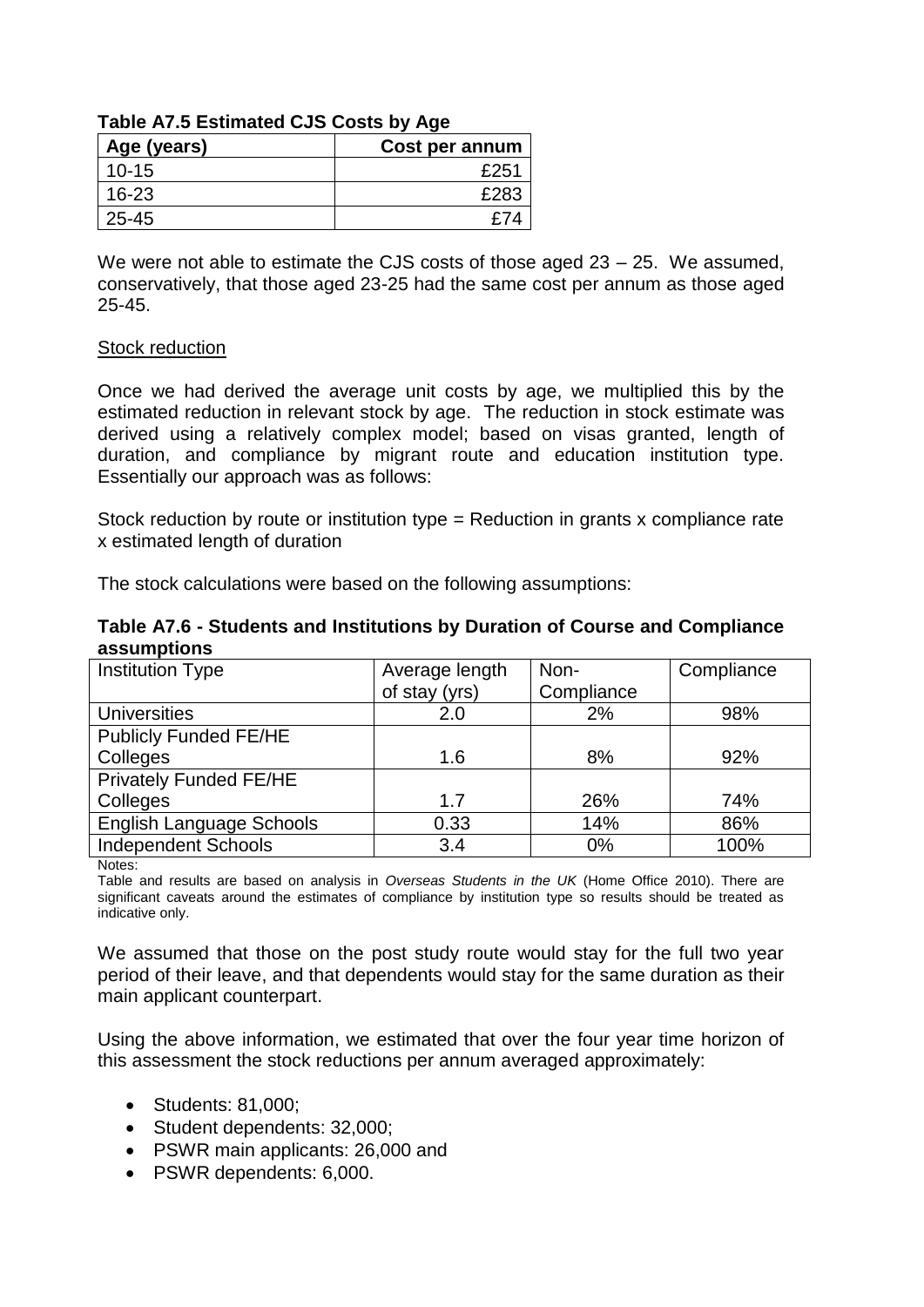### Stock reduction by age

To derive the estimated stock reduction by age we multiplied the above stock estimates by the estimated proportion of migrant inflow by age group; based on results from the International Passenger Survey, and information from in-country and visa grants.

Since the majority of the policy changes affect the *inflow* of migrants, the breakdown of students by age was estimated using IPS data for the main reason for immigration by formal study (all nationalities) $^{33}$ . The IPS tables for 2009 indicated that the majority of those coming to study were aged 15 to 44 years, as shown in Table A7.5. We assumed that the age breakdown would stay constant over the reference period.

**Table A7.5 IPS, All Nationalities, 2009, Main Reason for Immigration is for Formal Study**

| Years           | Inflow |
|-----------------|--------|
| <b>All ages</b> | 209    |
| Under 15        |        |
| $15 - 24$       | 134    |
| 25-44           | 70     |
| 45-59/64        | 0      |
| 60/65 and over  |        |

Note: The ONS do not publish reason for migration by age by nationality, and so the student age breakdown for all nationalities is used as a proxy for the distribution.

Since the policy will not have a significant impact on independent schools we assumed that the reductions would only impact those aged 15 – 44. We therefore estimated, using the figures above, that of those excluded students and post study workers 65% would be aged 15 -24 and 34% would be aged 25 – 44.

For dependent visas, we obtained a breakdown of in-country and visa dependent grants by age; as shown in Table A7.6. We assumed that this age breakdown would be the same as those dependents coming to the UK, and that the breakdown remained constant for the future periods of this assessment. We assumed that the policy would affect those of differing ages equally.

**Table A7.6 Breakdown of Dependants by Age, In-country and visa grants, 31st March 2009 to 15th February 2011.**

| Age Group (Years) | Percentage |
|-------------------|------------|
| 16 to 18          | 39%        |
| $19 - 25$         | 6%         |
| Over 25           | 25%        |
| Under 16          | 30%        |

1

<sup>33</sup> See: [http://www.statistics.gov.uk/StatBase/Product.asp?vlnk=15054.](http://www.statistics.gov.uk/StatBase/Product.asp?vlnk=15054) The ONS do not publish IPS tables for citizenship by reason for migration by age.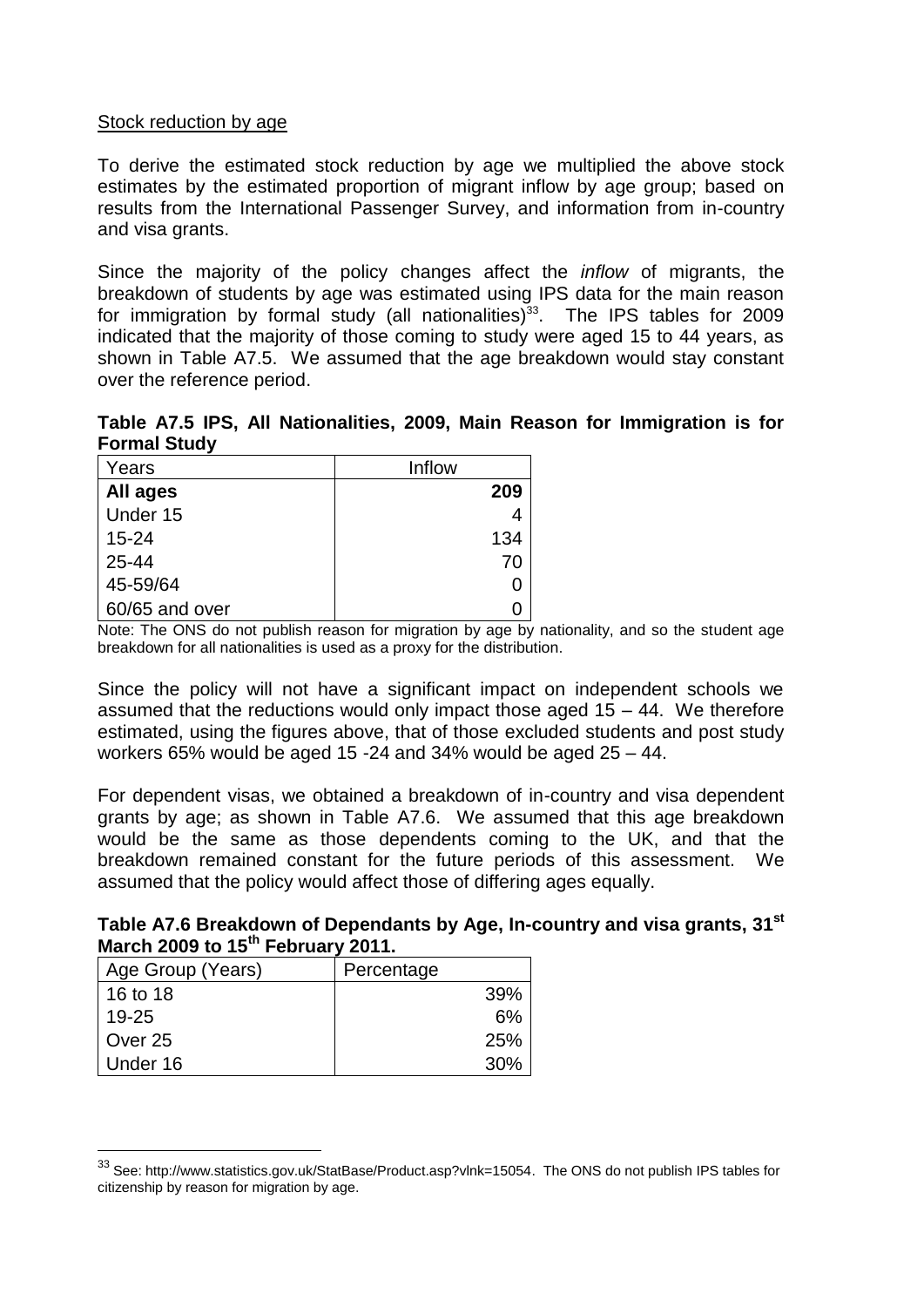## Estimated impact of policy proposals

The unitary cost by age of education, health, and the CJS were then multiplied by the relevant stock reduction by age group to produce an overall quantified benefit of the social impact.

### *Healthcare*

The stock reduction estimates by age (for students, post study workers, and dependents) were multiplied by the estimated healthcare costs by age. The costs for those aged 5 to 15 years were taken as a proxy for dependants aged 16 years and under.

On this basis we estimated that over the four year period, compared to the do nothing case, healthcare costs would be approximately £410 million lower.

### *Education*

In the absence of data relating to the inflow of dependant migrants below school attendance age, we assumed they would make up 18% of those aged under 16. The estimate, shown in Table A7.7 below, was based on Labour Force Survey analysis of the age of non-EU national spouses and dependants of someone coming to the UK. The LFS analysis showed that approximately 18% of those aged under 16 were below compulsory school attendance age (age 5 to 16).

#### **Table A7.7 Estimated proportion of non-EU nationals under 16 below school age**

|            | Spouse/ dependent of someone coming to UK |
|------------|-------------------------------------------|
| Age 0 - 4  | 18%                                       |
| Age 5 - 16 | 82%                                       |

Note: LFS Q4 2010, WHYUK10 variable

The estimated stock reduction per annum of dependants aged under 16, but of school attendance age, was then multiplied by the £5,360 education unit cost derived above.

For those aged between 16 and 18 we estimated the proportion that would still be participating in education (67.5%) using published statistics of Participation in Education, Training and Employment in England<sup>34</sup>. We then multiplied this stock reduction per annum by the £5,360 unit cost figure.

On this basis we estimated that over the four year period, compared to the do nothing case, education costs will be approximately £410 million lower. There are a number of uncertainties with this estimate, as set out on page 61.

## *CJS*

1

The stock reduction estimates by age (for students, post study workers, and dependents) were multiplied by the estimated CJS costs by age.

<sup>&</sup>lt;sup>34</sup> See: <http://www.education.gov.uk/rsgateway/DB/SFR/s000938/index.shtml>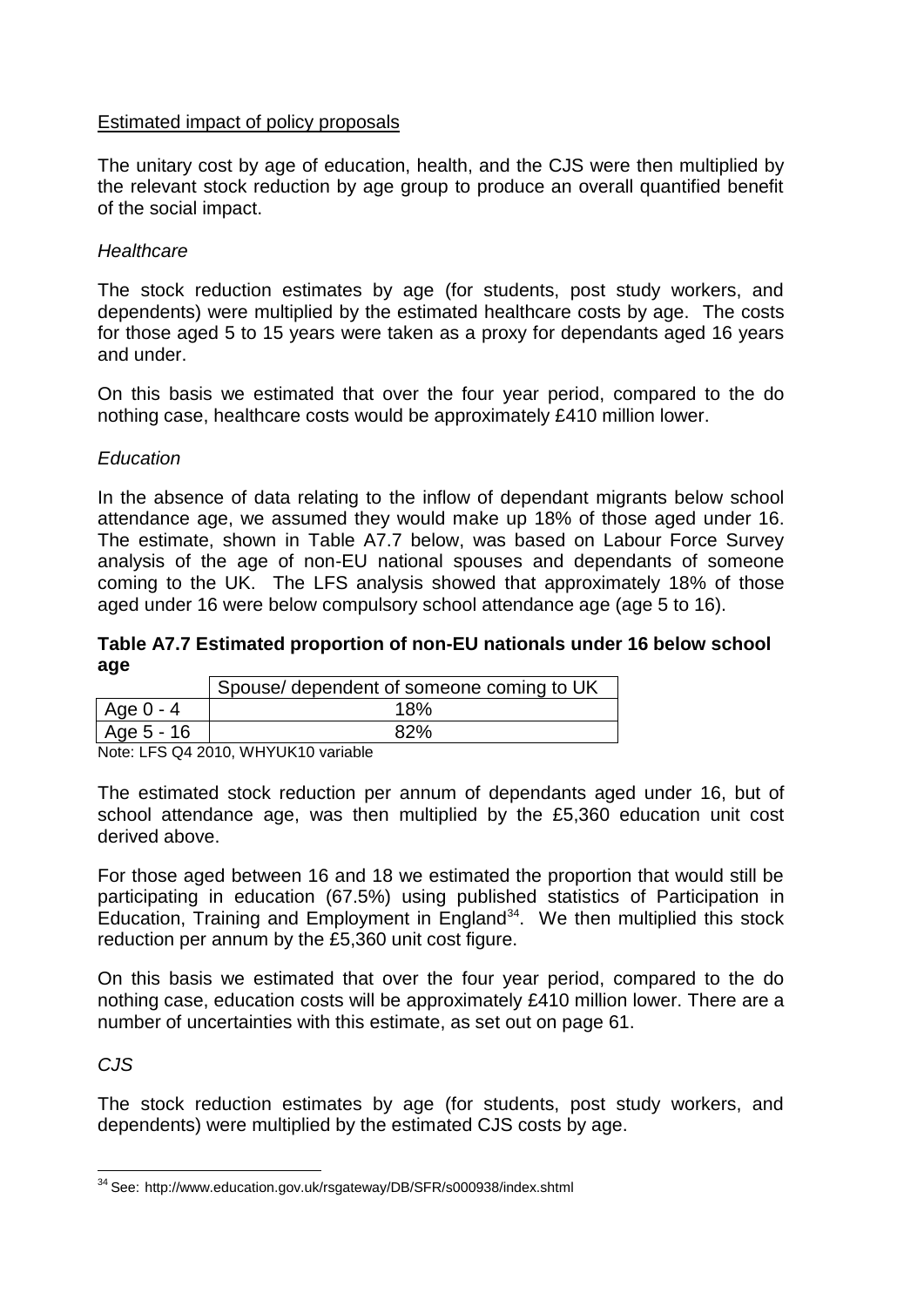On this basis we estimated that over the four year period, compared to the do nothing case, CJS costs would be approximately £90 million lower.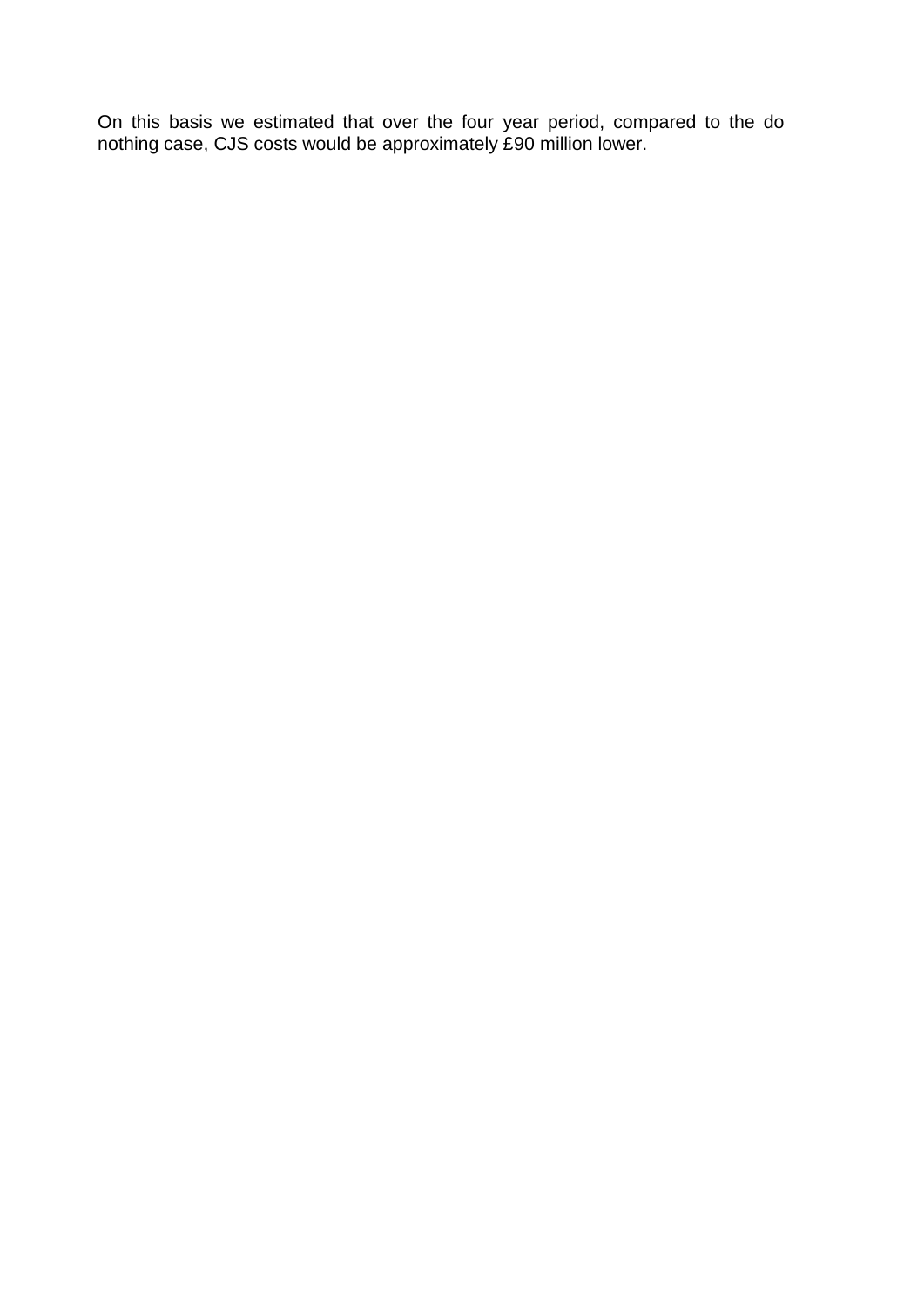# **Annex 8 – Labour Market Analysis**

## **Using the Labour Force Survey (LFS) to measure migrant students**

Data on students living in communal establishments are collected via their parent"s household (apart from individuals living in NHS accommodation which are sampled using a separate list of accommodation); therefore the LFS may exclude some migrant students living in halls whose parents are not UK residents. The figures below make no adjustment for this and should be treated as indicative only.

## **Labour market participation**

Non-EU students can currently work in the UK under the following restrictions: work part-time (up to 20 hours per week) during term-time; work full-time during vacations; do a work placement as part of your course; work as a postgraduate doctor or dentist (if the course of study is a recognised Foundation Programme); or be a student union sabbatical officer for up to two years.

LFS analysis for the year ending September 2010, showed that 36% (164,000) of non-EU students described themselves as employed or self employed compared to 48% (1,950,000) UK students and 45% (65,000) of all EU national students.

Students from outside of the EU tend to be concentrated within distribution, hotels and restaurants, banking and finance and the public administration, education and health sector.

Non-EU students who work are largely concentrated in elementary, professional, personal service and sales occupations.

According to the Home Office report "*Points Based System Tier 1: an operational assessment*" over 50 percent of the post study route sample appeared to be in unskilled employment.

### **Table A8.1 Employment status of Tier 1 visa holders (June 2010 sample), by sub-category**

| Visa Type         | <b>Skilled</b> | Unclear | <b>Unskilled</b> | Total |
|-------------------|----------------|---------|------------------|-------|
| General           | 265            | 450     |                  |       |
| <b>Post Study</b> | 23             |         | 153              | 253   |
| Investor          |                |         |                  | 13    |
| Entrepreneur      |                |         |                  |       |
| Gateway*          |                |         |                  |       |
| ota               |                | 542     |                  |       |

Source: Home Office

Note: \* Transitional category, no longer used

## **Impact of the policy proposals on the labour market and business**

Reduced student numbers, limits to the entitlement of students to work, and a crack down on abuse of the student route will reduce the total working hours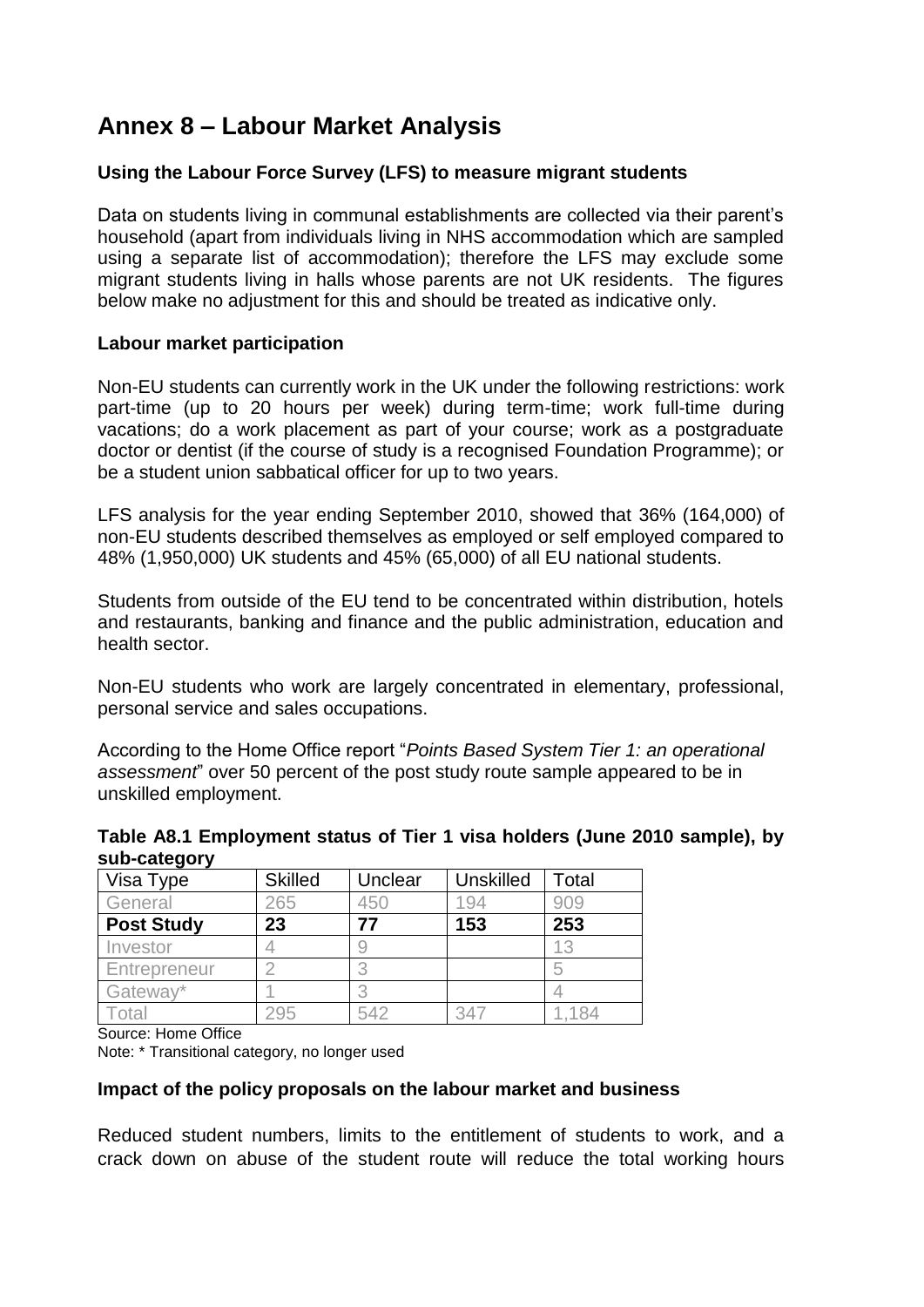worked by non-EU students. Reducing the post study work route may also affect businesses practices.

The impact on business will be lessened by current reform to the benefit and skills system. The range of activity already underway will ensure more UK residents are seeking work and have the necessary skills. The Work Programme, for example, will be introduced in full from summer 2011 and will provide a personalised package of support to help unemployed people back into sustained work.

It is difficult to estimate, given data availability, the impact of the policy proposals on profit and business viability. Those businesses close to the margins may find that the policy reduces profits to an extent that they need to close their business; but given that the policy will bear down on abuse in the student route those most affected should be businesses helping to bring students to the UK by fraudulent means.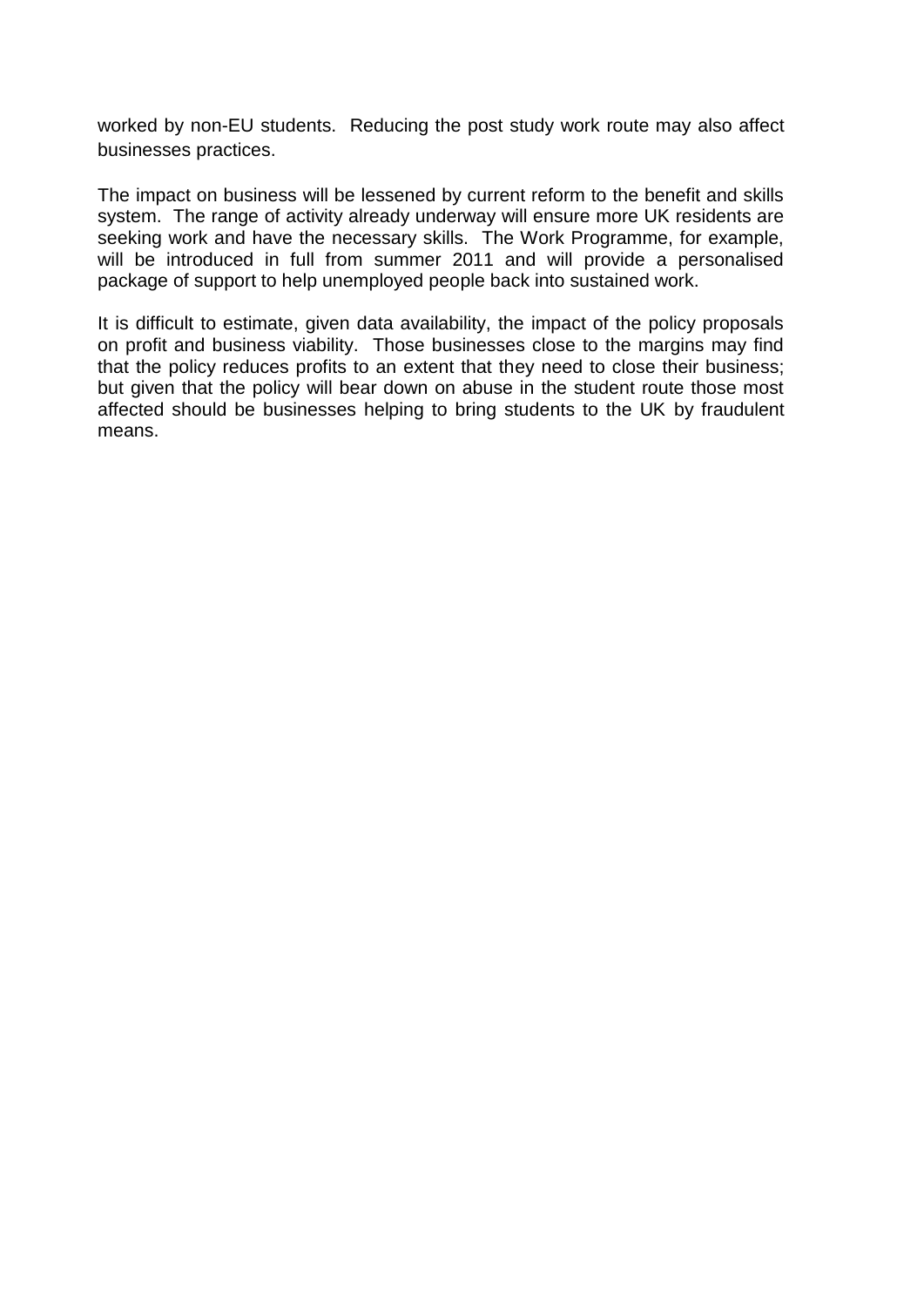# **Annex 9 – Institutional Breakdown**

In 2010 254,000 Main applicant and 32,000 dependant visas were granted; we estimate the split by institution as follows:

| , טיימיי <del>ם</del>                | Main applicants | Dependants   |
|--------------------------------------|-----------------|--------------|
| <b>Universities</b>                  | 124,000         | 15,000       |
| <b>Universities - HTS</b>            | 124,000         | 15,000       |
| <b>Universities - Non HTS</b>        | 0               | Ω            |
| <b>Publicly funded</b>               | 15,000          | 2,000        |
| <b>Publicly Funded - HTS</b>         | 12,000          | 2,000        |
| <b>Publicly Funded - Non HTS</b>     | 3,000           | 0            |
| <b>Privately funded</b>              | 86,000          | 11,000       |
| <b>Privately Funded - HTS</b>        | 15,000          | 2,000        |
| <b>Privately Funded - Non HTS</b>    | 71,000          | 9,000        |
| <b>English Language Schools</b>      | 21,000          | 3,000        |
| English Language Schools - HTS       | 2,000           | 0            |
| English Language Schools - Non HTS   | 18,000          | 2,000        |
| <b>Independent Schools</b>           | 9,000           | 1,000        |
| <b>Independent Schools - HTS</b>     | 5,000           | <i>1,000</i> |
| <b>Independent Schools - Non HTS</b> | 4,000           | Ω            |
| <b>Total</b>                         | 254,000         | 32,000       |
| Total - HTS                          | 158,000         | 20,000       |
| <b>Total - Non HTS</b>               | 96,000          | 12,000       |

**Table A9.1 Estimated visa grants by institution, 2010, rounded**

Note: Totals may not sum due to rounding

The policy proposals outlined in this paper will mainly impact on the privately funded FE colleges; as shown by the estimated reductions in visas granted by institution type below:

|                                 |        | 2011/12 2012/13 2013/14 |        |
|---------------------------------|--------|-------------------------|--------|
| <b>Universities</b>             |        |                         |        |
| Publicly funded                 | 600    | 900                     | 2,100  |
| Privately funded                | 20,500 | 28,700                  | 56,200 |
| <b>English Language Schools</b> | 3,300  | 5,200                   | 13,200 |
| <b>Independent Schools</b>      | Ω      |                         |        |
| <b>Total</b>                    | 24,300 | 34,800                  | 71,000 |

Note: Totals may not sum due to rounding